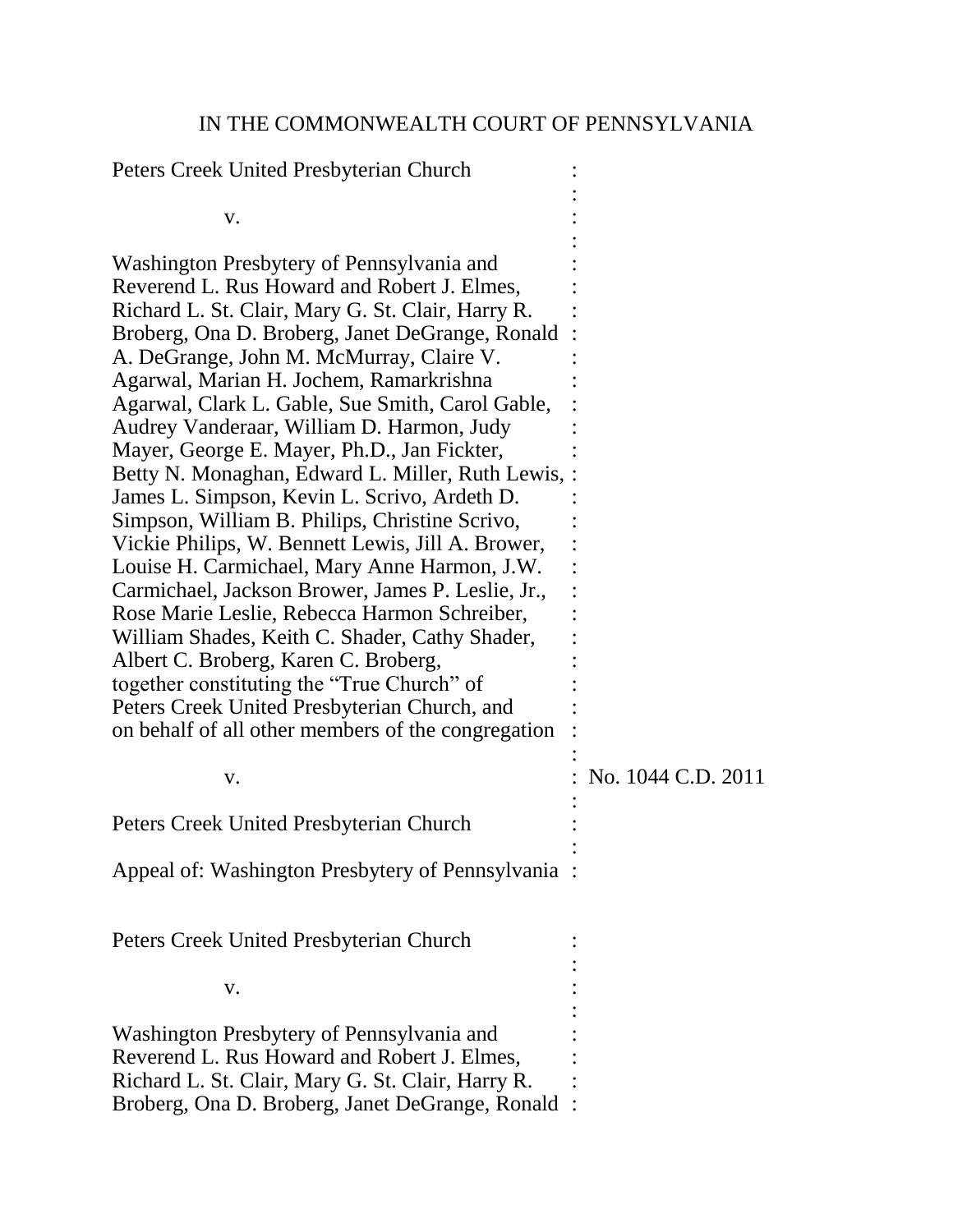| A. DeGrange, John M. McMurray, Claire V.            |                        |
|-----------------------------------------------------|------------------------|
| Agarwal, Marian H. Jochem, Ramarkrishna             |                        |
| Agarwal, Clark L. Gable, Sue Smith, Carol Gable,    |                        |
| Audrey Vanderaar, William D. Harmon, Judy           |                        |
| Mayer, George E. Mayer, Ph.D., Jan Fickter,         |                        |
| Betty N. Monaghan, Edward L. Miller, Ruth Lewis, :  |                        |
| James L. Simpson, Kevin L. Scrivo, Ardeth D.        |                        |
| Simpson, William B. Philips, Christine Scrivo,      |                        |
| Vickie Philips, W. Bennett Lewis, Jill A. Brower,   |                        |
| Louise H. Carmichael, Mary Anne Harmon, J.W.        |                        |
| Carmichael, Jackson Brower, James P. Leslie, Jr.,   |                        |
| Rose Marie Leslie, Rebecca Harmon Schreiber,        |                        |
| William Shades, Keith C. Shader, Cathy Shader,      |                        |
| Albert C. Broberg, Karen C. Broberg,                |                        |
| together constituting the "True Church" of          |                        |
| Peters Creek United Presbyterian Church, and        |                        |
| on behalf of all other members of the congregation, |                        |
| Appellants                                          |                        |
|                                                     |                        |
| V.                                                  | No. 1045 C.D. 2011     |
|                                                     | Argued: April 17, 2013 |
| Peters Creek United Presbyterian Church             |                        |

BEFORE: HONORABLE DAN PELLEGRINI, President Judge HONORABLE BERNARD L. McGINLEY, Judge HONORABLE BONNIE BRIGANCE LEADBETTER, Judge HONORABLE RENÉE COHN JUBELIRER, Judge HONORABLE MARY HANNAH LEAVITT, Judge HONORABLE P. KEVIN BROBSON, Judge HONORABLE PATRICIA A. McCULLOUGH, Judge

OPINION BY PRESIDENT JUDGE PELLEGRINI<sup>1</sup>

 $\overline{a}$ 

FILED: April 30, 2014

<sup>&</sup>lt;sup>1</sup> The opinion was reassigned to the authoring judge on April 9, 2014.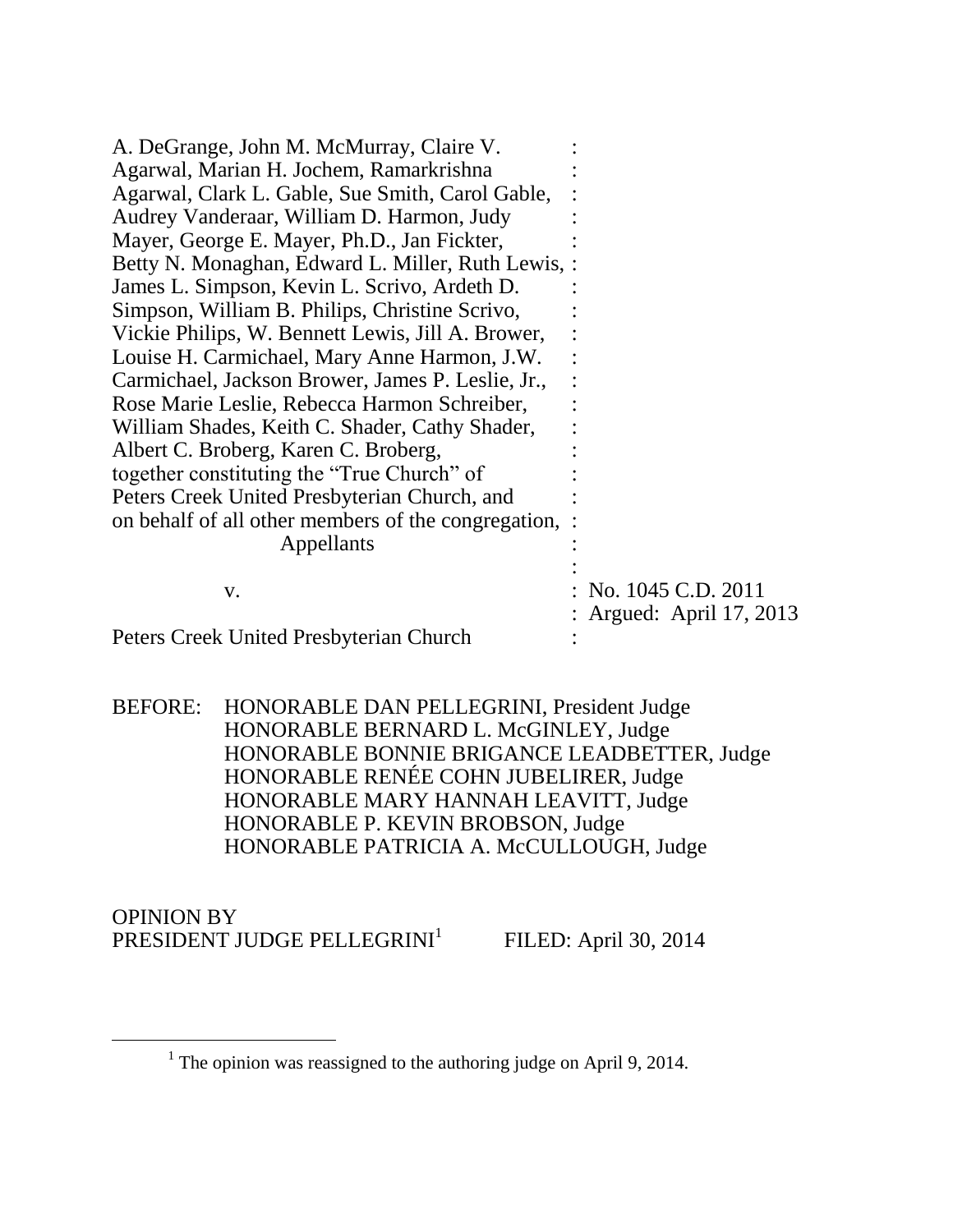## **I. INTRODUCTION**

These consolidated cases involve a dispute over the control of a nonprofit corporation and church property, including the church building, land and personal property. Internecine battles of this kind have existed for hundreds of years in our jurisprudence. *See Baker v. Fales*, 18 Mass. 488 (1820) (resolving the Dedham Church property dispute). Such disputes are not unique in the Commonwealth and always entail much emotion and often sadness among the competing factions. The dispute here is between the majority of the members ("Majority") of the non-profit corporation named Peters Creek United Presbyterian Church ("Peters Creek Church") and a minority faction of the members of Peters Creek Church ("Minority") and the Washington Presbytery of Pennsylvania ("Washington Presbytery"), which is a presbytery of the Presbyterian Church (U.S.A.) ("PCUSA"). Over 40 members of the Minority are named individually as appellants.

On November 4, 2007, the Majority voted to disaffiliate Peters Creek Church from the Washington Presbytery and the PCUSA, to affiliate with the Evangelical Presbyterian Church ("EPC"), and to amend the corporate bylaws to replace all references to the PCUSA Constitution with references to the EPC Constitution. Before the corporation's vote, the Majority had filed, on May 9, 2007, an action against the Washington Presbytery in the Washington County Court of Common Pleas ("trial court") to quiet title to real property and for declaratory judgment regarding personal property (Civil Action No. 2007-2941). The Majority also sought a preliminary injunction to prevent the Washington Presbytery from taking over the operation of the local congregation. The trial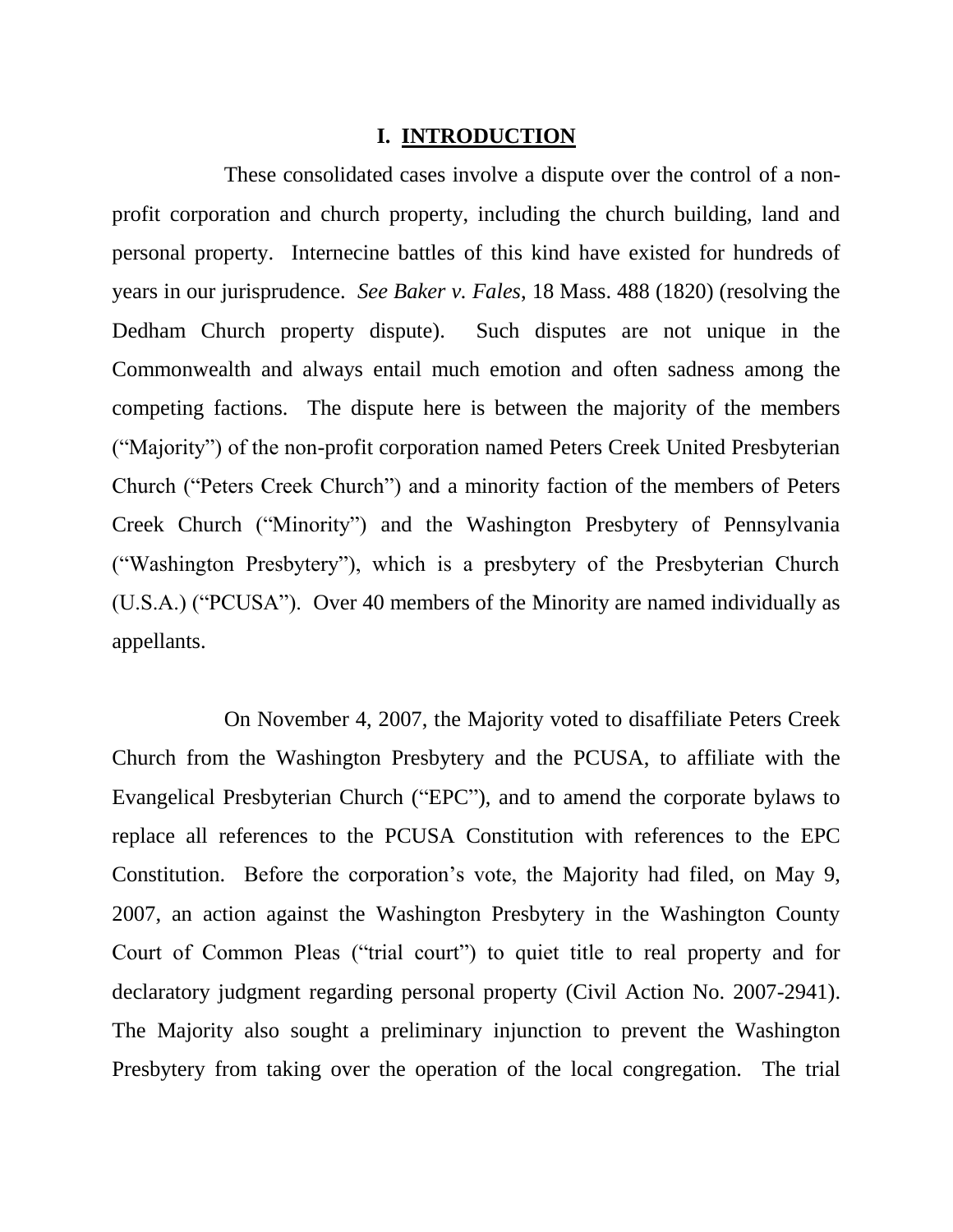court entered the injunction, but it was later dissolved by agreement of the parties after their attempts at reconciliation had failed. The Washington Presbytery answered and brought counterclaims, seeking control of the property and alleging improper corporate acts. On August 29, 2008, the Minority filed a separate shareholder derivative action against the Majority (Civil Action No. 2008-7967). The two actions were later consolidated.<sup>2</sup>

The Washington Presbytery and the Minority (collectively, "Appellants") appeal from two orders of the trial court. In the first order, entered October 1, 2009, in case No. 2007-2941, the trial court resolved cross-motions for summary judgment regarding, *inter alia*, control of the property, ruling that Peters Creek Church did not hold its property in trust for the Washington Presbytery or the PCUSA. (Appeal docketed at No. 1044 C.D. 2011). In the second order, entered March 31, 2010, in case No. 2008-7967, the trial court resolved crossmotions for summary judgment regarding, *inter alia*, control of the non-profit corporation, ruling that the November 4, 2007 vote to disaffiliate was proper, and that control of Peters Creek Church is vested in the Majority and not in the Minority or the Washington Presbytery. (Appeal docketed at No. 1045 C.D. 2011).

 $2$  Although the trial court found that the two cases were "factually identical," it denied the Minority's petition to join the first action, compelling the Minority to file a separate action. The actions were later consolidated by order of the President Judge of the Washington County Court of Common Pleas. (March 31, 2009 Trial Ct. Op. at 2, n.2.)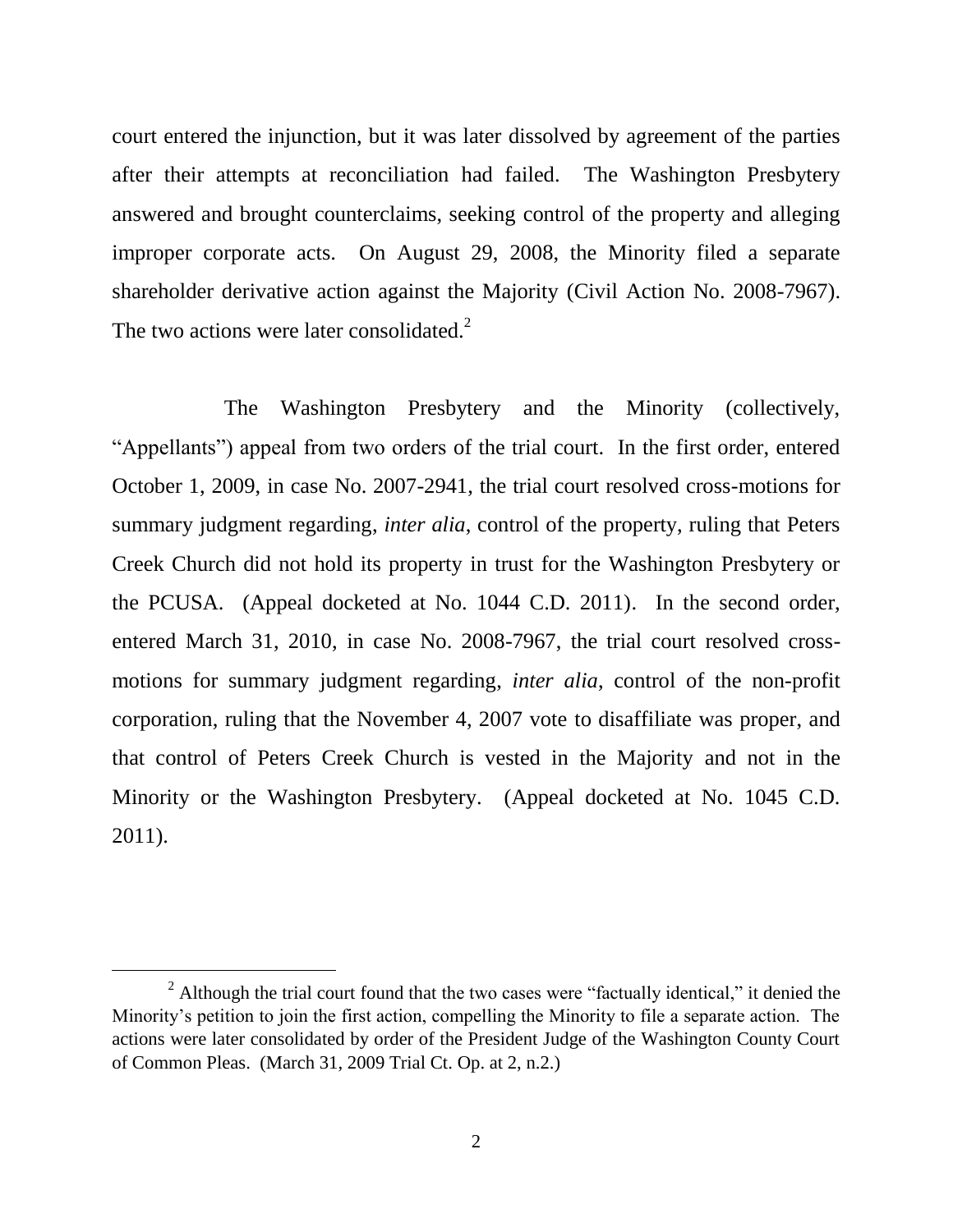Appellants filed their appeals in Superior Court, which transferred the cases to this Court by order of June 11, 2011.<sup>3</sup> There are three issues before us.<sup>4</sup> First, whether the trial court erred by not enforcing the Washington Presbytery's determination that the Minority and not the Majority was the "True Church." Second, whether the trial court erred by holding that Peters Creek Church property was not encumbered by a trust for the Washington Presbytery and the PCUSA. And third, whether the trial court erred by not nullifying the Majority's vote of November 4, 2007, to amend the corporate bylaws and disaffiliate from the Presbytery and the PCUSA.<sup>5</sup>

## **II. BACKGROUND**

Peters Creek Church was founded in the 1790s as a Presbyterian church. It was incorporated as a non-profit corporation in 1931 under the name "Peters Creek United Presbyterian Church of Peters Township, Washington County, Pennsylvania." (1931 Charter at 1, Reproduced Record (R.R.) at 15a). The charter states the purpose of the corporation is "the worship of Almighty God

<sup>&</sup>lt;sup>3</sup> Pursuant to Section 762(a)(5)(ii) of the Judicial Code, 42 Pa. C.S.  $\frac{5762(a)(5)(ii)}{i}$ , "the Commonwealth Court shall have exclusive jurisdiction of appeals from final orders of the courts of common pleas in the following matters: … all actions or proceedings … involving the corporate affairs of any corporation not-for-profit subject to Title 15 or the affairs of the members, security holders, directors, officers or employees or agents thereof."

<sup>4</sup> Our standard of review of the trial court's grant of summary judgment is *de novo* and the scope of review is plenary. *Pyeritz v. Commonwealth*, 613 Pa. 80, 88, 32 A.3d 687, 692 (2011).

 $<sup>5</sup>$  Appellants filed separate briefs identifying the same three issues, although in a different</sup> order. Appellants also filed separate but identical reproduced records, referenced herein as "R.R."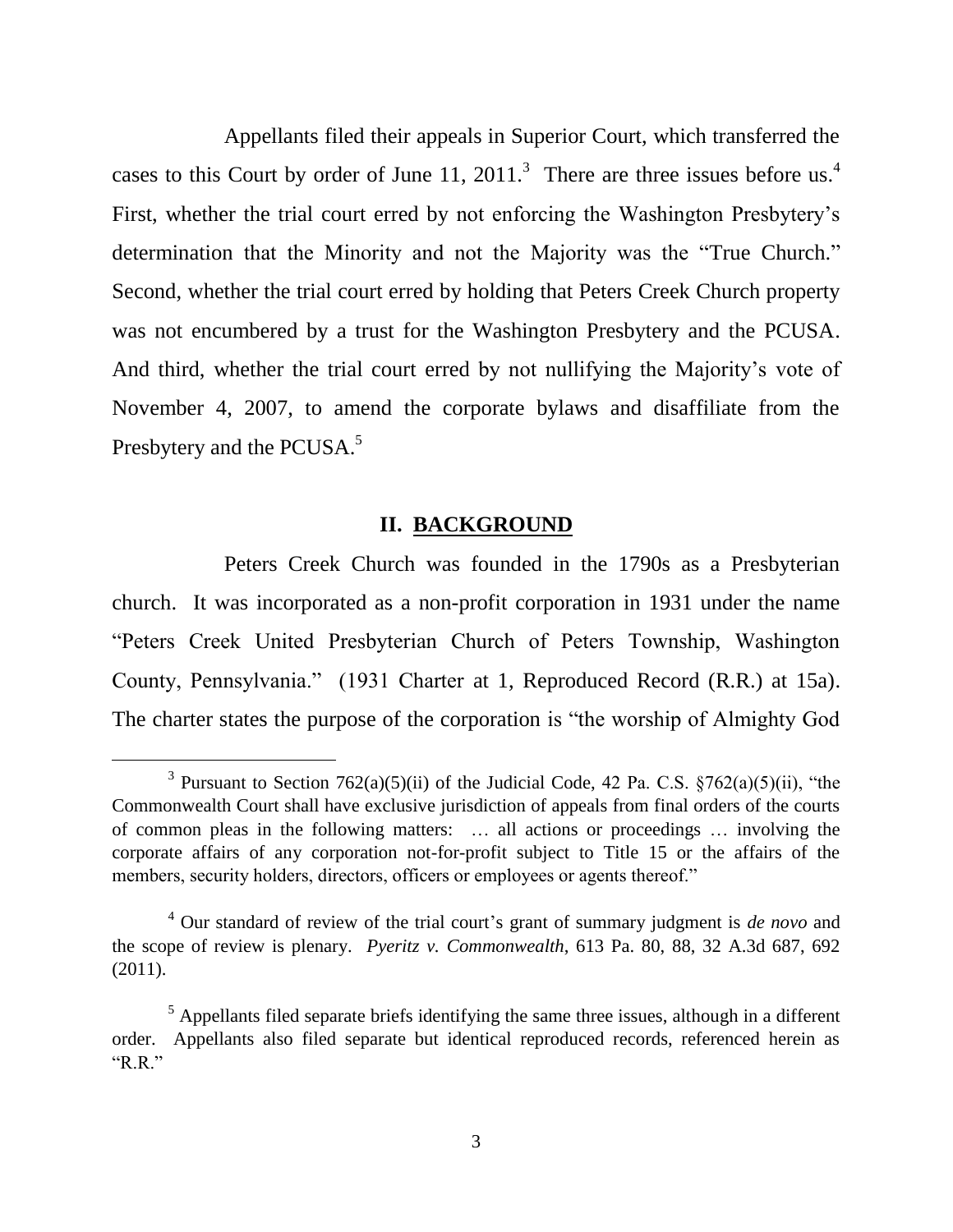according to the faith, doctrine, discipline and usages of the United Presbyterian Church of North America." (*Id.*). At the time of incorporation, Peters Creek Church was affiliated with the "United Presbyterian Church in North America" ("UPCNA"), the predecessor of the PCUSA. In 1958, the UPCNA merged into the "United Presbyterian Church in the United States of America" ("UPCUSA"). In 1983, that entity merged to become what is currently named the PCUSA.<sup>6</sup> Peters Creek Church has been affiliated with the PCUSA since the PCUSA's creation in 1983, and has been affiliated since its incorporation in 1931 with the PCUSA's predecessors.

On June 3, 2001, Peters Creek Church voted to amend its bylaws (1) to become a "particular" congregation of the PCUSA, (2) to recognize that the provisions of the Constitution of the PCUSA are obligatory on Peters Creek

l

<sup>&</sup>lt;sup>6</sup> The PCUSA is governed by a system of constituent bodies of ascending power: sessions, presbyteries, synods and the General Assembly of the PCUSA. *Southeastern Pennsylvania Synod of the Evangelical Lutheran Church in America v. Meena*, 19 A.3d 1191, 1196 n.5 (Pa. Cmwlth. 2011) (describing different types of church polity) (citing *Pilgrim Holiness Church v. Pilgrim Holiness Church of Athens Township*, 436 Pa. 239, 242, 259 A.2d 870, 872 n.2 (1969)). Sessions govern an individual or "particular" church and consist of the pastor and elders of that church. Presbyteries, like the Washington Presbytery, are district governing bodies that govern a group of individual churches in a geographic area. The Washington Presbytery governs churches in Washington and Greene Counties. Synods govern geographic groups of presbyteries. The General Assembly governs the synods and is the highest governing body in the PCUSA. *See* PCUSA Constitution, Part II, Book of Order ("Book of Order") at G-9.0101 (describing form of government and governing bodies) (R.R. at 934a). The PCUSA and all of its constituent bodies are governed by the PCUSA Constitution, which consists of the Book of Confessions and the Book of Order. The Book of Order contains sections for the Form of Government, Directory for Worship and Rules of Discipline. Book of Order at G-1.0500 (describing Constitution); *Presbytery of Beaver-Butler of the United Presbyterian Church in the United States v. Middlesex Presbyterian Church*, 507 Pa. 255, 267, 489 A.2d 1317, 1323, *cert. denied*, 474 U.S. 887 (1985) (same).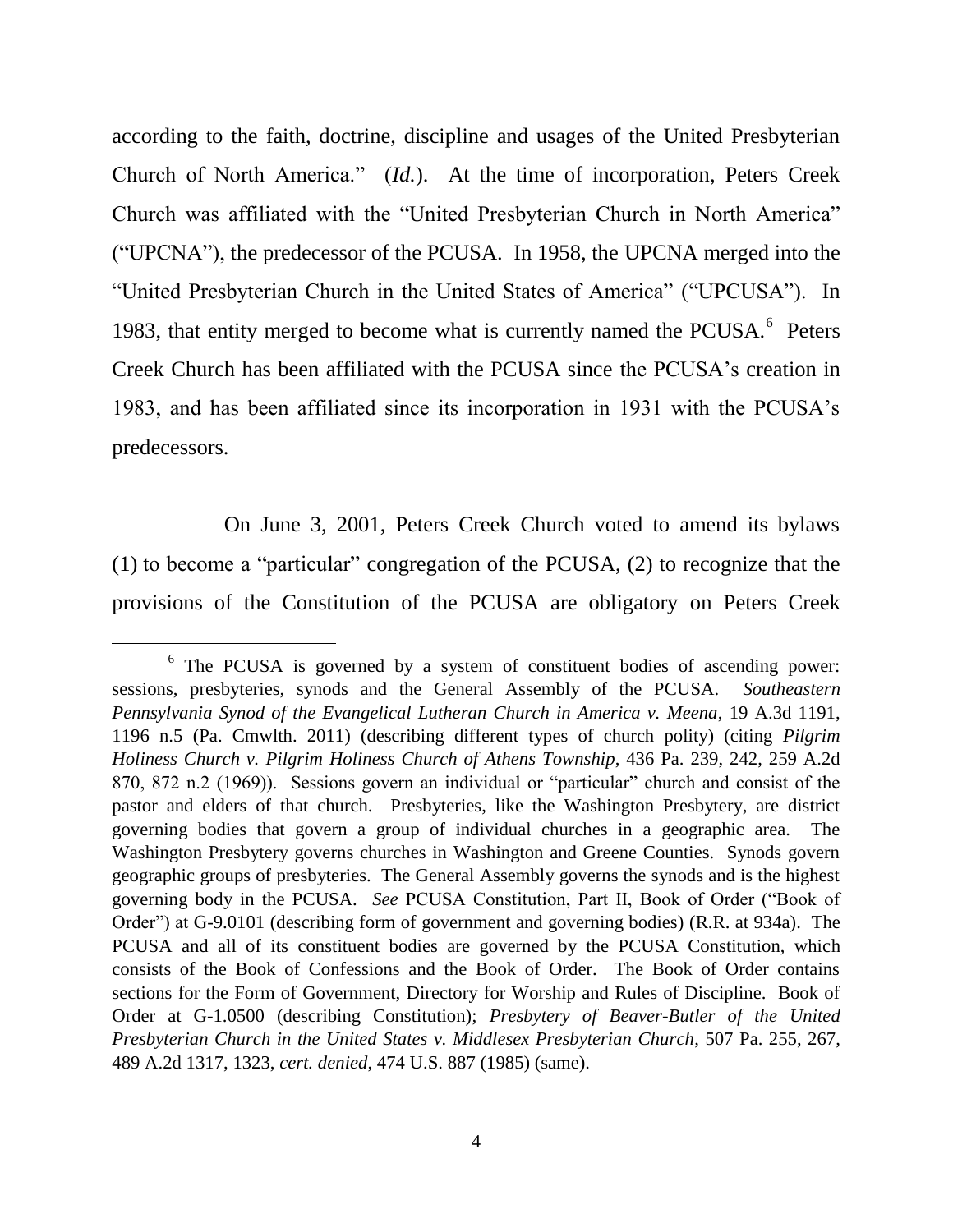Church and its members, and (3) to incorporate into its bylaws the mandatory provisions of the PCUSA Book of Order:

Article I, Name and Denominational Relationship

This church, incorporated under the laws of the Commonwealth of Pennsylvania, and known as the Peters Creek United Presbyterian Church, being a particular congregation of the Presbyterian Church (U.S.A.), **recognizes that the Constitution of said church is, in all its provisions, obligatory upon it and its members. Nothing in these bylaws shall prevail over the Constitution of said church nor the charter of this corporation. These bylaws shall be considered to include mandatory provisions and requirements on local churches set forth in the Book of Order of the [PCUSA] whether or not incorporated by specific reference.**

(June 3, 2001 Bylaws, Art. I, attached to Washington Presbytery's Preliminary Objections, Jan. 4, 2008) (emphasis added).<sup>7</sup>

Peters Creek Church also amended its bylaws to prohibit further amendments that were inconsistent with the PCUSA Constitution and Book of Order:

Article X, Amendments

<sup>&</sup>lt;sup>7</sup> Peters Creek Church's commitment to be a "particular" church of the PCUSA is significant because the Book of Order sets forth specific provisions for "particular" churches, including that "[e]ach particular church of the Presbyterian Church (U.S.A.) shall be governed by this Constitution." Book of Order at G-4.0104 (R.R. at 912a).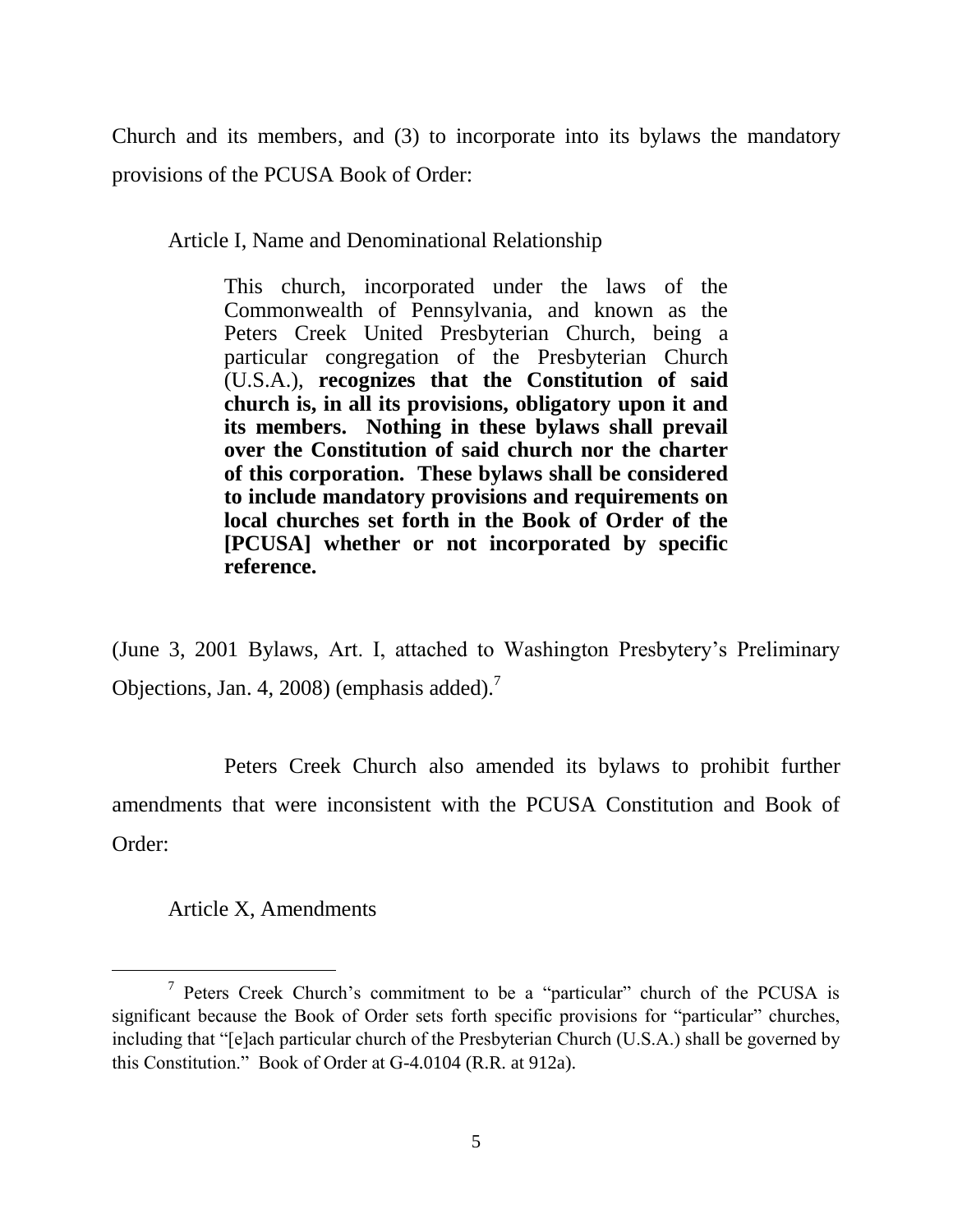These bylaws may be amended **subject to the provisions of the charter of this corporation, the laws of the Commonwealth of Pennsylvania, and the Constitution and Book of Order of the Presbyterian Church (U.S.A.)**, at any meeting of the congregation or corporation called for that purpose, by a vote of not less than a majority of those present entitled to vote.

(*Id.*, Art. X) (emphasis added).

Since 1983, the Book of Order has contained the following express trust clause:

> All property held by or for a particular church, a presbytery, a synod, the General Assembly, or the Presbyterian Church (U.S.A.), whether legal title is lodged in a corporation, a trustee or trustees, or an unincorporated association, and whether the property is used in programs of a particular church or of a more inclusive governing body or retained for the production of income, is held in trust nevertheless for the use and benefit of the Presbyterian Church (U.S.A.).

Book of Order, G-8.0201 (the "Trust Clause") (R.R. at 932a). The Trust Clause was part of the Book of Order in 2001, when Peters Creek Church expressly adopted the Book of Order and made any future bylaw amendments subject to it.

The Book of Order also contained provisions, *inter alia*, (1) providing that a "particular" church must function under the provisions of the Constitution; (2) prohibiting a "particular" church from encumbering its property without the express permission of the presbytery; (3) prohibiting a "particular" church from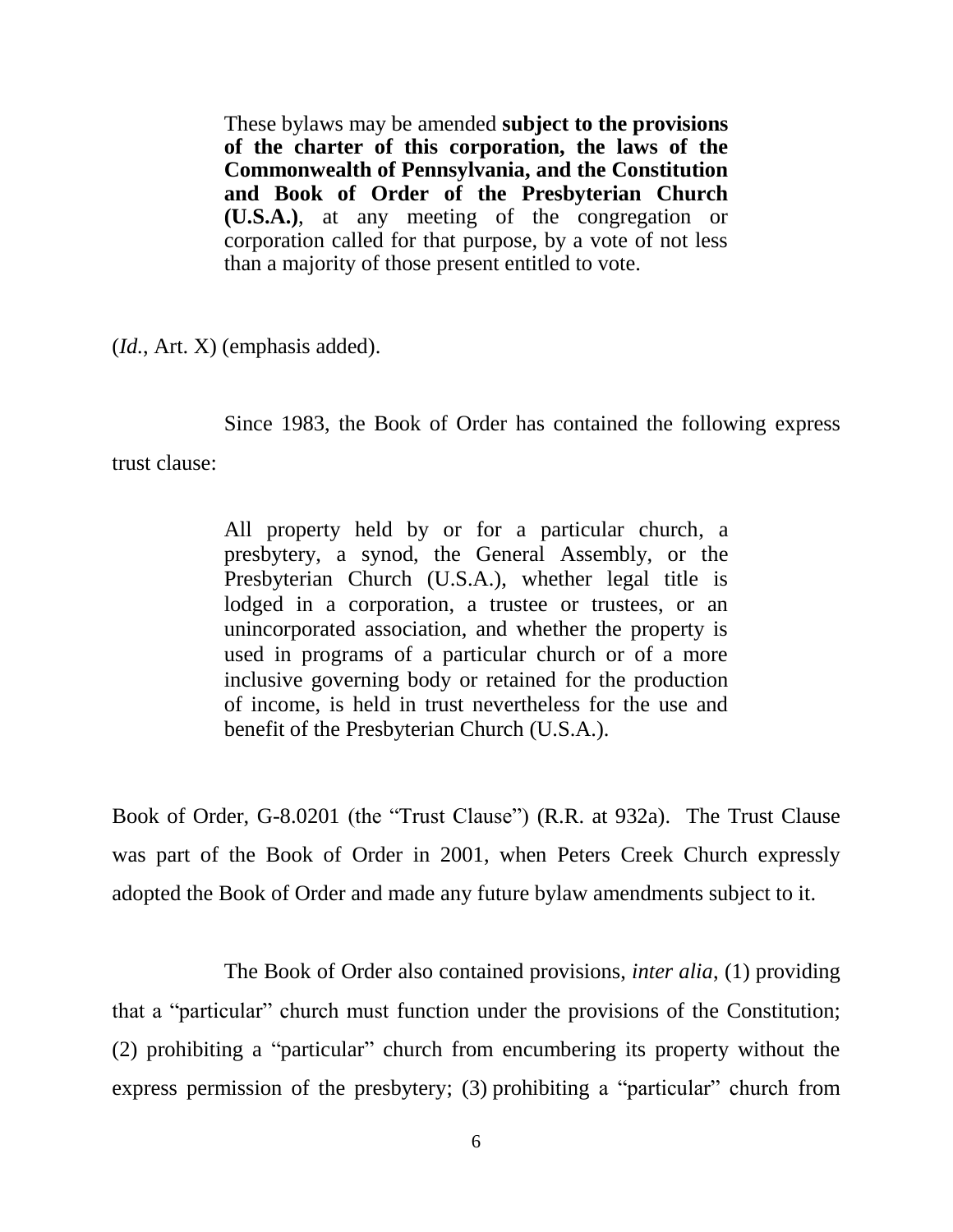disaffiliating from the PCUSA without the express permission of the presbytery; and (4) requiring a full vote of the PCUSA General Assembly in order to amend the Book of Order. Book of Order at G-7.0101, G-8.0501, G-8.0601 ("The relationship to the Presbyterian Church (U.S.A.) of a particular church can be severed only by constitutional action on the part of the presbytery."), and G-18.0301 (R.R. at 927a, 933a, 1012a-13a).

The parties do not dispute the contents of the Book of Order or that the bylaw amendments of June 3, 2001, were binding on the corporation at the time they were made. $8\text{ They do, however, dispute the meaning of the language and }$ its impact on the corporation. The interpretation of written documents and contracts is subject to our plenary review.

#### **III. NEUTRAL PRINCIPLES OF LAW**

The issues raised by Appellants on appeal necessitate a review of the deference and neutral principles of law approaches to church property disputes. A long line of cases instructs that civil courts may not decide purely religious matters. *Jones v. Wolf*, 443 U.S. 595 (1979); *Presbyterian Church in the United States v. Mary Elizabeth Blue Hull Memorial Presbyterian Church (Hull)*, 393 U.S. 440 (1969); *Kedroff v. St. Nicholas Cathedral of the Russian Orthodox Church in North America*, 344 U.S. 94 (1952); *Watson v. Jones*, 80 U.S. 679

<sup>&</sup>lt;sup>8</sup> The Majority averred in its answer to Washington Presbytery's New Matter that "It is admitted that Exhibit 'C' is a copy of the Bylaws of Peters Creek Church in effect beginning June 3, 2001." (R.R. at 83a, 208a). The Majority argues that Peters Creek Church is not bound by those bylaws because, simply, they were amended on November 4, 2007.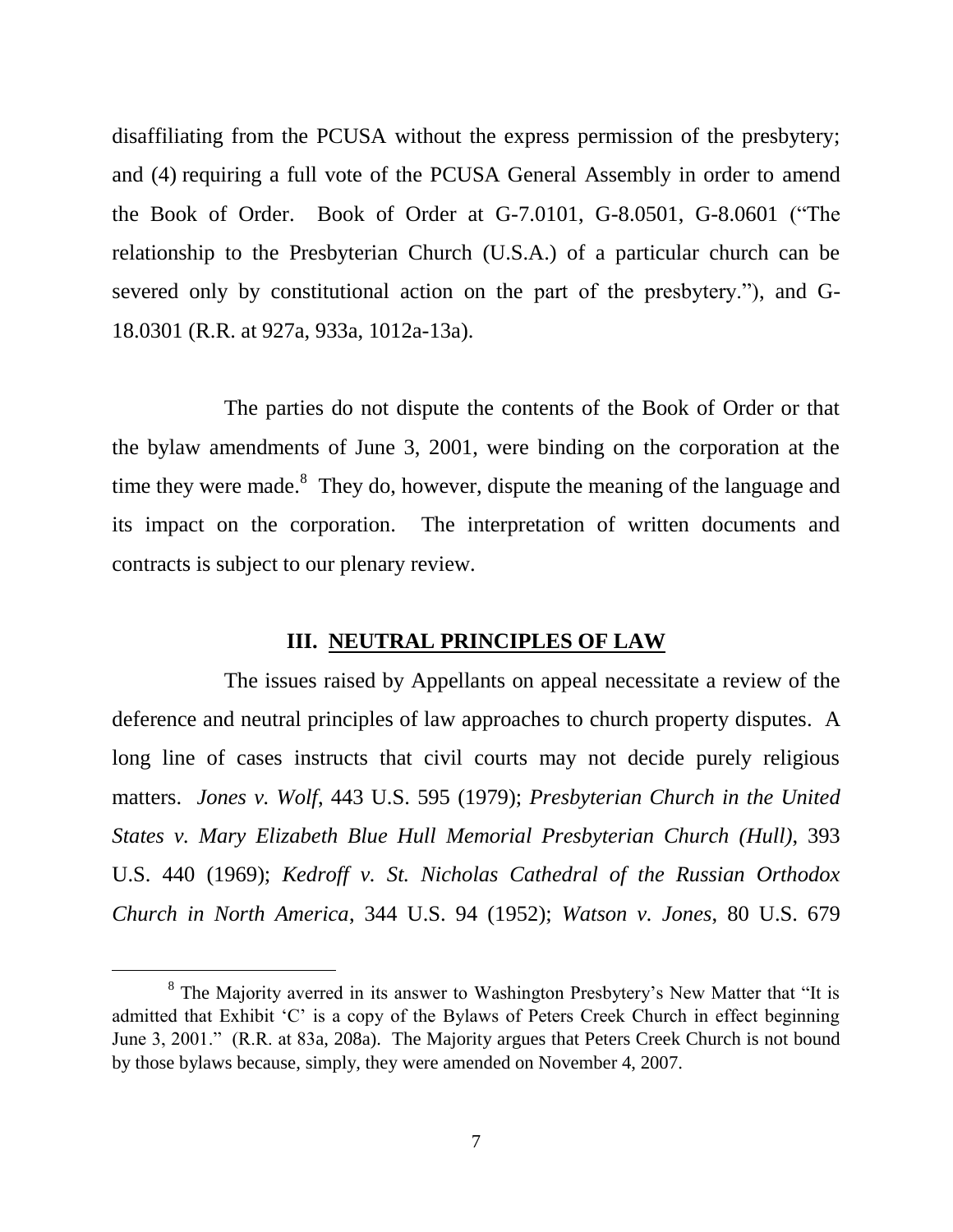(1872); *In re Church of St. James the Less*, 585 Pa. 428, 888 A.2d 795 (2005); *Presbytery of Beaver-Butler of the United Presbyterian Church in the United States v. Middlesex Presbyterian Church*, 507 Pa. 255, 489 A.2d 1317, *cert. denied*, 474 U.S. 887 (1985). The Establishment Clause of the First Amendment of the United States Constitution commands that government, including the courts, "shall make no law respecting an establishment of religion, or prohibiting the free exercise thereof…." U.S. Const., Amend. I; *Serbian Eastern Orthodox Diocese for United States and Canada v. Milivojevich*, 426 U.S. 696, 710 (1976) (explaining that "government" includes courts). "[T]he First Amendment severely circumscribes the role that civil courts may play in resolving church property disputes." *Jones*, 443 U.S. at 602. "Most importantly, the First Amendment prohibits civil courts from resolving church property disputes on the basis of religious doctrine and practice." *Id.* These principles apply equally to issues of church polity and church administration. *Milivojevich*, 426 U.S. at 710.

The principles limiting the role of civil courts in the resolution of religious controversies were first recognized by the United States Supreme Court over 140 years ago:

> In this country the full and free right to entertain any religious belief, to practice any religious principle, and to teach any religious doctrine which does not violate the laws of morality and property, and which does not infringe personal rights, is conceded to all. The law knows no heresy, and is committed to the support of no dogma, the establishment of no sect.

*Watson*, 80 U.S. at 728.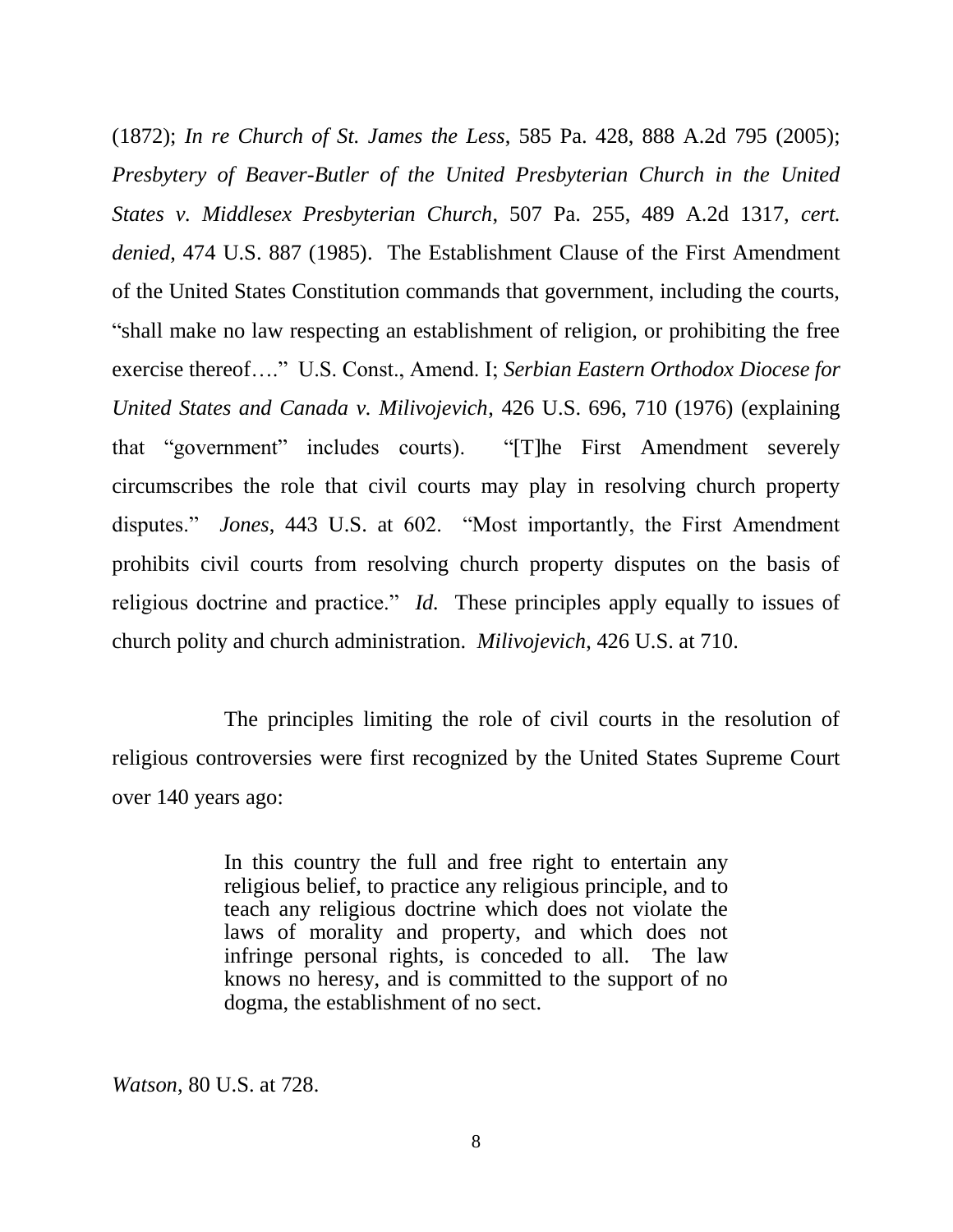The principles laid down in *Watson* have come to be known as the "deference rule," which instructs that the right to freely practice religion encompasses a right to form religious associations and establish a system of governance therefore. *Kedroff*, 344 U.S. at 115. It is well established that in order not to intrude upon constitutionally-protected religious autonomy, courts generally must defer to church hierarchy in the resolution of any ecclesiastical matter:

> [W]henever the questions of discipline, or of faith, or ecclesiastical rule, custom, or law have been decided by the highest of these church judicatories to which the matter has been carried, the legal tribunals must accept such decisions as final, and as binding on them in their application to the case before them.

*Watson*, 80 U.S. at 727. *See also Jones*, 443 U.S. at 603 ("As a corollary to this commandment, the Amendment requires that civil courts defer to the resolution of issues of religious doctrine or polity by the highest court of a hierarchical church organization.").

The Court would later build on the deference rule, holding that "[i]t is of course true that the State has a legitimate interest in resolving property disputes, and that a civil court is a proper forum for that resolution." *Hull*, 393 U.S. at 445. Although "the First Amendment severely circumscribes the role that civil courts may play in resolving church property disputes…. [I]t is obvious, however, that not every civil court decision as to property claimed by a religious organization jeopardizes values protected by the First Amendment." *Id.* at 449.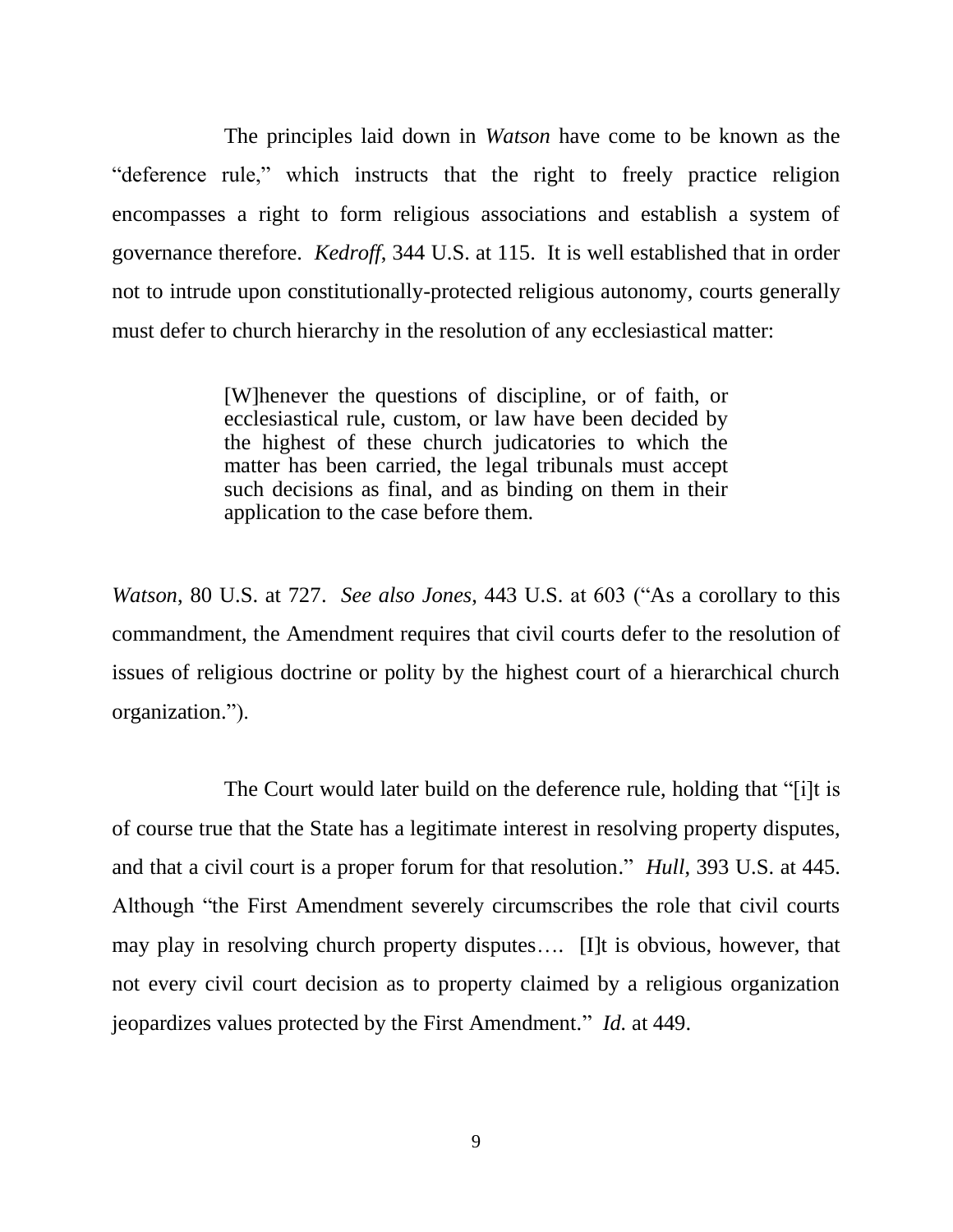Applying the commands of the First Amendment to the resolution of church property disputes in civil courts, the Court held that states may alternatively resolve such disputes by the "neutral principles of law approach":

> Civil courts do not inhibit free exercise of religion merely by opening their doors to disputes involving church property. And there are neutral principles of law, developed for use in all property disputes, which can be applied without "establishing" churches to which property is awarded. But First Amendment values are plainly jeopardized when church property litigation is made to turn on the resolution by civil courts of controversies over religious doctrine and practice. If civil courts undertake to resolve such controversies in order to adjudicate the property dispute, the hazards are ever present of inhibiting the free development of religious doctrine and of implicating secular interests in matters of purely ecclesiastical concern. Because of these hazards, the First Amendment enjoins the employment of organs of government for essentially religious purposes … ; the Amendment therefore commands civil courts to decide church property disputes without resolving underlying controversies over religious doctrine. Hence, States, religious organizations, and individuals must structure relationships involving church property so as not to require the civil courts to resolve ecclesiastical questions.

*Id.* at 449 (citations omitted). The Court would later extoll "[t]he primary advantages" of the neutral-principles approach: "it is completely secular in operation, and yet flexible enough to accommodate all forms of religious organization and polity. The method relies exclusively on objective, wellestablished concepts of trust and property law familiar to lawyers and judges. It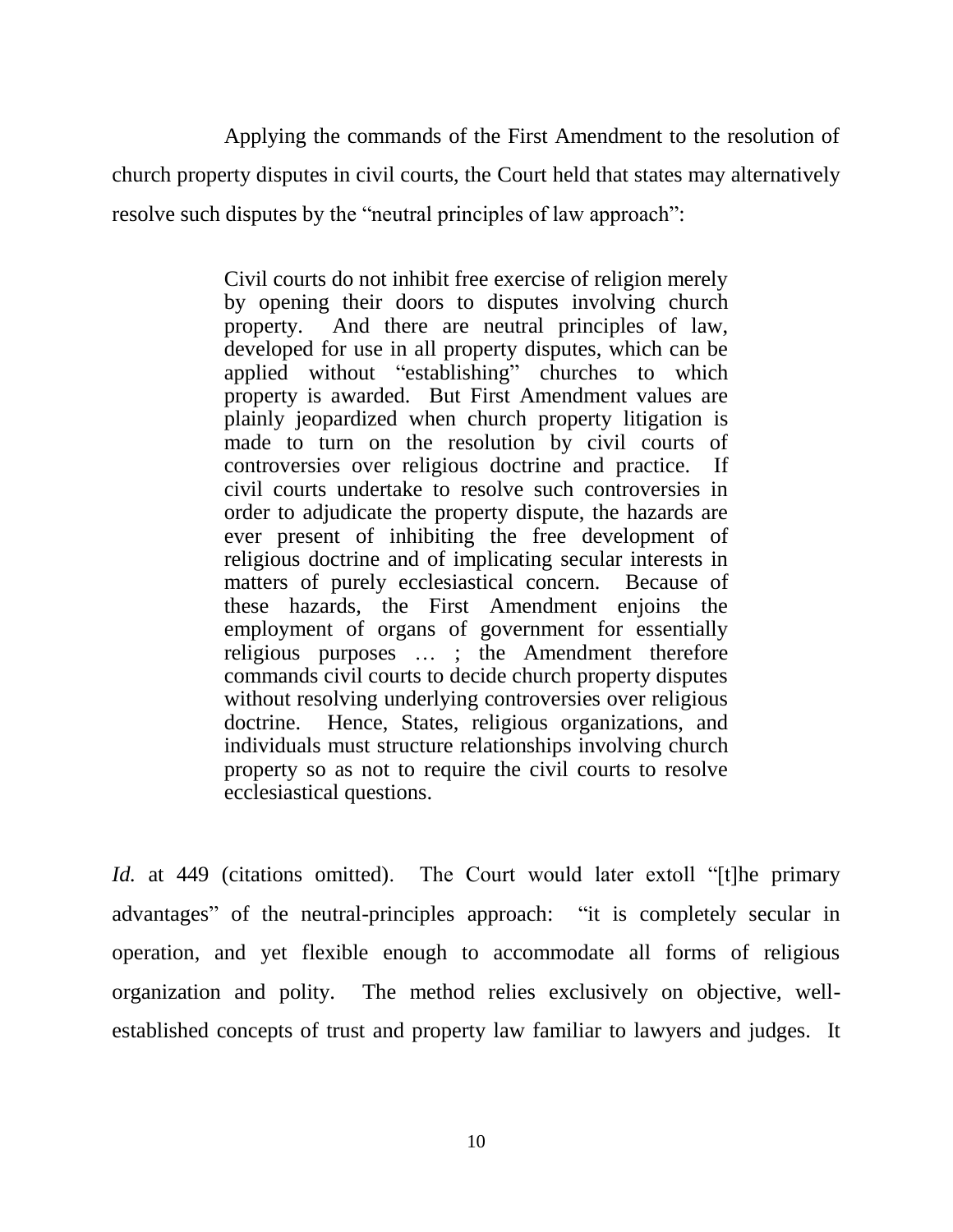thereby promises to free civil courts completely from entanglement in questions of religious doctrine, polity, and practice." *Jones*, 443 U.S. at 603.

The Pennsylvania Supreme Court adopted the "neutral principles of law" approach, recognizing that the deference approach still applied to ecclesiastical issues. *Beaver-Butler*, 507 Pa. at 263-64, 489 A.2d at 1321-22. In adopting the neutral principles approach, the Court first recognized the religious freedom guaranteed by the First Amendment to the United States Constitution:

> [T]he right to practice one's belief and worship as one chooses is so deep a root of our constitutional culture that a court, even one with the best intentions, can be no more than a clumsy intruder into the most delicate and sensitive areas of human life. . . . The view of a court as to who are heretics among warring sects is worth nothing, and must count as nothing if our cherished diversity of religious views is to prevail.

*Beaver-Butler*, 507 Pa. at 260, 489 A.2d at 1321.

Our Supreme Court next recognized that "[a]ll disputes among members of a congregation, however, are not doctrinal disputes. Some are simply disputes as to the meaning of agreements on wills, trusts, contracts and property ownership. These disputes are questions of civil law and are not predicated on any religious doctrine. While it is true that parties may agree to settle their disputes according to their own agreed fashion, the question of what they agreed to, or whether they agreed at all, are not doctrinal and can be solved without intruding into the sacred precincts. From this consideration has evolved what is called the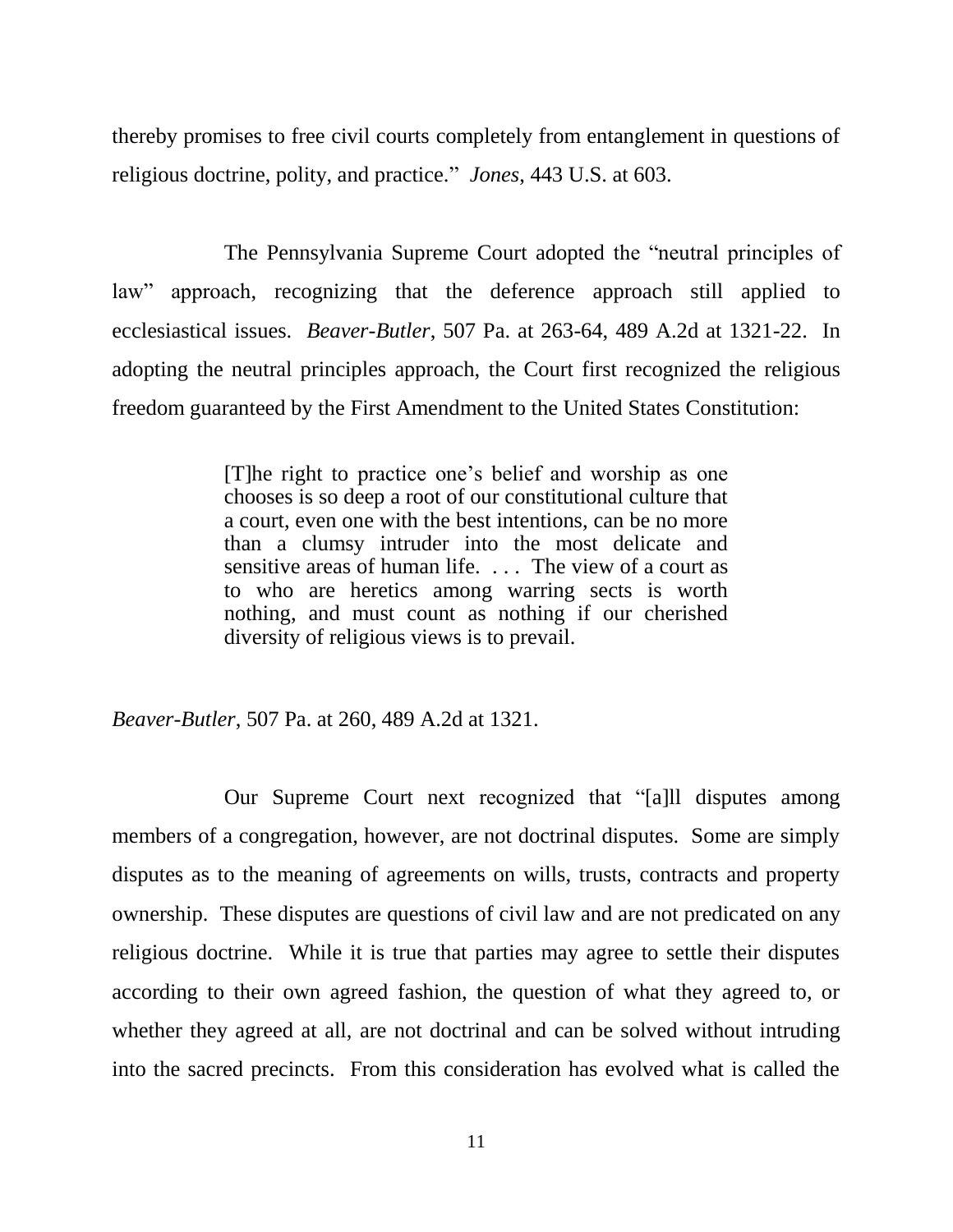'neutral principles approach'…." *Beaver-Butler*, 507 Pa. at 261-62, 489 A.2d at 1320-21. This approach limits the court "to determine the underlying issue by utilizing purely legal principles without delving into ecclesiastical matters." *Meena*, 19 A.3d at 1196.

#### **IV. THE "TRUE CHURCH" ISSUE**

Appellants seek a declaration from this Court that the Minority of Peters Creek Church is the "True Church" of the PCUSA. Appellants argue that the trial court erred when it refused to defer to the Washington Presbytery's ecclesiastical decision that the Minority of Peters Creek Church is the "True Church" of the PCUSA. Appellants also argue that resolution of the "True Church" issue subsumes the issue of who controls church property, because the Book of Order provides that only the "True Church" can control the property of its member churches. (Minority Br. at 41; Washington Presbytery Br. at 30.) Appellants' argument is rooted in the following provision of the Book of Order:

> The relationship to the Presbyterian Church (U.S.A.) of a particular church can be severed only by constitutional action on the part of the presbytery. (G-11.0103i) If there is a schism within the membership of a particular church and the presbytery is unable to effect a reconciliation or a division into separate churches within the Presbyterian Church (U.S.A.), **the presbytery shall determine if one of the factions is entitled to the property because it is identified by the presbytery as the "True Church" within the Presbyterian Church (U.S.A.).** This determination does not depend upon which faction received the majority vote within the particular church at the time of the schism.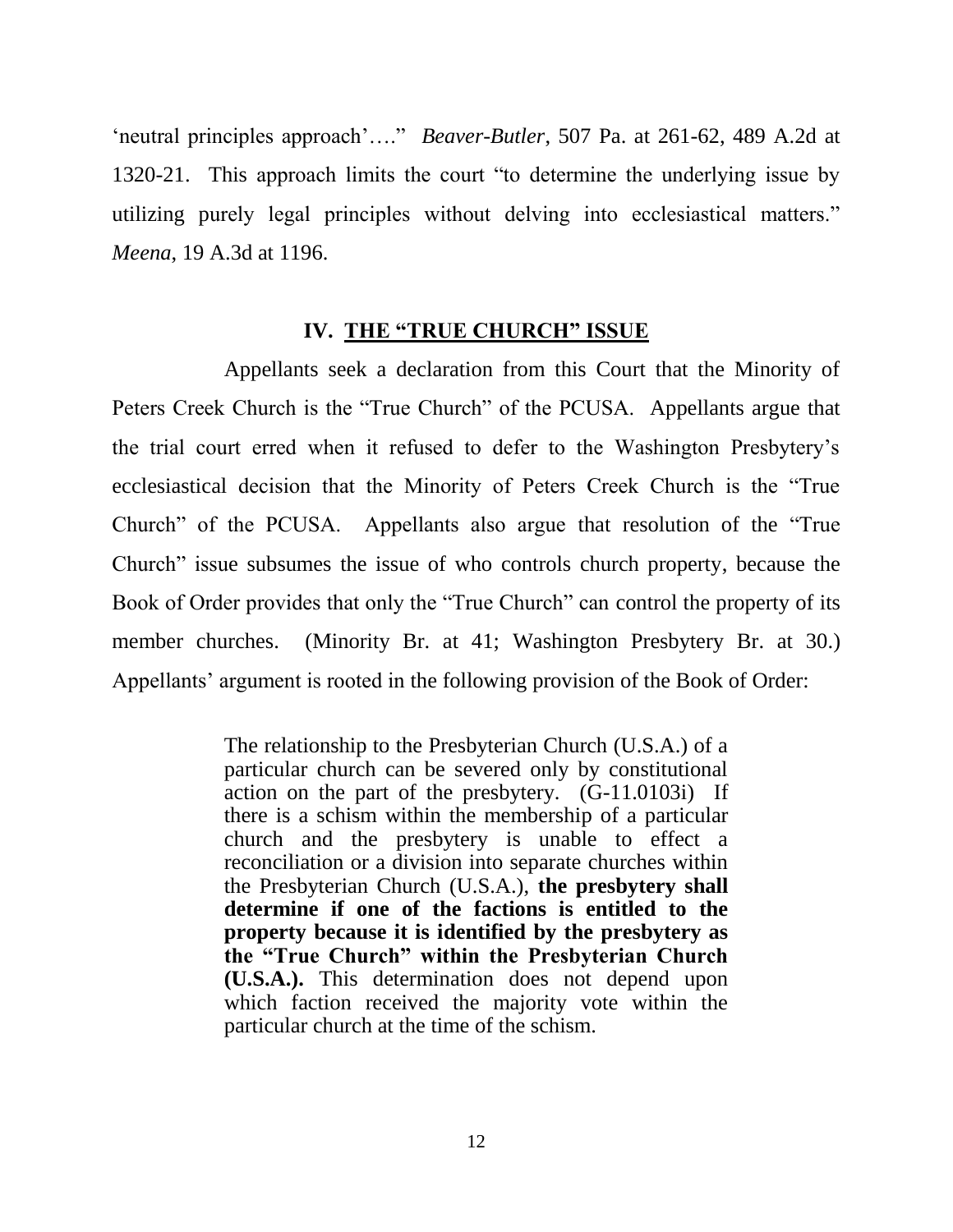Book of Order at G-8.0601 (R.R. at 933a) (emphasis added).

The Majority counters that "the only matter at issue is a determination of whether Peters Creek Church complied with [Pennsylvania law] in voting to disaffiliate from the PC(USA), to amend its bylaws to remove all references to the PC(USA), and to affiliate with the Evangelical Presbyterian Church." (Majority Br. at 7.)

Applying the principles of deference and neutrality set forth by the United States Supreme Court and adopted by the Pennsylvania Supreme Court, it is clear that we have no authority to determine who among the parties is the "True Church." *See, e.g.*, *Kedroff*, 344 U.S. at 107-08 (declaring unconstitutional a New York law intended to transfer control of Russian Orthodox churches in New York from the Patriarch of Moscow, the central governing hierarchy of the Russian Orthodox Church, to the governing authorities of the Russian Church in America); *Gonzalez v. Archbishop*, 280 U.S. 1, 16 (1929) (deferring to a church on whether an individual was qualified for an appointment to a chaplaincy in the Roman Catholic Church because it is a purely ecclesiastical matter); *Meena*, 19 A.3d at 1198 (deferring to a church on whether the local congregation could continue to fulfill its mandate to the national denomination); *In re Greek Orthodox Kathedrikos of St. George*, 26 Fid. Rep. 2d 414 (Phila. Com. Pl. 2005), *aff'd*, 895 A.2d 701 (Pa. Cmwlth.), *appeal denied*, 588 Pa. 771, 905 A.2d 501 (2006) (holding that a court lacked subject matter jurisdiction to review a petition to set aside corporate actions removing officers from elected leadership positions within a religious organization); *see also Presbytery of Donegal v. Wheatley*, 513 A.2d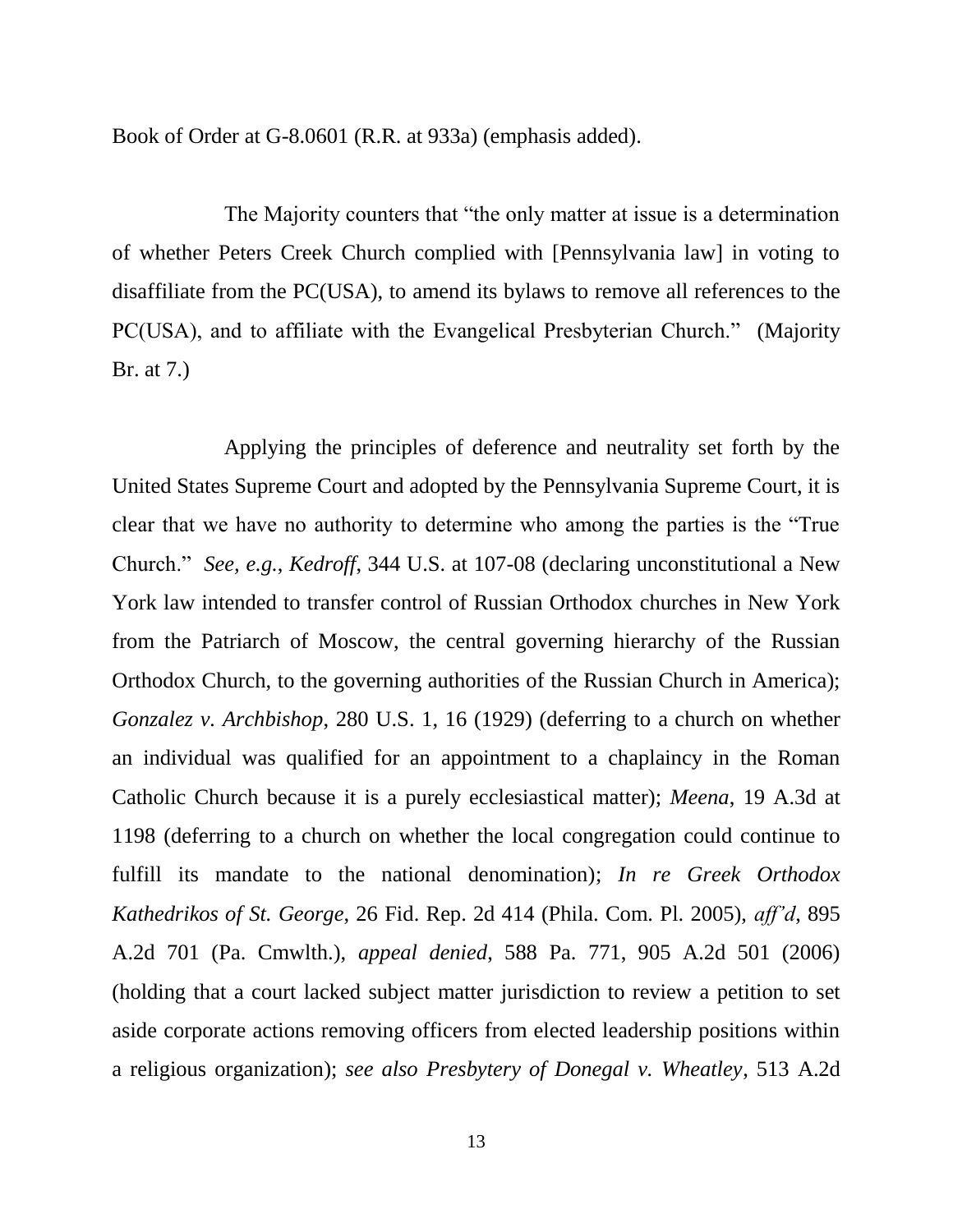538, 539-40 (Pa. Cmwlth. 1986) ("It is improper for a trial court to determine whether a religious group adheres to, or has departed from, a particular doctrine or belief. Such a determination follows the 'departure from doctrine' rule of judicial review expressly rejected in *Watson v. Jones*, and found unconstitutional in *Kedroff v. St. Nicholas Cathedral*.").

Appellants are correct that in the event of a schism, the Book of Order permits the Washington Presbytery to make the ecclesiastical determination of which of the two factions of Peters Creek Church is the "True Church' within the [PCUSA]," Book of Order at G-8.0601 (R.R. at 933a), and that Pennsylvania courts must defer to that religious determination to the extent it has been rendered by the "the highest court" of the PCUSA. *Jones*, 443 U.S. at 603. However, Appellants are incorrect that their religious determination necessarily controls our holding on the remaining issues. The ecclesiastical determination of who is and who is not the "True Church" does not control the fate of Peters Creek Church's property, nor does it control whether the Majority vote of November 4, 2007, was proper. Those issues must be decided under civil law. *Beaver-Butler*, 507 Pa. at 262, 489 A.2d at 1321 (holding that disputes concerning ownership and control of church property "are questions of civil law and are not predicated on any religious doctrine").<sup>9</sup>

<sup>&</sup>lt;sup>9</sup> Appellants also argue that the "True Church" determination is nothing more than the outcome of an alternative dispute resolution system sanctioned by Pennsylvania law and expressly agreed to by Peters Creek Church. Again, Appellants are correct only insofar as that dispute resolution system, applying ecclesiastical law, does not determine property rights, which must be determined by a court of law applying the civil law of Pennsylvania. The language of the "True Church" provision of the Book of Order, *i.e.*, that "the presbytery shall determine if one of the factions is entitled to the property because it is identified by the presbytery as the **(Footnote continued on next page…)**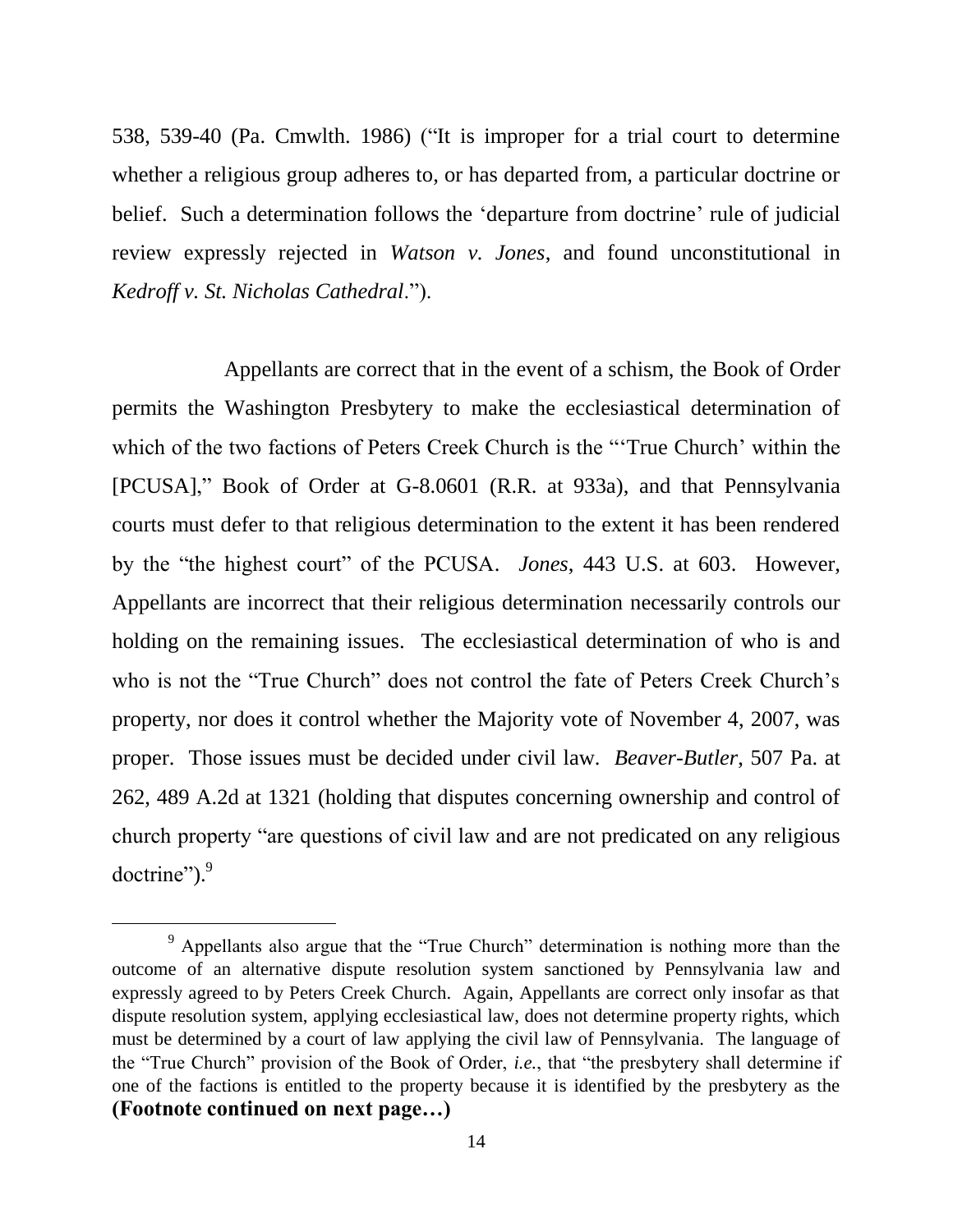## **V. THE CHURCH PROPERTY**

While we may not rule on who among the parties is the "True Church," we may examine the charter, the bylaws, the Book of Order and the corporation's conduct to determine, under Pennsylvania law, the questions of whether Peters Creek Church holds its property in trust for the Washington Presbytery and whether the corporation's vote of November 4, 2007, was proper. *Beaver-Butler*, 507 Pa. at 266, 489 A.2d at 1323 (noting that the determination of church property rights under civil law "should in no way be considered as a resolution of any competing doctrinal issues" and that it involves the "meaning of agreements on wills, trusts, contracts, and property ownership"). *See also Jones*, 443 U.S. at 604 (explaining that courts may examine documents like deeds, corporate charters and the constitution of the national denomination to determine church property rights).

Appellants make the threshold argument that the United States Supreme Court has expressly stated that religious denominations, in order to ensure continued control of their member churches' property in the event of a dispute, need only incorporate a trust clause into their governing documents before a dispute arises. (Minority Br. at 22; Washington Presbytery Br. at 46 ("The dispositive question … is whether express trust language was found in the

l

**<sup>(</sup>continued…)**

<sup>&#</sup>x27;True Church' within the Presbyterian Church (U.S.A.)," is insufficient under Pennsylvania law to create a trust in favor of the PCUSA or to otherwise alter the property rights of Peters Creek Church. As a result, the outcome of the PCUSA's "True Church" determination does not provide a preemptive resolution of the property dispute.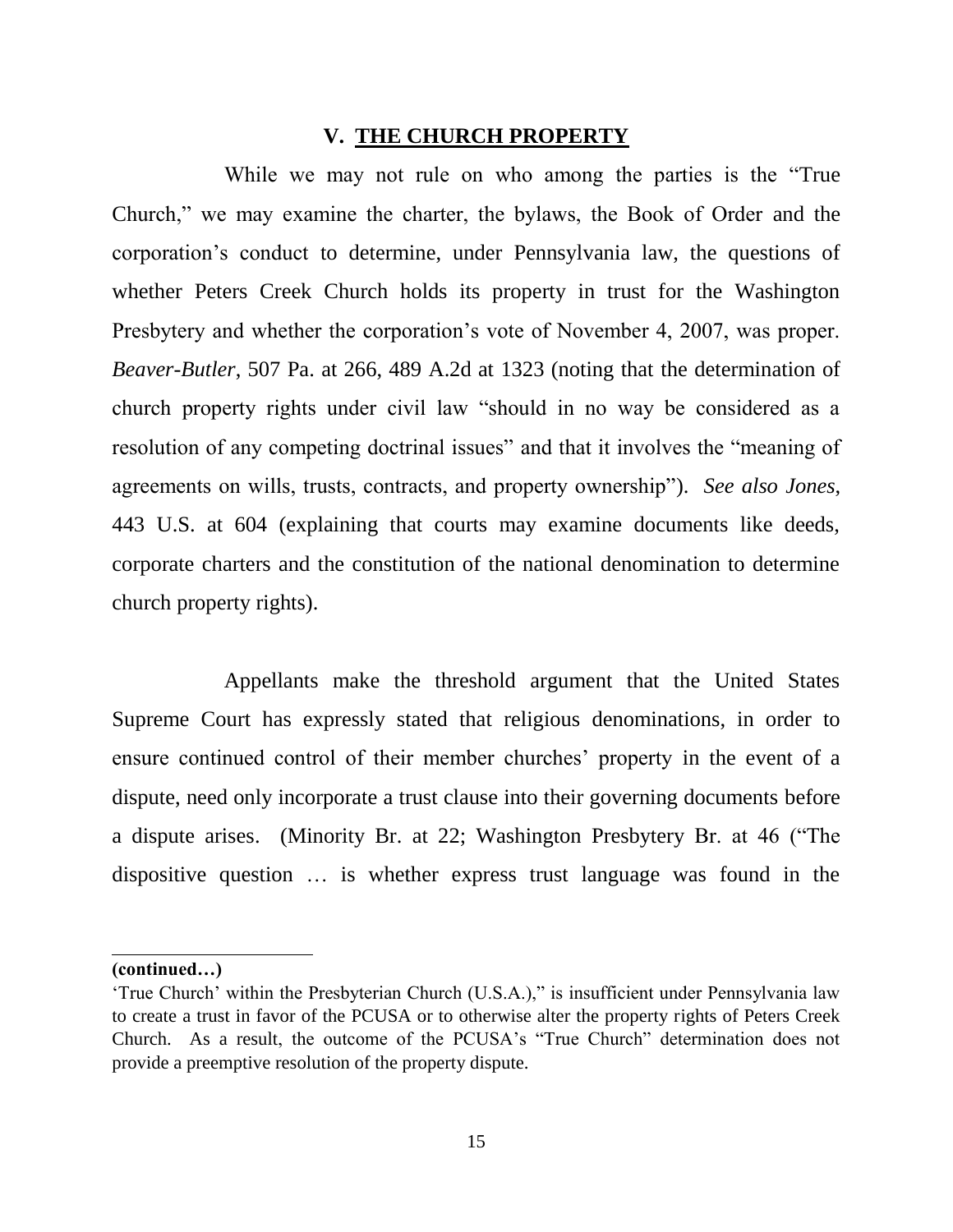governing documents of the denominational church.")). Appellants' assertion is based on the following excerpt from *Jones*, 443 U.S. at 606:

> At any time before the dispute erupts, the parties can ensure, if they so desire, that the faction loyal to the hierarchical church will retain the church property. They can modify the deeds or the corporate charter to include a right of reversion or trust in favor of the general church. **Alternatively, the constitution of the general church can be made to recite an express trust in favor of the denominational church. The burden involved in taking such steps will be minimal.** And the civil courts will be bound to give effect to the result indicated by the parties, provided it is embodied in some legally cognizable form. (Emphasis added).

Appellants contend that, with the quoted passage, the Court obviated a duty to acquire "written consent from individual churches" that would need to be "tailored to individual trust laws in each of the 50 states." (Minority Br. at 23). To hold otherwise, they argue, would violate the Supreme Court's instruction that the burden on national denominations to "ensure" retention of church property be "minimal." In short, Appellants contend that the Supreme Court created a unilateral trust doctrine for religious denominations.

We disagree. First, Pennsylvania courts have rejected Appellants' application of *Jones* and, instead, have repeatedly ruled that the beneficiary of a trust, religious or otherwise, may not unilaterally declare a trust. *Beaver-Butler*, 507 Pa. at 268-69, 489 A.2d at 1324 (examining the intent of local church, *i.e.*, of the settlor, not of the denomination); *St. James the Less*, 585 Pa. at 451, 888 A.2d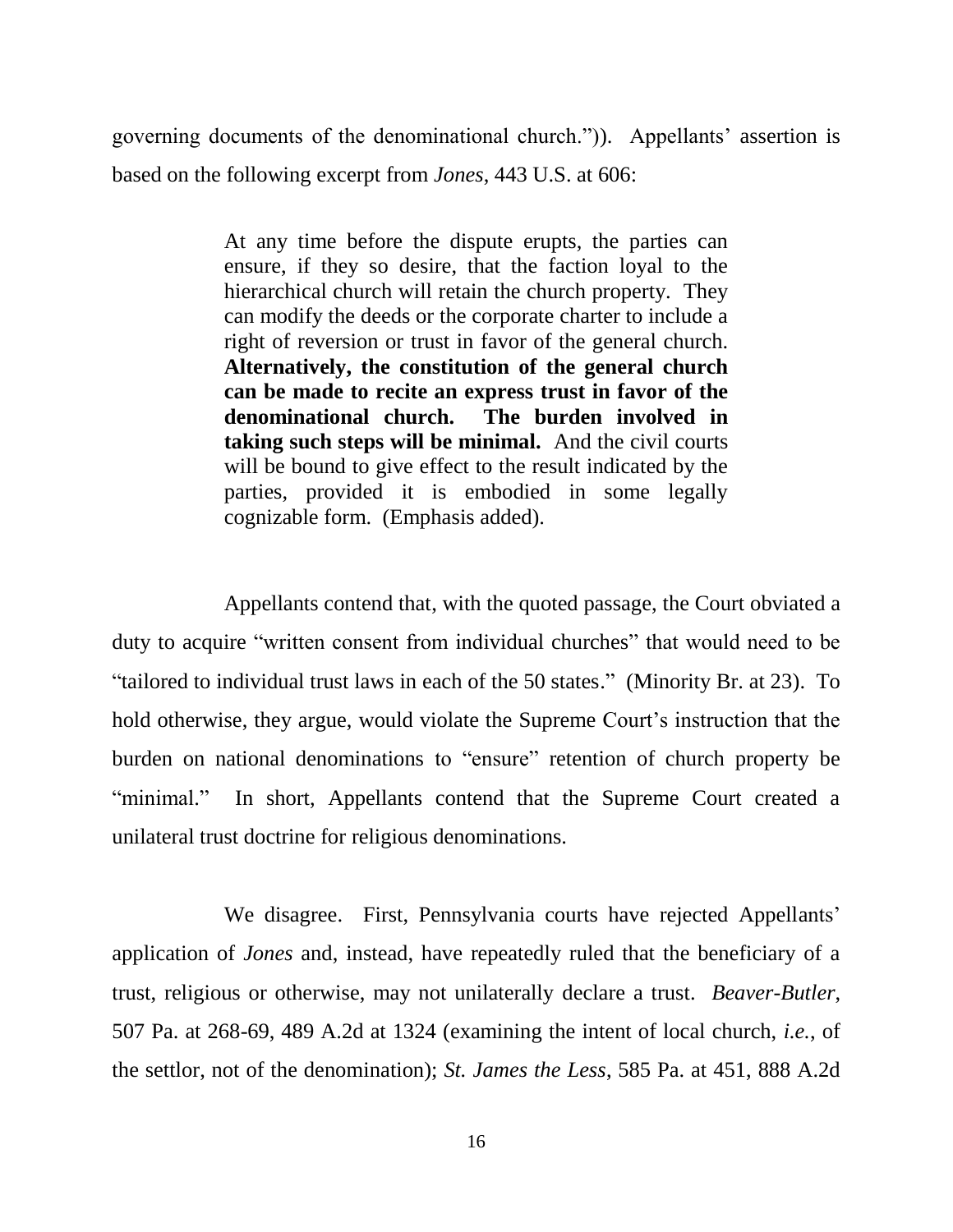at 810 (same); Restatement (Second) of Trusts §2 ("A trust … arises as a result of a manifestation of an intention to create it."); Restatement (Second) of Trusts §18 cmt. a ("[O]ne who has no interest in a piece of land cannot effectively declare himself trustee of the land."). Thus, whereas the Supreme Court recognized in *Jones* that a denomination may require its members to hold property in trust for it, and that such requirement may be written into the denomination's constitution or other governing document, the denomination may not unilaterally impose the requirement on its members without the members' consent.

Second, Appellants have misread the holding in *Jones*. In describing the alternative approaches that a denomination may use to ensure that factions loyal to it will retain church property, the Court explained that "an express trust in favor of the denominational church" could be used to bind civil courts "to give effect to the result indicated by **the parties**, provided it is embodied in **some legally cognizable form**." *Id.* at 606 (emphasis added). At a bare minimum, this suggests that the trust in favor of the denomination must reflect the intent of both parties, the local church and the denomination, and it must be cognizable in a form already recognized by the law, and not contrary to it. Contrary to Appellants' contention, we do not believe that the United States Supreme Court intended in 1979 to nullify standard principles of trust law that have stood for hundreds of years. The neutral principles approach works because lawyers and judges may rely on well-established concepts of trust and property law, not special rules created for religious property disputes. *See Jones*, 443 U.S. at 603 (explaining that "[n]eutral principles of law" are those "objective, well-established concepts of trust and property law familiar to lawyers and judges.").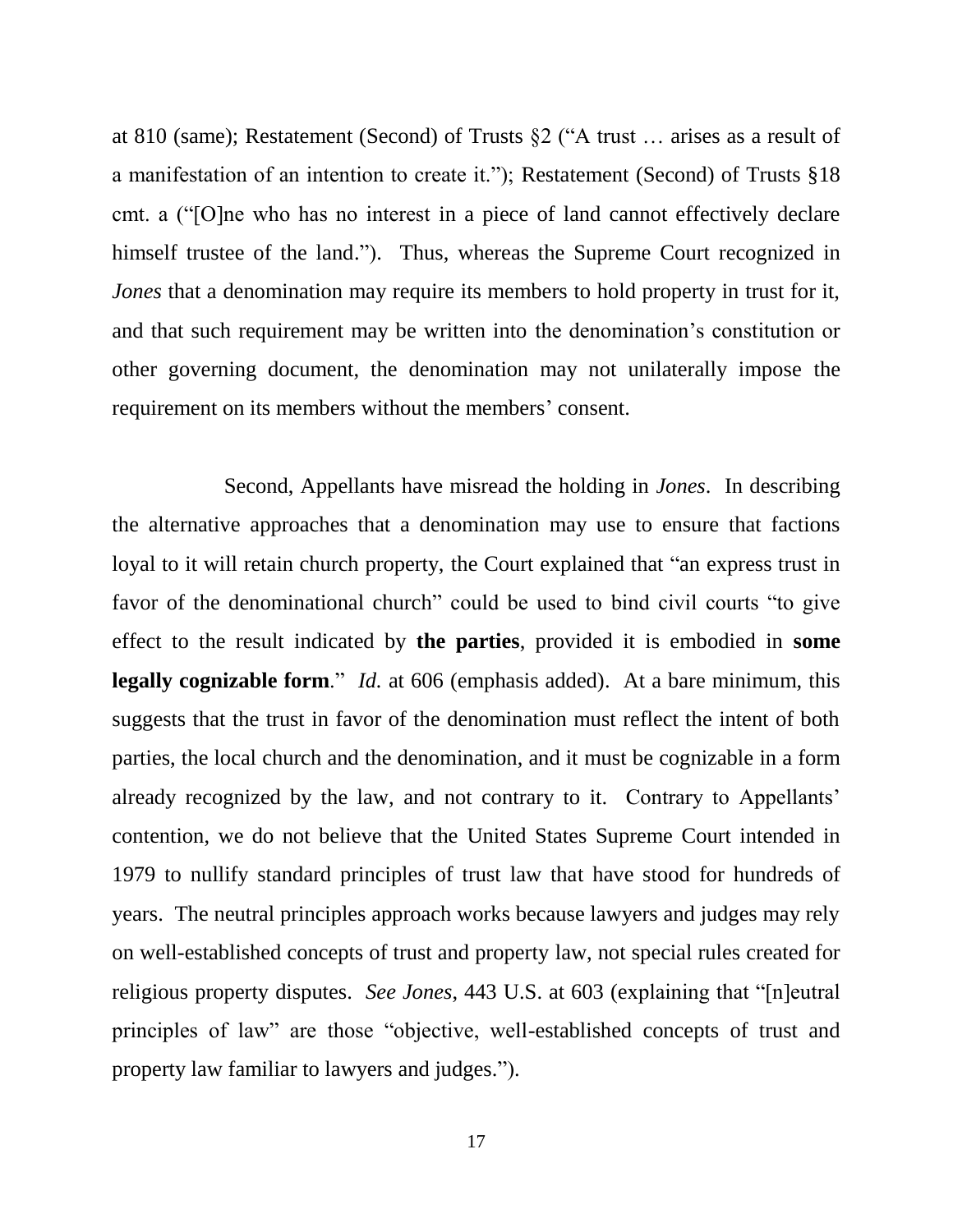Third, Appellants' misconstruction violates the Establishment Clause and would effectively divest legal property owners of their land against their will. Religious denominations would be given a free pass to declare themselves beneficial owners of local church properties, taking the titled landowner's property when churches withdraw from the denomination. A "church only" form of trust formation would violate the neutrality required by the United States and the Pennsylvania Constitutions.<sup>10</sup> *See Epperson v. Arkansas*, 393 U.S. 97, 104 (1968) ("[The] First Amendment mandates governmental neutrality between religion and religion, and between religion and non-religion.").

In sum, Pennsylvania law contains certain requirements for the creation of a trust, and those requirements are not loosened to accommodate or establish religious organizations. For these reasons, we refuse Appellants' invitation to follow the holdings from Georgia, New York and California, where the highest courts in those states have ruled that a national denomination may create a trust by unilaterally including language in a constitution without the express intent of the local churches. *See Presbytery of Greater Atlanta, Inc. v. Timberridge Presbyterian Church*, 290 Ga. 272, 277-82, 719 S.E.2d 446, 451-54 (2011) (finding a trust in favor of PCUSA while expressly acknowledging that the trust did not meet the requirements of Georgia statutory law), *cert. denied*, 567

<sup>&</sup>lt;sup>10</sup> Article 1, Section 3 of the Pennsylvania Constitution provides: "All men have a natural and indefeasible right to worship Almighty God according to the dictates of their own consciences; no man can of right be compelled to attend, erect or support any place of worship or to maintain any ministry against his consent; no human authority can, in any case whatever, control or interfere with the rights of conscience, and no preference shall ever be given by law to any religious establishments or modes of worship." Pa. Const. art. 1, §3.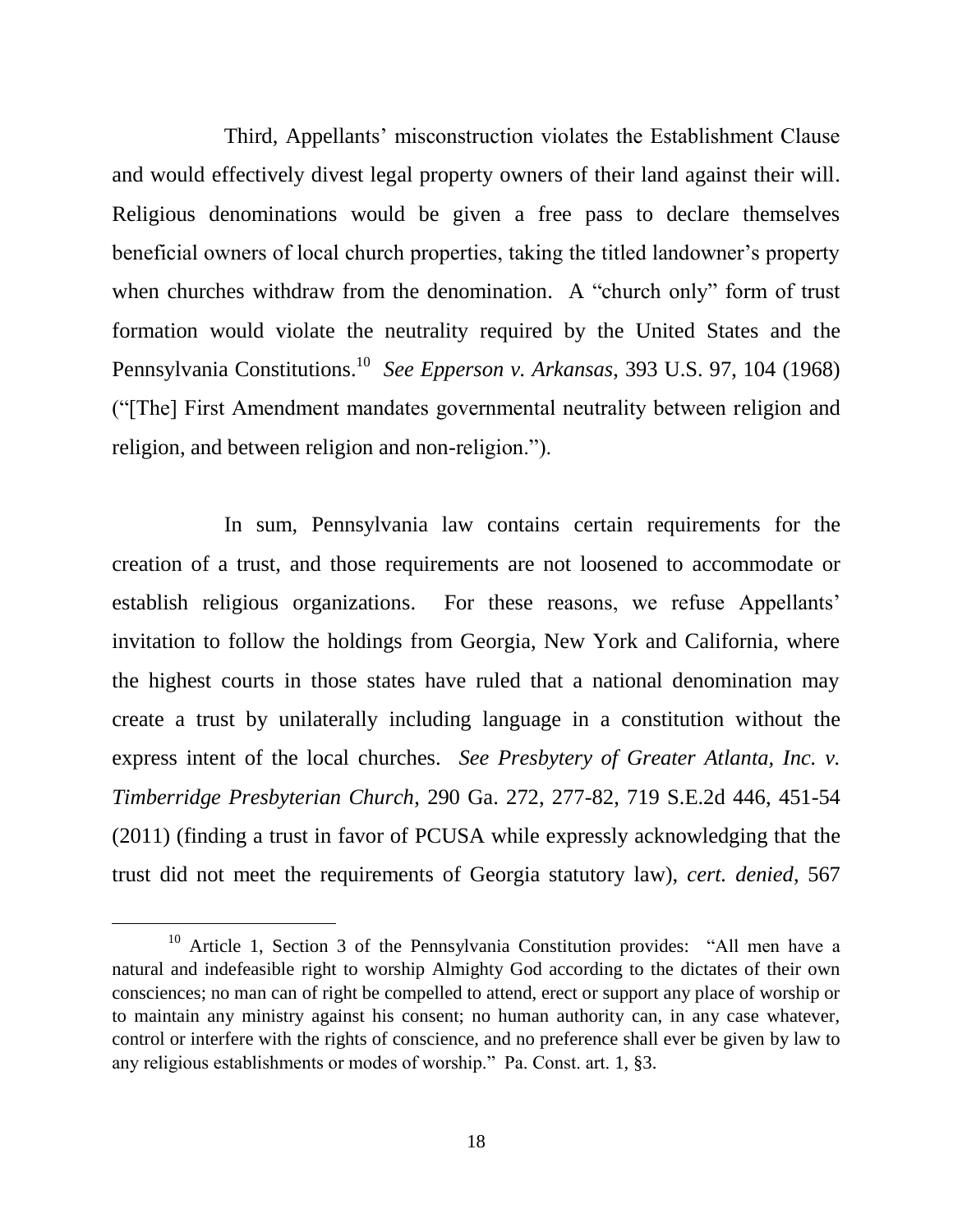U.S. \_\_, 132 S.Ct. 2772 (2012); *Presbytery of Hudson River Presbyterian Church (U.S.A.) v. Trustees of First Presbyterian Church & Congregation of Ridgeberry*, 72 A.D.3d 78, 95-97, 895 N.Y.S.2d 417, 428-30 (2010) (finding that the Trust Clause in Book of Order, in addition to local congregation's attendance at General Assembly meetings when the Trust Clause was proposed and adopted, was sufficient to establish a trust in favor of PCUSA); *In re Episcopal Church Cases*, 45 Cal. 4th 467, 487-89, 198 P.3d 66, 80-81 (2009) (finding "superior religious body or general church" may unilaterally create trusts in its favor over property held by member churches due to a statutory amendment by the state legislature permitting it). Accordingly, we now consider Pennsylvania trust law.

"In order for a court to find that a trust has been created, there must exist in the record clear and unambiguous language or conduct evidencing the intent to create a trust. No particular form of words or conduct is required to manifest the intention to create a trust. Such manifestation of intention may be written or spoken words or conduct indicating that settlor intended to create a trust." *Beaver-Butler*, 507 Pa. at 268-69, 489 A.2d at 1324-25 (quoting *Bair v. Snyder County State Bank*, 314 Pa. 85, 89, 171 A. 274, 275 (1934)). "It is not necessary that the terms 'trust' and 'trustee' should be used. The donor need not say in so many words, 'I declare myself trustee,' but he must do something which is equivalent to it, and use expressions which have that meaning." *In re Smith's Estate*, 144 Pa. 428, 435-36, 22 A. 916, 917 (1891). *See also In re Thompson's Estate*, 416 Pa. 249, 206 A.2d 21 (1965) (following *In re Smith's Estate*); *St. James the Less*, 585 Pa. at 450, 888 A.2d at 809 (explaining that no form of terminology is necessary to create a trust, nor is the absence of the word "trust" controlling).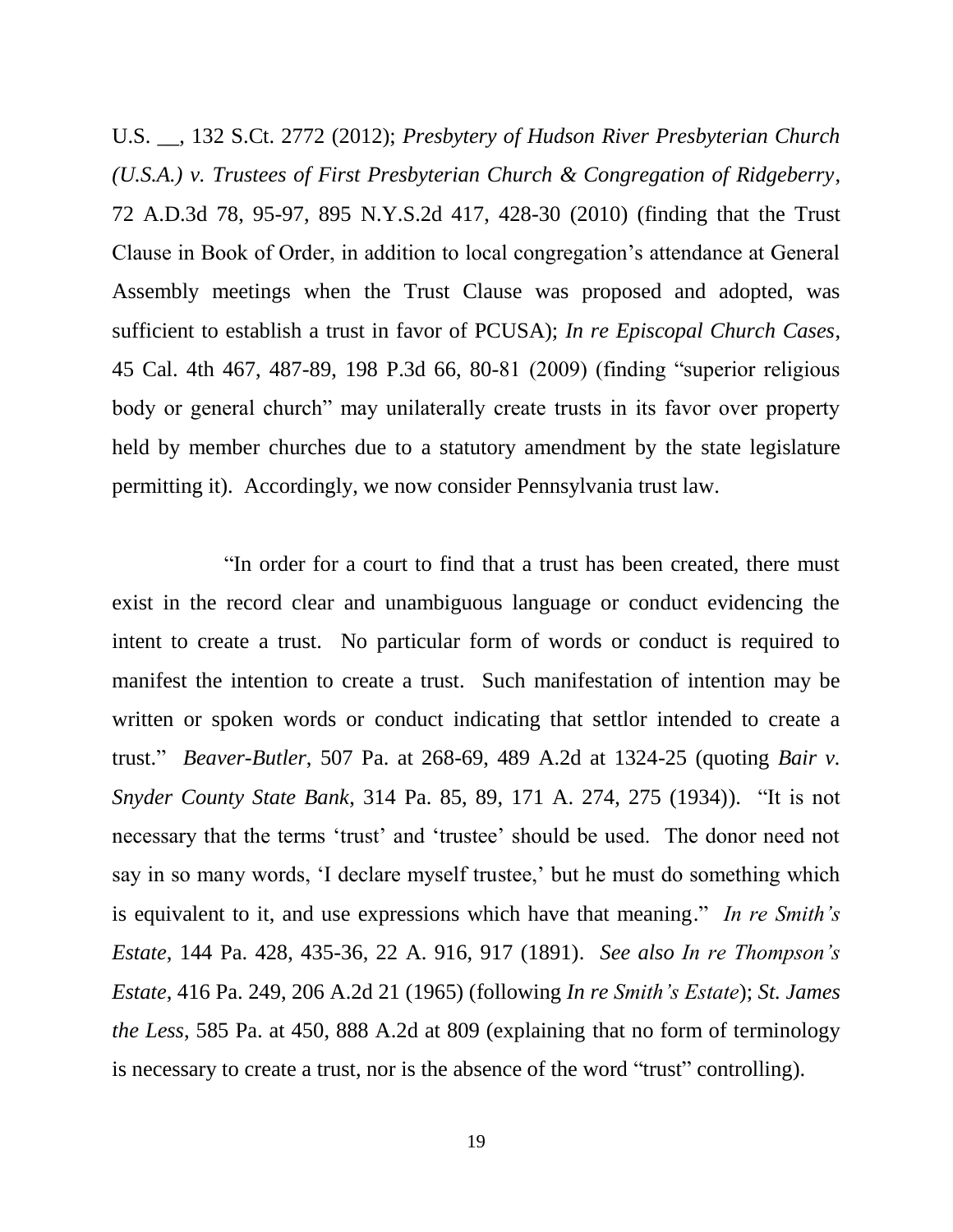Nevertheless, lack of formality does not obviate the necessity for the appearance of all the elements of a completed trust. *Beaver-Butler*, 507 Pa. at 268- 69, 489 A.2d at 1324-25 (quoting *Bair*, 314 Pa. at 89, 171 A. at 275). Every trust symptom must be present, regardless of informality surrounding the inception of the relationship. A trust cannot arise from loose statements admitting possible inferences consistent with other relationships, like a lease or a license. *Id.* In conducting this inquiry, the primary focus must be on the intent of the settlor at the time of the creation of the alleged trust. *Id.* (citing Restatement (Second) of Trusts §23). *See also St. James the Less*, 585 Pa. at 446, 888 A.2d at 806 ("[A]ccording to well-established legal principles governing trusts, courts may only find a trust exists where there is clear and unambiguous language or conduct indicating that the settlor intended to create a trust.") (citing cases). The intent of the settlor at the time of the creation of a trust may be shown by facts that occur after that time. *Matter of Krebs*, 483 A.2d 919, 921 n.1 (Pa. Super. 1984); Restatement (Second) of Trusts §4.

Here, Appellants argue that the corporate bylaw amendments of June 3, 2001, are clear and unequivocal that Peters Creek Church intended to hold its property in trust for the PCUSA. The Majority counters that the trial court properly determined that Appellants proffered no evidence of Peters Creek Church's intent to hold the Peters Creek Church property in trust for the PCUSA. We agree with Appellants and reverse the trial court on this issue.

The bylaw provision in question, quoted above in its entirety, provides that the PCUSA Constitution, which includes the Book of Order, is "obligatory" on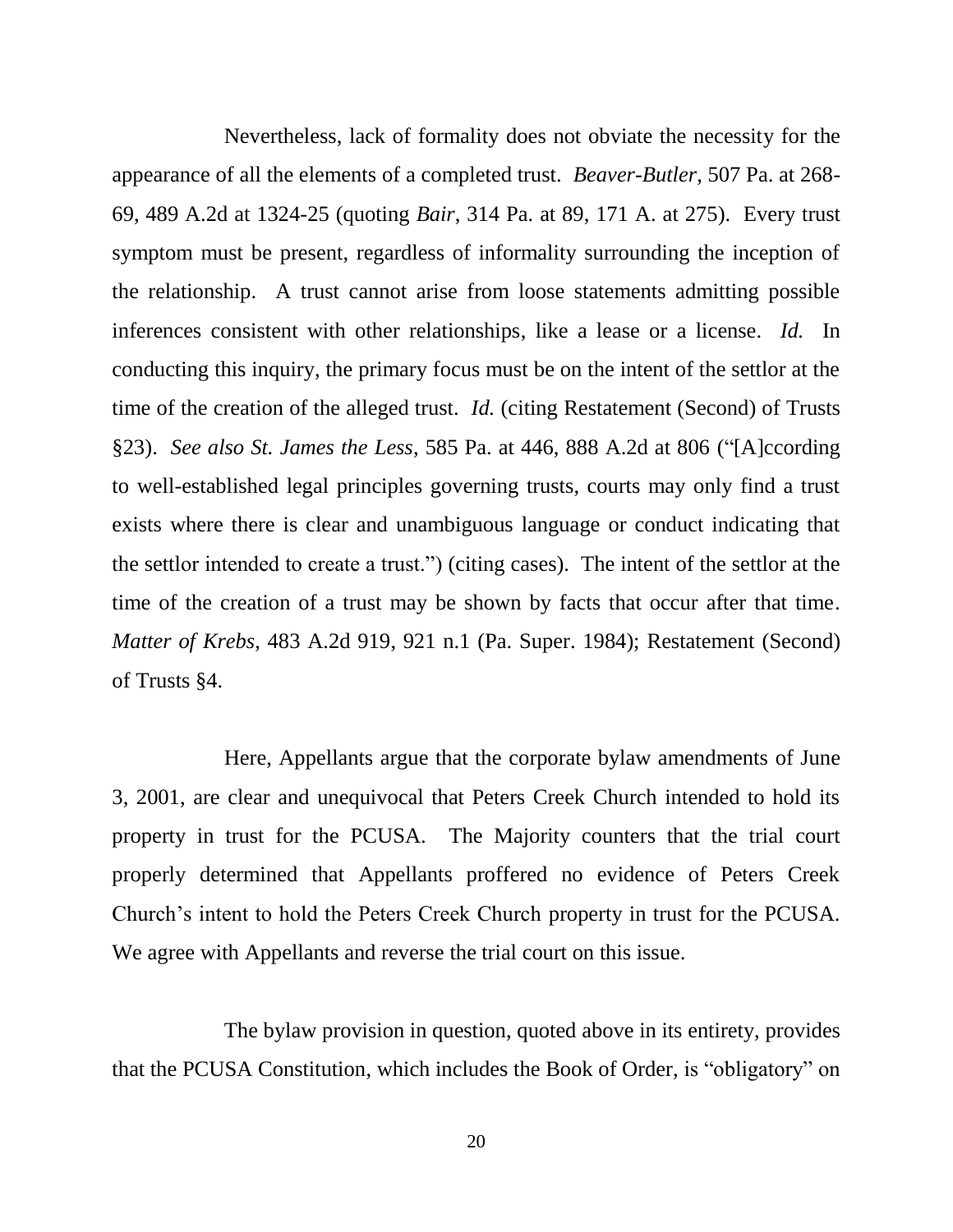the church's members, that "nothing in these bylaws shall prevail over the Constitution," and that the bylaws "shall be considered to include the mandatory provisions and requirements on local churches set forth in the Book of Order of the Presbyterian Church (U.S.A.), whether or not incorporated by specific reference." (June 3, 2001, Bylaws, Art. I). This express, written language is clear and unambiguous evidence of Peters Creek Church's intent to be bound by the PCUSA Book of Order, including the provision that member churches hold their property in trust for the PCUSA. There is no dispute that Article I of the bylaws was appropriately adopted by and was binding on the non-profit corporation in 2001. The Book of Order contained the Trust Clause at that time: "All property held by or for a particular church … is held in trust nevertheless for the use and benefit of the Presbyterian Church (U.S.A.)." Book of Order at G-8.0201 (R.R. at 932a).<sup>11</sup>

Peters Creek Church further amended its bylaws to expressly state that it was a "particular congregation of the [PCUSA]," further acknowledging that it accepted all of the duties and benefits of being a "particular" church of the PCUSA. In addition, becoming a "particular" church of the PCUSA obligated Peters Creek Church to the Trust Clause and other provisions, including, *inter alia*, provisions (1) requiring a "particular" church to function under the provisions of

<sup>&</sup>lt;sup>11</sup> Peters Creek Church obligated its members to the entirety of the PCUSA Constitution and specifically acceded to the "mandatory" provisions, which includes the Trust Clause. The Preface to the Constitution and the Book of Order states that use of the verbs "SHALL and IS TO BE/ARE TO BE signify practice that is mandated." In contrast, use of the verbs "SHOULD," "IS APPROPRIATE," or "MAY," signify practice that is "strongly recommended," "commended as suitable," or "permissible but not required," respectively. The Trust Clause uses the affirmative verb "is held in trust" rather than "should" or "may be held in trust," making this provision mandatory.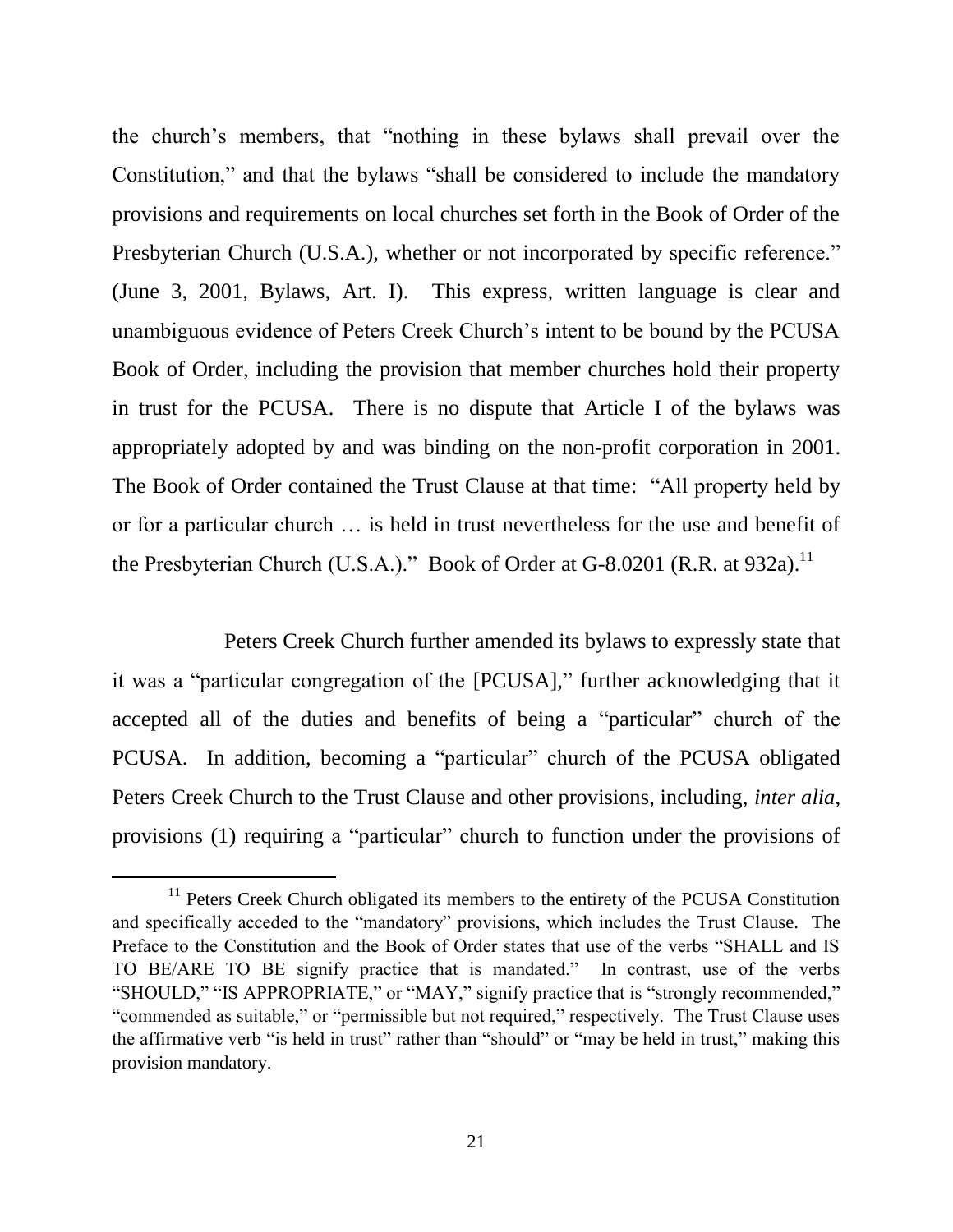the Constitution; (2) prohibiting a "particular" church from encumbering its property without the express permission of the Presbytery, (3) prohibiting a "particular" church from disaffiliating from the PCUSA without the express permission of the Presbytery, and (4) requiring a full vote of the PCUSA General Assembly in order to amend the Book of Order. Book of Order at G-7.0101, G-8.0501, G-8.0601, and G-18.0301 (R.R. at 927a, 933a, 1012a-13a).<sup>12</sup>

Peters Creek Church's conduct following its accession in 2001 to the Book of Order is further evidence of its intent to create a trust. *See St. James the Less*, 585 Pa. at 446, 888 A.2d at 806 (examining language and conduct of local church to determine intent to create a trust); *Matter of Krebs*, 483 A.2d at 921 n.1 (holding that the intent of the settlor at the time of the creation of a trust may be shown by facts that occur after that time); Restatement (Second) of Trusts §4 (1959) (same). In 2005, Peters Creek Church sought and received permission from the Presbytery to purchase 6.4 acres of property for \$405,000 and to sell a separate parcel for \$50,000. (Minority's Mot. for Summ. J., Nov. 9, 2009, at Ex. A). (*See also* Majority Br. No. 1044 at 21-22 (acknowledging actions)). These acts, standing alone, are insufficient to indicate clear and unequivocal intent to create a trust. *See Presbytery of Donegal v. Calhoun*, 513 A.2d 531, 535 (Pa. Cmwlth. 1986) (holding that a provision prohibiting a church from encumbering its

<sup>&</sup>lt;sup>12</sup> In addition to the Trust Clause, the Book of Order provides that "Wherever property of … a particular church of the [PCUSA] ceases to be used by that church as a particular church of the [PCUSA] in accordance with this Constitution, such property shall be held, used, applied, transferred, or sold as provided by the presbytery." Book of Order at G-8.0300.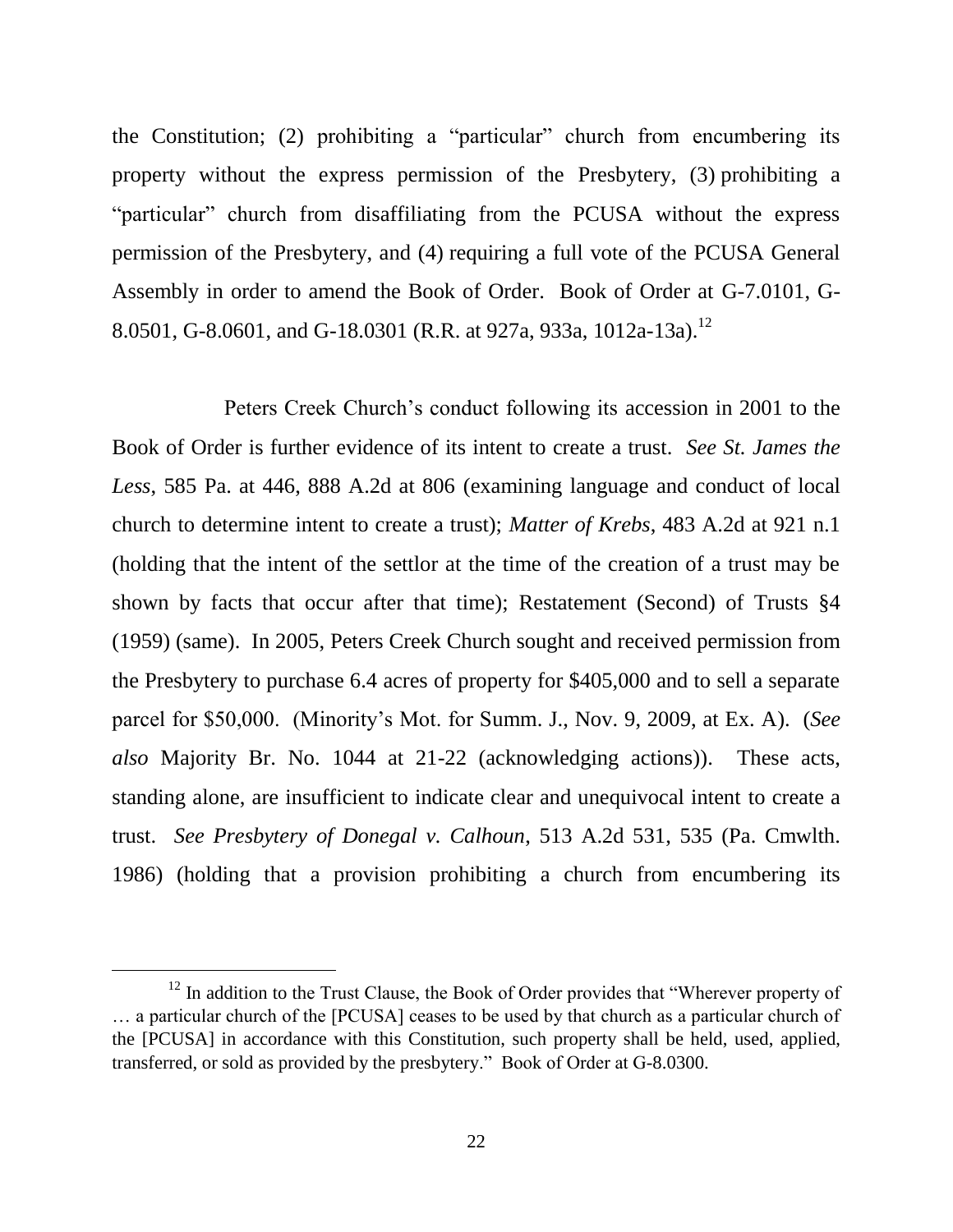property, without more, does not create a trust).<sup>13</sup> However, when viewed alongside the prior written documentation, these acts are further evidence that Peters Creek Church considered itself the trustee of property held for the benefit of the Washington Presbytery.<sup>14</sup> Our Supreme Court noted that similar facts, coupled with an express adoption of the canons of the national denomination, were sufficient to find the creation of a trust in *St. James the Less*, 585 Pa. at 433, 888 A.2d 798 (noting that church charter incorporated and agreed to be bound by Book of Discipline and church sought permission from denomination to obtain mortgages on property). None of these or similar facts was present in *Beaver-Butler*, where the Court ruled in favor of the local church seeking to disaffiliate with its property.<sup>15</sup>

l

 $14$  The trial court erred when it found that there was "no evidence" that Peters Creek Church sought permission from the Presbytery before encumbering the corporation's property with a mortgage, as required by the Book of Order. (July 23, 2010, Trial Ct. Op. at 8.) Regardless of the legal import of such evidence, the evidence is clearly part of the record and the trial court erroneously ignored it.

<sup>15</sup> In 2004, Peters Creek Church's Reverend L. Rus Howard sought to amend the PCUSA Book of Order by removing the Trust Clause. (Washington Presbytery Meeting Minutes, Minority's Mot. for Summ. J., Nov. 9, 2009, at Ex. A.) He followed the steps prescribed in the Constitution and presented an Overture to the Washington Presbytery, asking the Presbytery to present an Overture at the 2006 meeting of the General Assembly. Rev. Howard's Overture **(Footnote continued on next page…)**

 $13$  Peters Creek Church also sought permission from the Presbytery to encumber its property with mortgages in 1962 and 1974 when it submitted architectural plans and mortgage documents to the Presbytery for approval. (Minority's Mot. for Summ. J., Nov. 9, 2009, at Ex. A.) Appellants contend this and other evidence indicate that Peters Creek Church has always held its property in trust for the PCUSA and its predecessors. The Majority counters that it has never been the policy of any Presbyterian denomination, before 1983, to require its member churches to hold their property in trust. Appellants' argument is incorrect – without the 2001 bylaw amendments, the act of asking permission from the Washington Presbytery to perform certain tasks is not sufficient to create a trust. The Majority's argument, in addition to being unsupported by citations to the record, is irrelevant.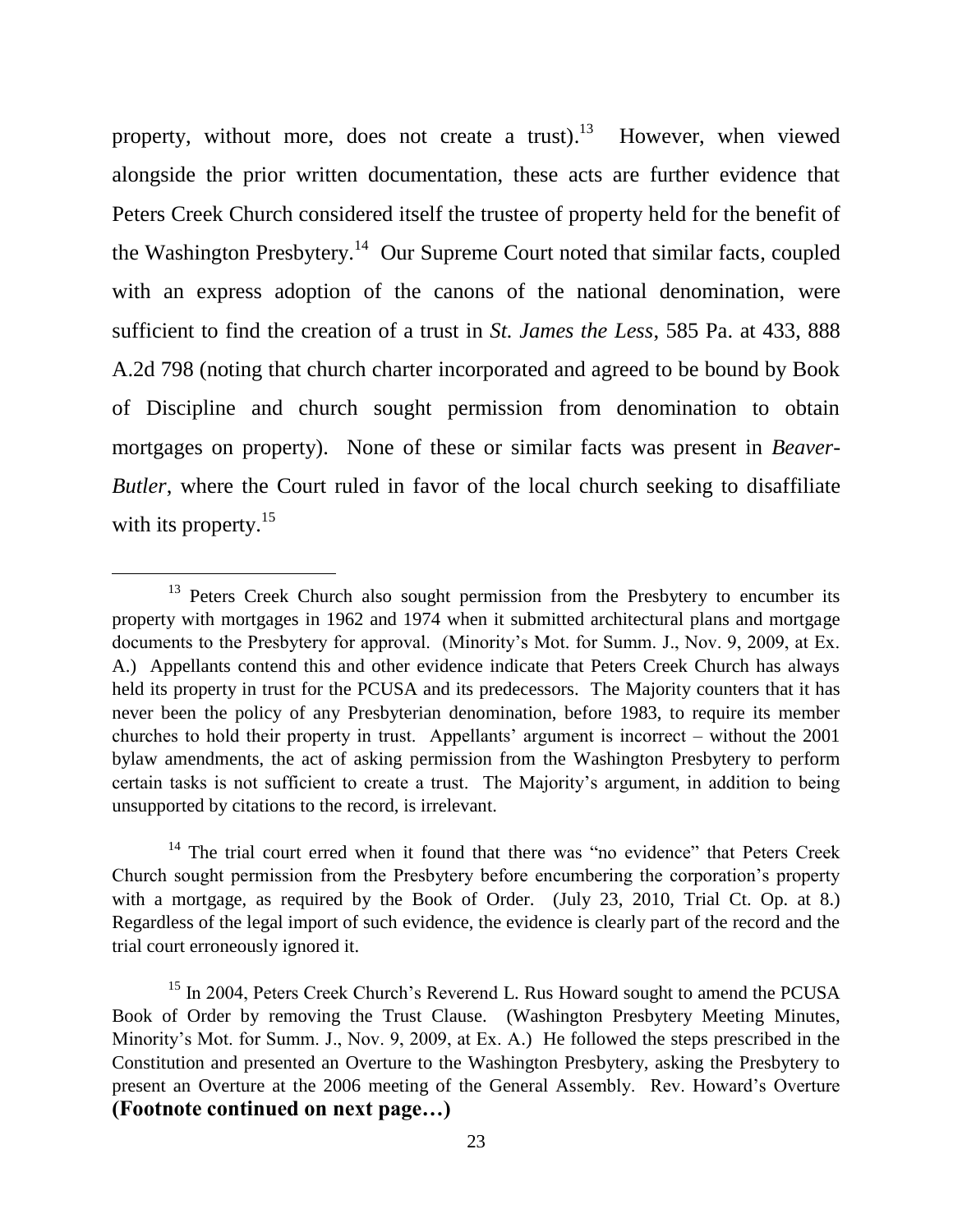In holding that there is no trust here, the trial court found that "to" create a trust, Peters Creek Church must have, at some time after becoming affiliated with the national church, manifested an intent to create a trust by signing a trust document." (Oct. 1, 2009, Trial Ct. Op. at 22.) Accordingly, the court found that "there is no specific evidence within the record to show that at the time the PCUSA merged with the UPCUSA [in 1983], thereby affiliating Peters Creek Church with the PCUSA, that Peters Creek Church intended to place their property in trust for the benefit of the PCUSA." (*Id.* at 23.) The court also ruled that "the Book of Order in the present case is not a signed writing" (*id.* at 22, n.22) and that Peters Creek Church's 2001 bylaw amendments merely indicated the church's intent to join the PCUSA, and not to be bound by the provisions of the Book of Order, and "simply joining the PCUSA is clearly insufficient under Pennsylvania trust law to create a trust." (*id.* at 26).

The trial court erred in several respects. First, Section 7732(a)(2) of the Pennsylvania Uniform Trust Act (PAUTA), 20 Pa. C.S. §7732(a)(2), requires a trust to be evidenced by a signed writing. However, it does not require a formal, signed trust instrument. Our law is clear that the settlor's intent does not hinge on the form of the writing or the use of the specific words "trust" or "trustee." *Beaver-Butler*, 507 Pa. at 268-69, 489 A.2d at 1324-25; *Smith's Estate*, 144 Pa. at 435-36, 22 A. at 917; *Conference of African Union First Colored Methodist* 

#### **(continued…)**

l

proposed revising the Trust Clause to state that: "all property held by or for a particular church … is the property of the particular entity in which it is titled." The Overture was defeated by the member churches in the Washington Presbytery by a vote of 50-19 in May 2005, and it was not presented to the General Assembly.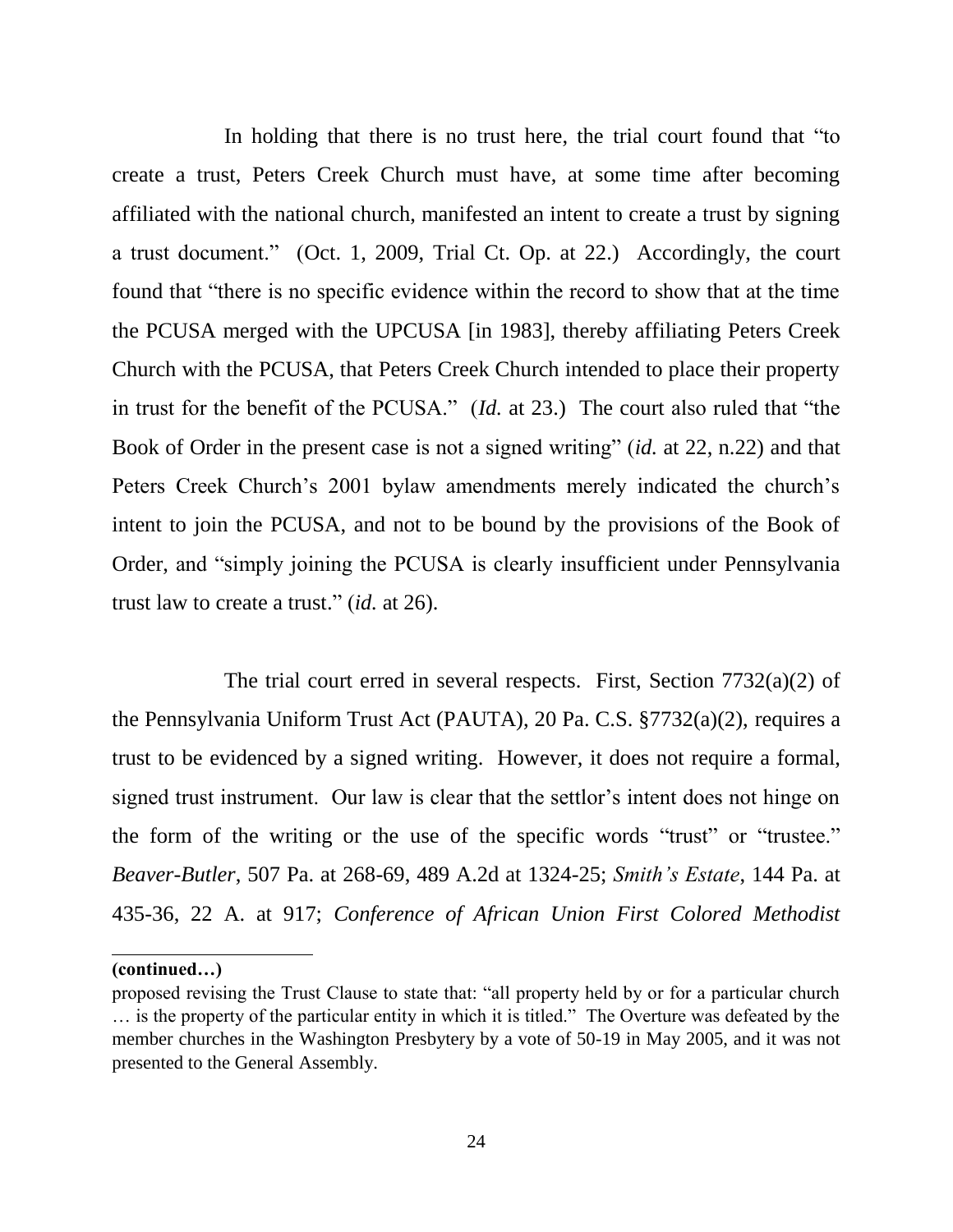*Protestant Church v. Shell,* 659 A.2d 77, 80 (Pa. Cmwlth.), *appeal denied*, 542 Pa. 676, 668 A.2d 1138 (1995) ("*Middlesex* does not stand for the proposition that the intent to create a trust must be manifested by express language of an instrument. In the case *sub judice*, however, there is express documentary evidence demonstrating [the local church]'s acceptance of the denomination's rules governing the use and disposition of real property."). It is the settlor's intent derived from the writing that controls.

Second, whether the Book of Order is a writing signed by Peters Creek Church, whether Peters Creek Church intended to place its property in trust for the benefit of the PCUSA **in 1983** (which the trial court found was the time the PCUSA merged with the UPCUSA, thereby affiliating Peters Creek Church with the PCUSA), and whether the Book of Order contained a trust clause **in 1983** are irrelevant to the issues here. A corporation acts through its officers, shareholders or members; thus, the signed writing in question is the corporation's bylaws, which were drafted and approved by a vote of the corporation's members. The plain language of the 2001 bylaws – which all parties agree were binding on Peters Creek Church at least until their amendment in 2007 – constitutes significantly more than Peters Creek Church's "simply joining the PCUSA." Peters Creek Church's admitted words and acts have meaning and it is bound by that meaning.

The undisputed facts are that the PCUSA added the Trust Clause to the Book of Order in 1983. Peters Creek Church took part in the PCUSA Generally Assembly proceedings where the clause was proposed and adopted by PCUSA member churches, but did not take any specific action until 2001 to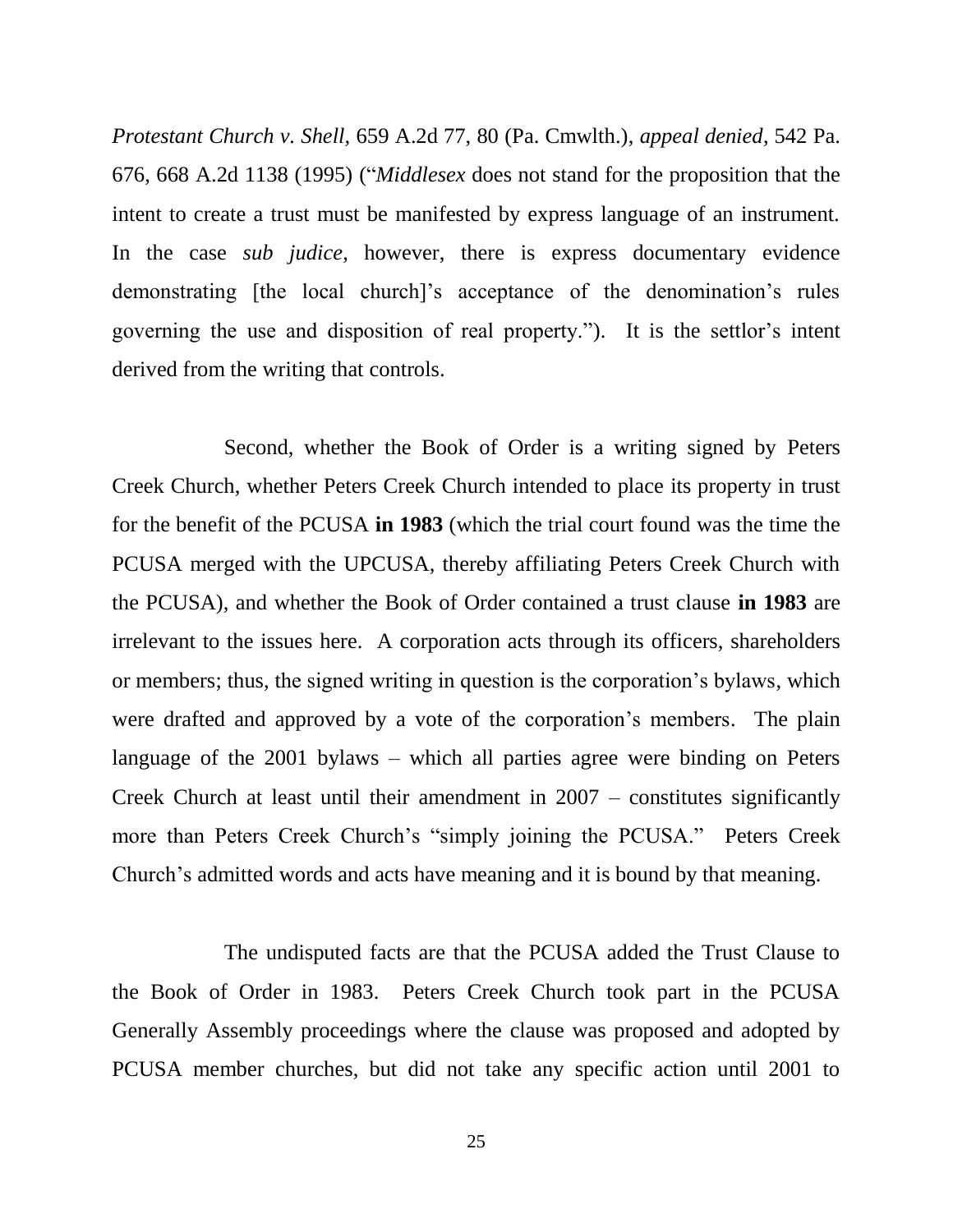incorporate the clause into its own bylaws. "[S]imply joining the PCUSA," even after the Trust Clause was added, is likely insufficient under Pennsylvania law to create a trust. *Calhoun*, 513 A.2d at 535 (holding that a statement in corporate charter to "worship" in accordance with the beliefs of a national denomination is insufficient to indicate intent to create a trust in favor of the denomination). However, those are not the facts before us. In 2001, Peters Creek Church took the significant, extra steps, beyond simply joining the PCUSA, to incorporate the PCUSA's governing documents into its governing documents and to expressly agree to be bound by them. The trial court's holding, and the Majority's argument, that the PCUSA is seeking to unilaterally impose a trust on Peters Creek Church's property (which may have been true between 1983 and 2001) prior to Peters Creek Church's significant, extra steps, is not supported by the facts.<sup>16</sup>

The Majority stresses that title to Peters Creek Church property never changed hands and its deeds were never amended.<sup>17</sup> Under Pennsylvania law, no transfer or amendment of title or deed is necessary to create a trust. In *St. James the Less*, 585 Pa. at 452, 888 A.2d at 810, our Supreme Court held that the local church had created a trust in favor of the Episcopal diocese, but reversed this

<sup>&</sup>lt;sup>16</sup> Importantly, there is no allegation or argument that Peters Creek Church was unaware of the Trust Clause or that it was furtively inserted into the Book of Order after 2001, or that Peters Creek Church's decision to accede to the provisions of the Book of Order was anything other than a decision made by its members of their own free will.

 $17$  Deeds date to 1809 and show that the properties have been titled in some form of the name Peters Creek Church: the 1809 deed names "Trustees of the Associate Congregation of Peters Creek Church;" deeds of 1873, 1894, 1897 and 1921 name "Trustees of the United Presbyterian Church of Peters Creek;" and deeds of 1955, 1981 and 2005 name "Peters Creek United Presbyterian Church."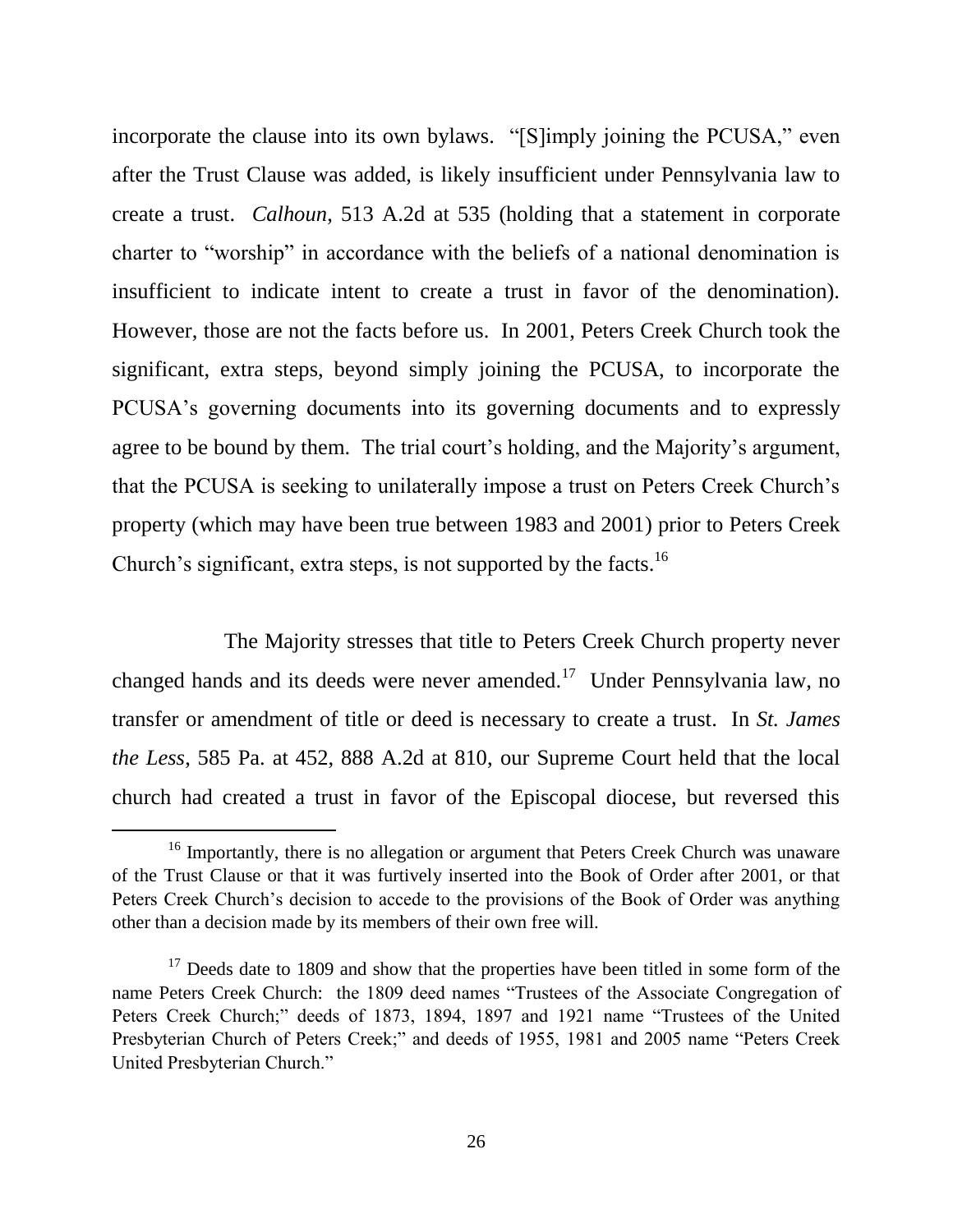Court's decision to change title to the property to effect that result, instead ordering that the local church was to retain legal title to its property and its members were required to act as trustees for the diocese. It is the very nature of a trust that the trustee, here, the non-profit corporation Peters Creek Church, will retain title to the subject property. *Id.*; *Petition of Acchione*, 425 Pa. 23, 29-30, 227 A.2d 816, 820 (1967) ("That the municipality in this case would be both the settlor and the trustee of the trust presents no obstacle to the creation of a trust."); *In re Smith's Estate*, 144 Pa. at 435, 22 A. at 917 ("[W]here the donor makes himself the trustee, no transfer of the subject-matter is necessary…. In such cases no assignment of the legal title is required, for the nature and effect of the transaction is that the legal title remains in the donor for the benefit of the donee."); Restatement (Second) of Trusts §17 ("A trust may be created by (a) a declaration by the owner of property that he holds as trustee for another person."); Restatement (Second) of Trusts §100 ("The settlor of a trust can be a trustee of the trust."); 20 Pa. C.S.  $\S 7731$  cmt. ("A trust created by self-declaration is best created by reregistering each of the assets that comprise the trust into the settlor's name as trustee. However, such registration is not necessary to create a trust.").

Our holding today follows the analysis used in our Supreme Court's and this Court's prior holdings on church property disputes. In *Beaver-Butler*, the Supreme Court found that no trust existed and ruled in favor of a local Presbyterian church, Middlesex, that sought to disaffiliate from the PCUSA's predecessor, the UPCUSA. At the time Middlesex had affiliated with the UPCUSA, there was no trust clause in the national denomination's governing documents. *Beaver-Butler*, 507 Pa. at 266-67, 489 A.2d at 1323-24 (discussing facts). Middlesex disaffiliated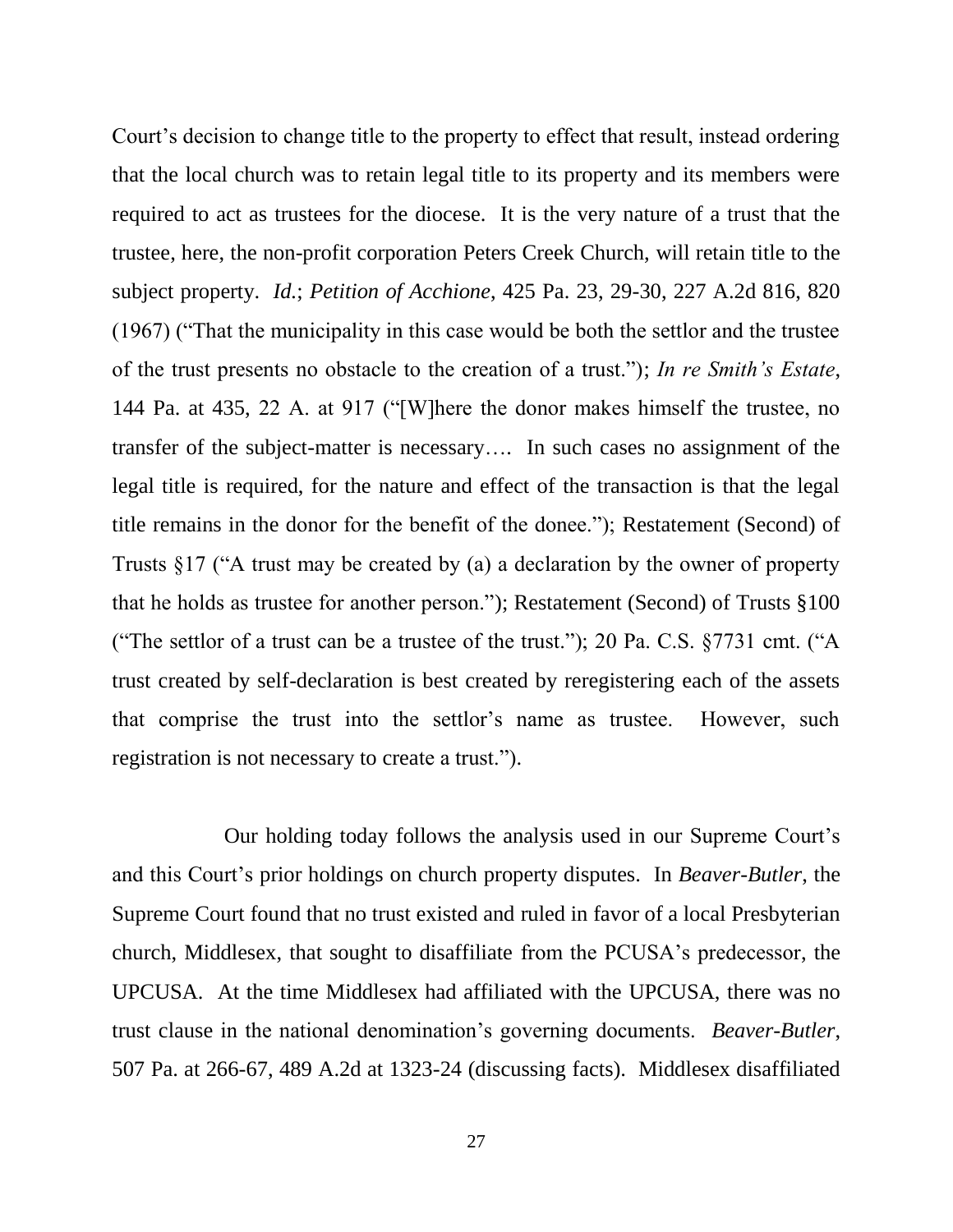effective April 18, 1981. *Id.* The separation was effected by a corporate charter amendment. *Id.* The Court found that the national denomination amended the Book of Order to include an express trust clause on May 23, 1981, **one month after Middlesex had disaffiliated**. *Id.* The amendment to the Book of Order was proposed in 1979, was initially rejected by the member churches, and was finally adopted by the member churches **after** Middlesex had disaffiliated. *Id.* At the time Middlesex disaffiliated, the national denomination's constitution did not prevent a member from unilaterally disaffiliating. *Id.* Accordingly, the Court held that Middlesex was not bound by the Trust Clause. *Beaver-Butler*, 507 Pa. at 269, 489 A.2d at 1325. *See also Calhoun*, 513 A.2d at 533 (noting that when the Trust Clause was added to the Book of Order, the local church rejected it rather than accede to it, and disaffiliated from the UPCUSA, as there was no provision at the time preventing local churches from disaffiliating).

The facts here are strikingly different from the facts of *Beaver-Butler*. Since the holdings in *Beaver-Butler* and *Calhoun*, the PCUSA, as ratified by its member churches, added to the Book of Order an express trust clause. The PCUSA also added express provisions regarding disaffiliation – only the Presbytery governing a local church, not the local church itself, may approve disaffiliation. These provisions were part of the Book of Order in 2001 when Peters Creek Church agreed to "include" them in its bylaws and to be bound by them. Applying the analysis in *Beaver-Butler* to the facts here supports a finding that Peters Creek Church intended to commit its property to a trust in favor of the PCUSA.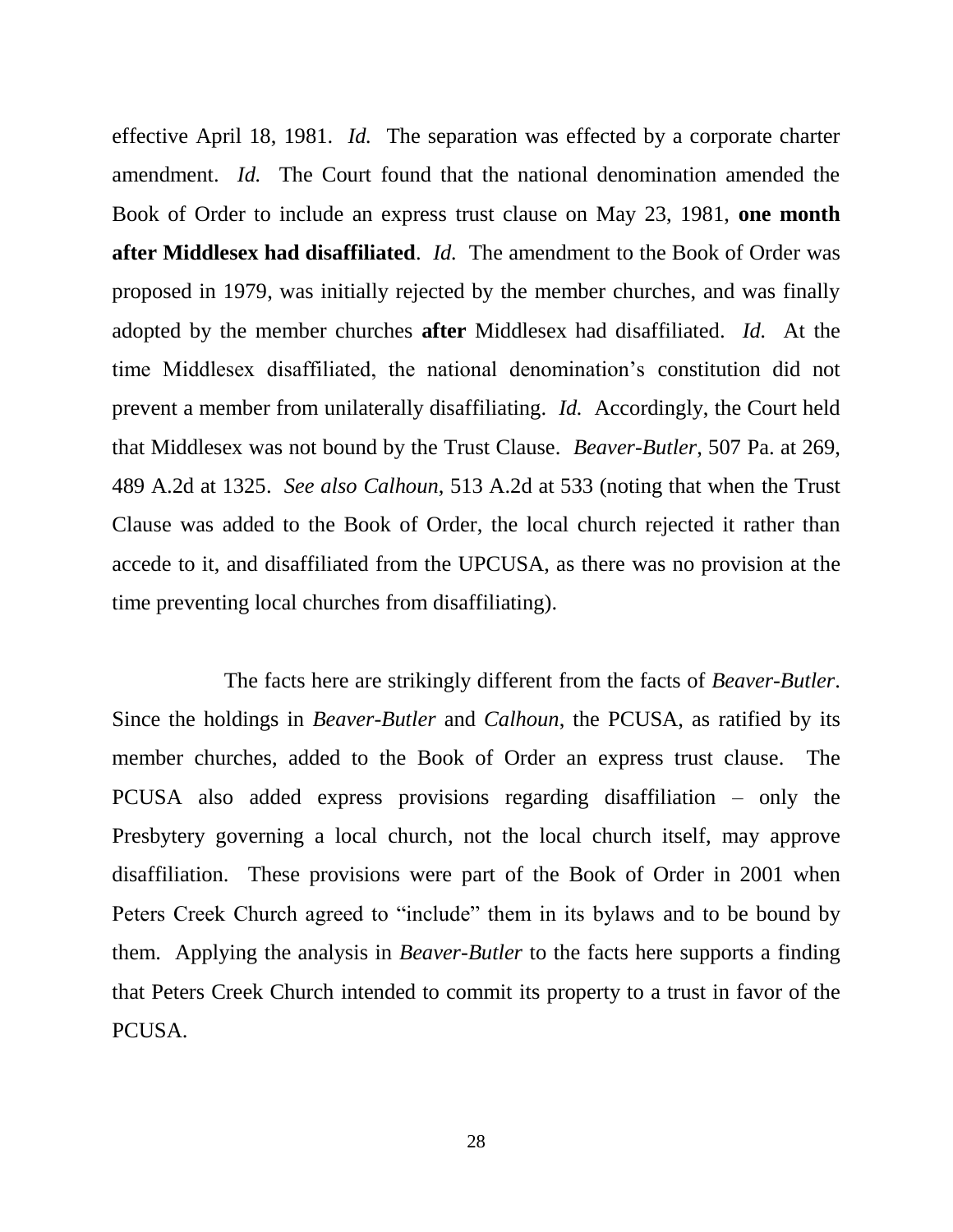In this regard, our holding here is on all fours with *Shell*, where the denomination's Book of Discipline contained an unequivocal trust clause, similar to the clause now present in the PCUSA Book of Order. *Shell*, 659 A.2d at 78. The local church expressly adopted the Book of Discipline in its articles of incorporation. *Id.* We found that "there is express documentary evidence demonstrating [the local church]'s acceptance of the denomination's rules governing the use and disposition of real property" and ruled that the local church's adoption of the Book of Discipline, which contained the trust clause at the time of adoption, was clear, unequivocal, trust-creating evidence binding on the local church. *Id.* at 80. Similarly, in *St. James the Less*, our Supreme Court examined the words of the local church's governing documents and its conduct over a period of years, and found that it intended to be bound by an express trust clause (the Dennis Canon) contained in the denomination's governing canons. *Id.*, 585 Pa. at 446, 888 A.2d at 806.

Finally, the Majority cites provisions of the PAUTA for the proposition that the only method to create a valid trust under Pennsylvania is through a signed trust instrument. This is incorrect and the trial court erred to the extent it based its decision on this rationale.

On November 6, 2006, the PAUTA became effective and Pennsylvania officially adopted the Uniform Trust Code (UTC) with certain express changes not applicable here. The PAUTA was intended to supplement, not repeal, existing common law, except where specifically provided in the statute. *See* 20 Pa. C.S. §7706 ("The common law of trusts and principles of equity

29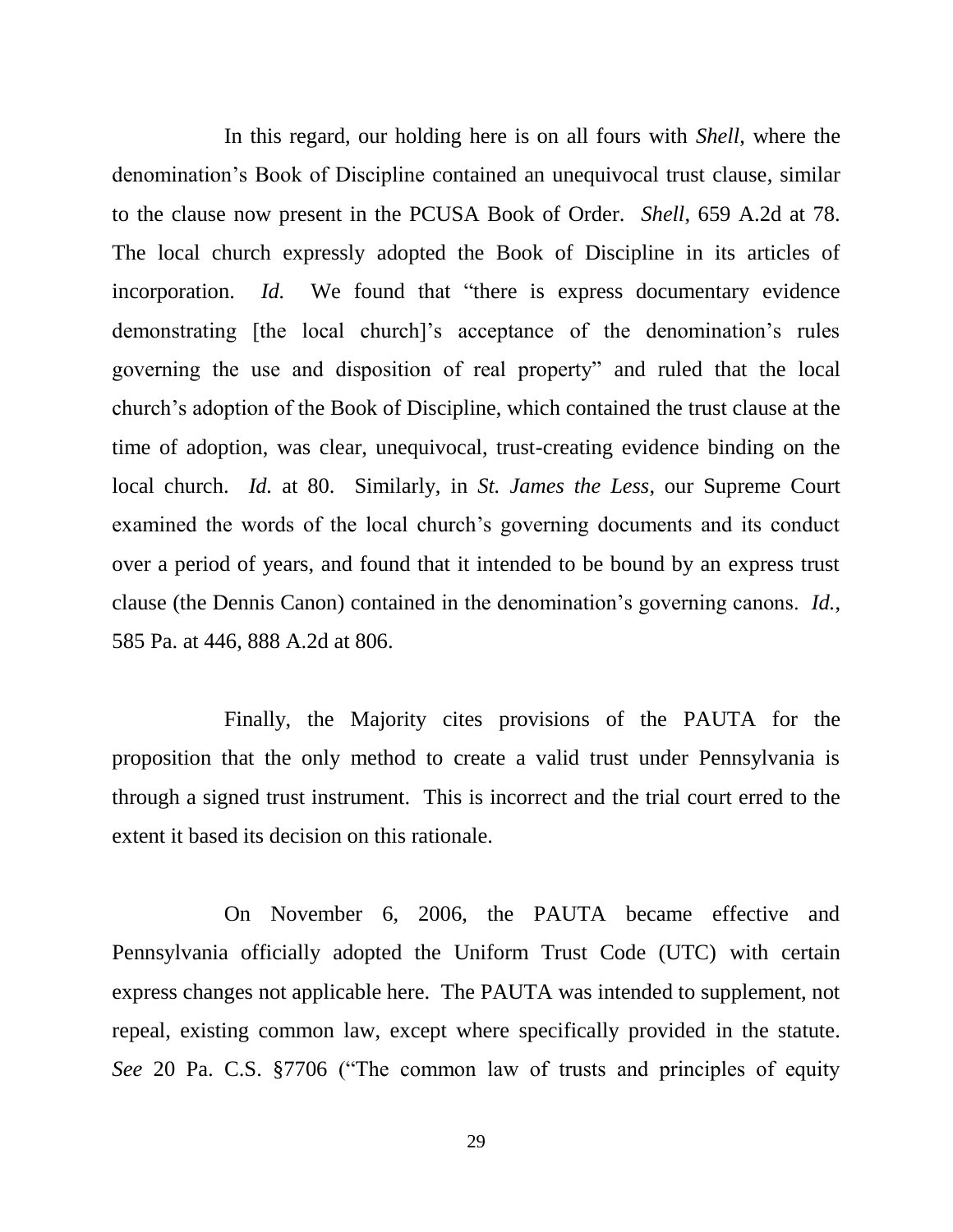supplement this chapter, except to the extent modified by this chapter."); *id.*, cmt. ("To determine the common law and principles of equity in a particular state, a court should look first to prior case law in the state….").

The PAUTA, the legislative history and the comments from the April 2005 Joint State Government Commission's Report of the Advisory Committee on Decedent's Estates Laws (the body that edited the UTC and proposed its adoption in Pennsylvania), expressly provide that enactment of the PAUTA was not intended to upset existing common law. *Id.*, Jt. St. Govt. Comm. Cmt., prefatory cmt. (stating that the Committee's comments may be "used in determining the intent of the General Assembly"); *Estate of Stephano*, 602 Pa. 527, 536, 981 A.2d 138, 143 (2009) (Baer, J., concurring) (noting that the General Assembly intended to clarify law surrounding trusts and to make Pennsylvania probate law more uniform with other states, "while simultaneously preserving our vast body of common law precedent.") Where the General Assembly intended specific provisions of the PAUTA to repeal existing common law, it stated so expressly. *See, e.g.*, 20 Pa. C.S. §7768, Jt. St. Govt. Comm. Cmt. (stating that this section repeals the contrary rule of common law, citing the specific holding of the Pennsylvania Supreme Court). There is no indication that the General Assembly intended the PAUTA to create new requirements for the creation of an express trust that would supplant preexisting law.<sup>18</sup>

<sup>&</sup>lt;sup>18</sup> Moreover, to the extent adoption of the PAUTA changed existing law regarding the creation of trusts, its effective date was November 6, 2006, and the actions of Peters Creek Church in 2001 must be evaluated according to the law as it existed at the time: "Under the common law, the past actions of trustees, beneficiaries and others regarding trusts are governed by the legal principle in effect when the actions occurred. Chapter 77 does not change those common law concepts." PAUTA, Jt. St. Govt. Comm. Cmt., applicability cmt.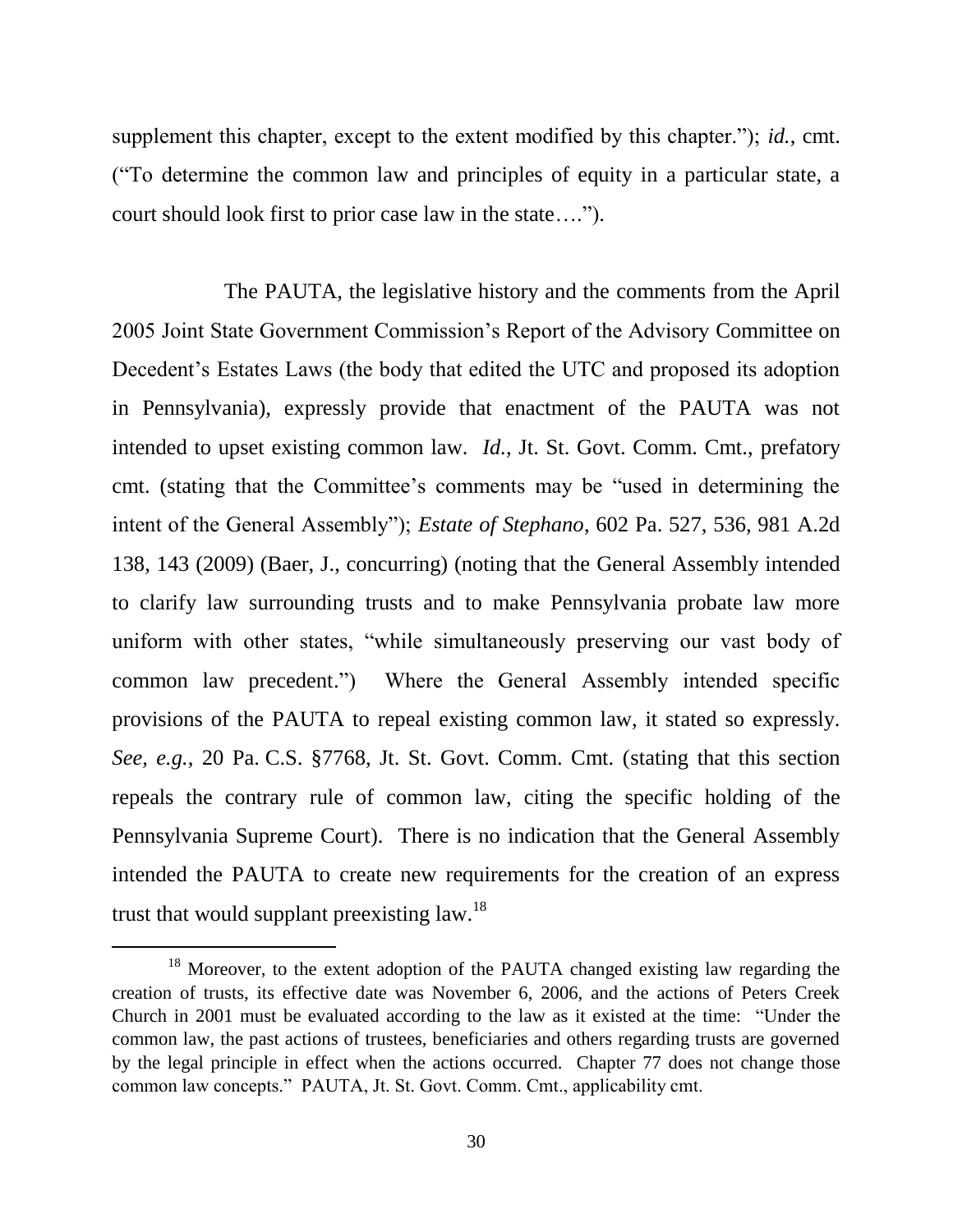In any event, the elements for the creation of a trust set forth in the PAUTA have been met here. Section 7731, regarding the creation of a trust, provides that "a trust may be created by: … (2) written declaration, signed by or on behalf and at the direction of the owner of property as required by section 7732 (relating to requirements for creation – UTC 402), that the owner holds identifiable property as trustee." 20 Pa. C.S. §7731. Section 7732 provides "(a) Requirements.—A trust is created only if: (1) the settlor has the capacity to create a trust; (2) the settlor signs a writing that indicates an intention to create the trust and contains provisions of the trust; (3) the trust has a definite beneficiary or is: (i) a charitable trust; … (4) the trustee has duties to perform; and (5) the same person is not the sole trustee and sole beneficiary of the trust." 20 Pa. C.S. §7732. The comments to Section 7732 state simply that this Section "codifies the basic requirements for the creation of a trust. To create a valid trust, the settlor must indicate an intention to create a trust." 20 Pa. C.S. §7732 cmt. (citing Restatement (Third) of Trusts §13; Restatement (Second) of Trusts §23 (1959)). Therefore, the crux of the determination remains whether the settlor indicated an intention in a signed writing to create a trust. As discussed above, the evidence here clearly and unequivocally shows that the settlor, Peters Creek Church, did so intend.<sup>19</sup>

In addition, we are not left to guess regarding the meaning or context of the trust clause. It clearly states: "All property held by or for a particular

 $19$  Likewise, the writings in this case satisfy the requirements of Section 5103 of the Non-Profit Corporation Law of 1988 (Non-Profit Corporation Law) which defines a "Trust Instrument" as "[**a**]**ny** lawful deed of gift, grant, will or **other document** by which the donor, grantor or testator shall give, grant or devise any real or personal property or the income therefrom in trust for any charitable purpose." 15 Pa. C.S. §5103 (emphasis added).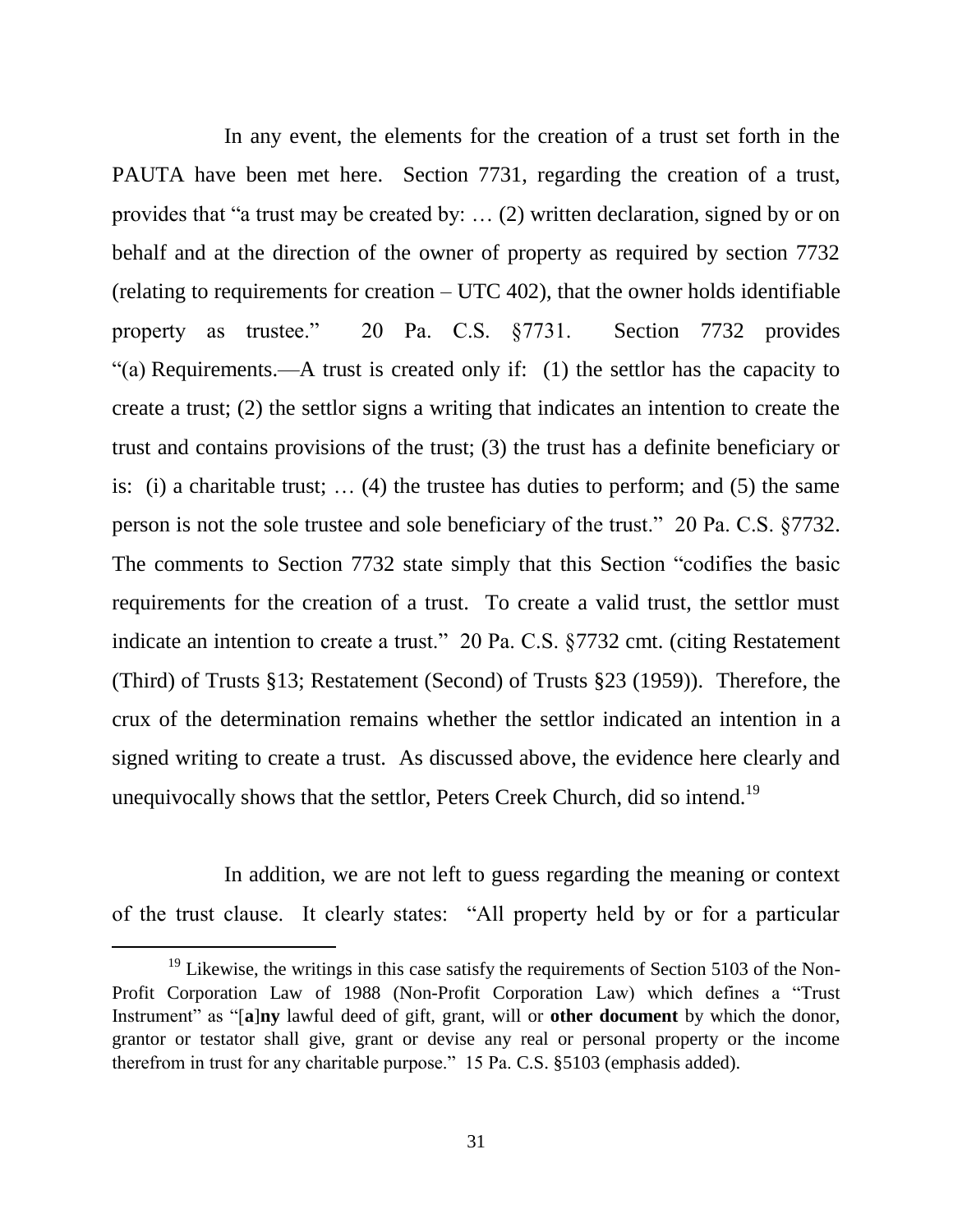church … is held in trust nevertheless for the use and benefit of the Presbyterian Church (U.S.A.)." The mandate that "all property" is "held in trust for the use and benefit of the [PCUSA]" is unambiguous and subject to only one meaning and is not impermissibly vague.

Further, the trust adequately identifies the *res*, the beneficiary and the duty of the trustees to hold their property "for the use and benefit" of the beneficiary. We and our Supreme Court have previously found similar language to be sufficient to create a trust. *St. James the Less*; *Shell*. That the duties of the trustee or the "specific terms" of the trust are not more specifically listed does not defeat a trust. *See* 20 Pa. C.S. §7732(a)(4), cmt. (explaining that "a validating duty [of a trustee] may also be passive, implying only that the trustee has an obligation not to interfere with the beneficiary's enjoyment of the trust property").

Finally, none of the parties has even asserted that the trust clause is vague or that they have had any difficulty identifying the property in question when they filed their respective complaints seeking control of the church's real and personal property. Indeed, for this Court to hold that the clear and unambiguous instruction to hold property "in trust for the use and benefit" of a church is subject to numerous interpretations, and to expand the requirements for creating a charitable trust, invites future challenges and surcharge actions as the provisions of existing trusts are called into question. For these reasons, and despite the thoughtful opinion below, the trial court erred in its analysis when it ruled in favor of the Majority on this issue.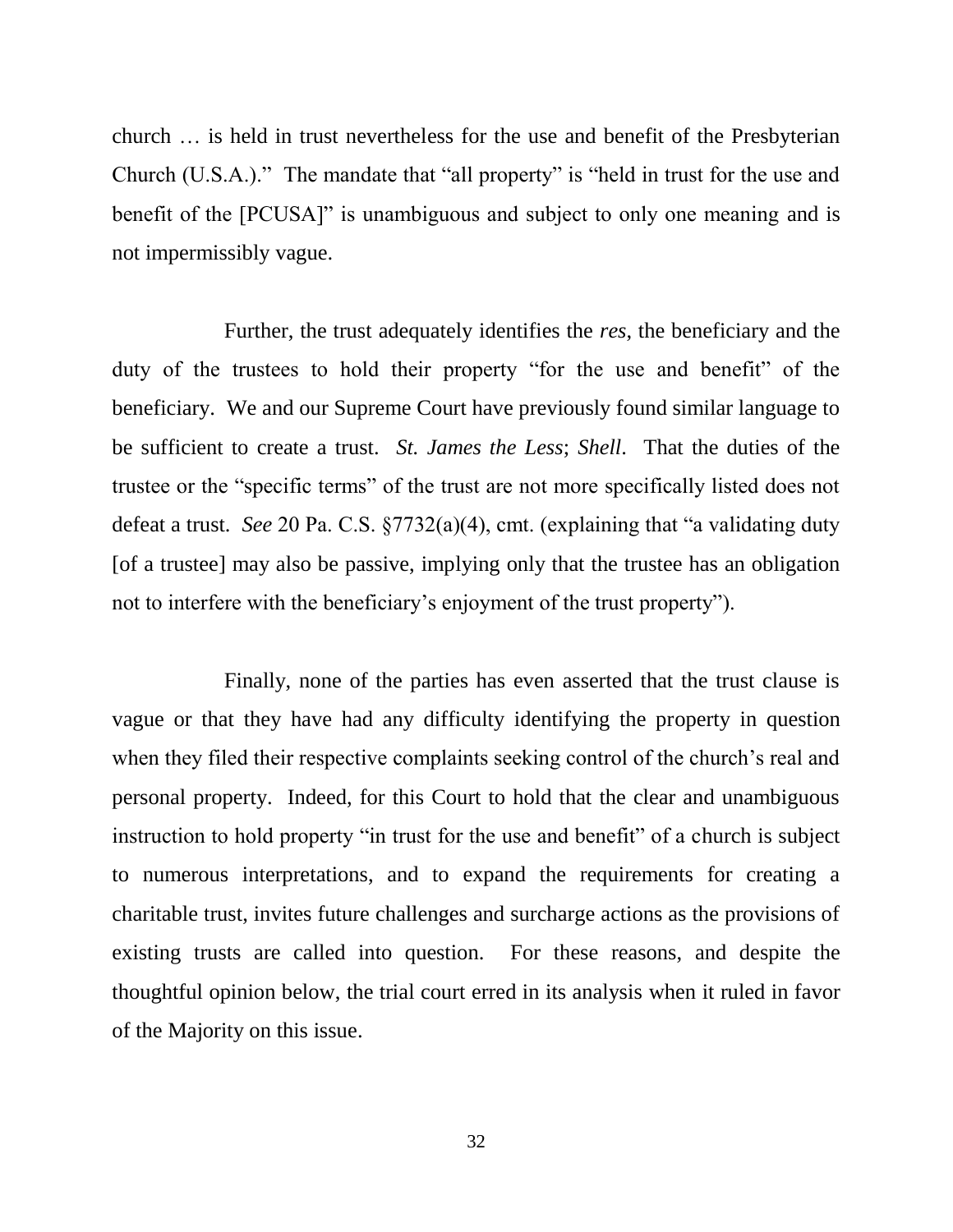#### **VI. THE CORPORATION'S 2007 VOTE TO DISAFFILIATE**

Having decided that Peters Creek Church in 2001 expressed its intent to be bound by the provisions of the PCUSA Constitution and to hold its property in trust for the PCUSA, we turn to whether the corporation's vote in 2007 to again amend the bylaws and to disaffiliate from the PCUSA effectively undid what occurred in 2001.

On April 27, 2007, the Majority notified the Washington Presbytery of its intent to be dismissed from the PCUSA to the EPC. The Washington Presbytery proceeded pursuant to the Book of Order and appointed a commission to determine whether to dismiss Peters Creek Church. On May 7, 2007, the Majority filed suit in the trial court to determine the title of the church's real and personal property and seeking an emergency injunction to prevent the Washington Presbytery from taking over the corporation. The trial court entered the injunction, but it was later dissolved by agreement of the parties. On September 9, 2007, the Majority voted to request the Washington Presbytery for dismissal from the PCUSA. (Affidavit of Robert J. Elmes, ¶6, Ex. A to Majority Mot. for Summ. J., Nov. 30, 2009, Case No. 2008-7967 ("Elmes Affidavit")). On October 5, 2007, the Minority presented an Overture to the Washington Presbytery, the ecclesiastical equivalent of filing a complaint in a civil court, to determine what should happen to the church and formally announcing the schism to the Presbytery. (Washington Presbytery Answer, New Matter, and Counterclaims, July 24, 2008, Case No. 2007-2941 ("Wash. Presby. Answer"), Ex. G, (R.R. at 191a).<sup>20</sup>

<sup>20</sup> The procedural facts recited here are undisputed. (*See* Wash. Presby. Answer, R.R. at 131a-143a; Majority Reply to Wash. Presby. Answer, R.R. at 201a-225a.).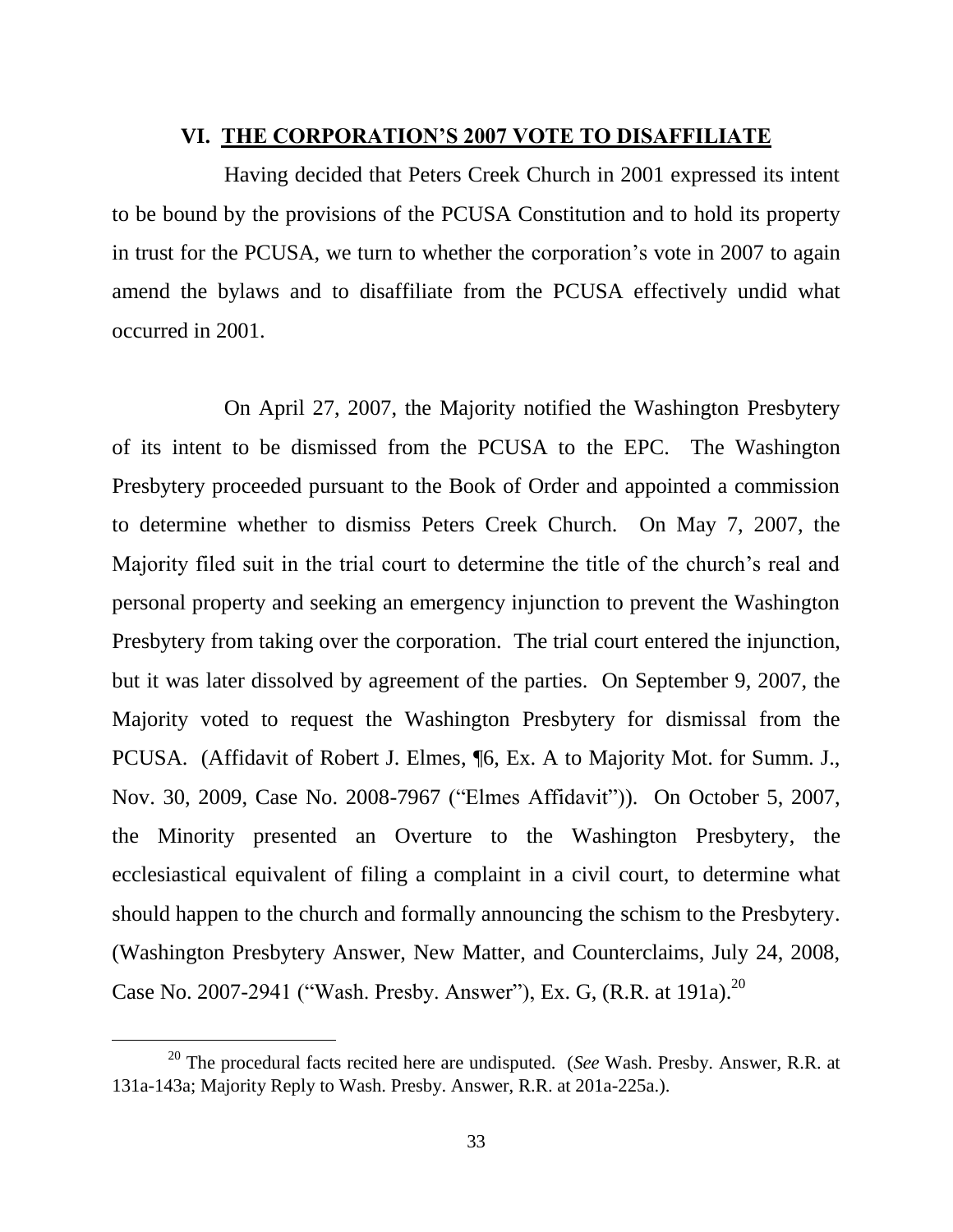By letter dated October 25, 2007, the Majority, through their attorneys, notified the Washington Presbytery that a special meeting was called for November 4, 2007, to vote on a motion to disaffiliate from the PCUSA and to affiliate with the EPC. (Wash. Presby. Answer, Ex. C) (R.R. at 181a). In response, by letter dated October 31, 2007, the Washington Presbytery informed Peters Creek Church that "[o]nly the Washington Presbytery, and not Peters Creek United Presbyterian Church, has the power to divide, dismiss or dissolve churches," citing the appropriate provision of the Book of Order, and directed the church not to conduct the vote. (Wash. Presby. Answer, Ex. D) (R.R. at 183a). The letter also informed Peters Creek Church that if the vote proceeded and the Session voted to disaffiliate, they would be removing themselves from membership with the PCUSA. (*Id.*).

On November 4, 2007, the Majority held the special meeting and voted (1) to terminate "its voluntary affiliation with the [PCUSA] and voluntarily affiliate itself with the [EPC]," and (2) to revise the bylaws "to the extent that all references to the Constitution (including the Book of Order) of the PC(USA) are hereby revised to refer to the commensurate sections of the Constitution of the EPC; and the following clause will be added to the end of Article I: 'provided, however, that nothing contained herein shall interfere with the right of Peters Creek Church United Presbyterian Church to voluntarily affiliate with any particular denomination."<sup>21</sup> (Elmes Affidavit ¶11).

 $21$  The EPC does not require or request that its member churches hold their property in trust for the denomination.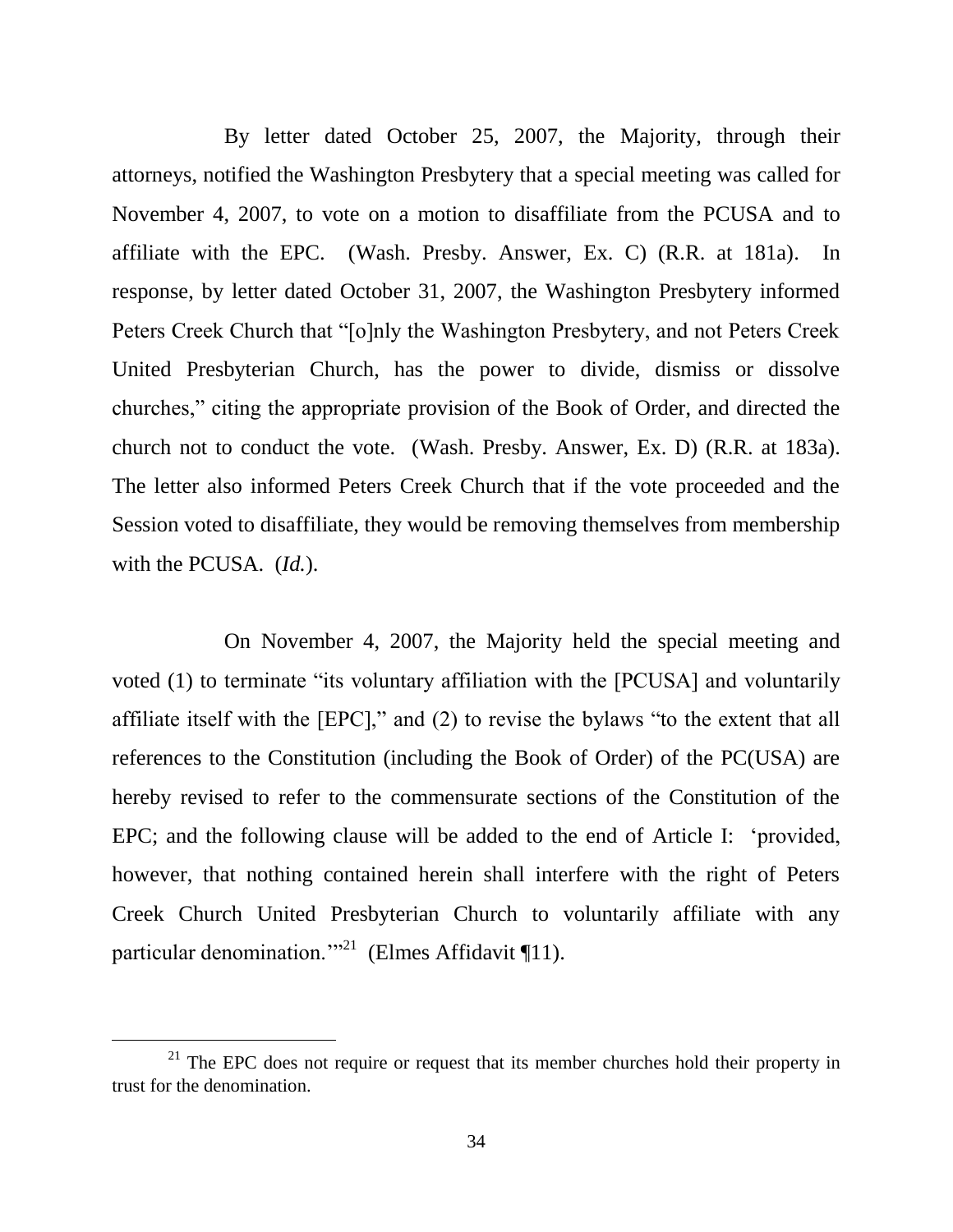Following the vote, Peters Creek Church Reverend L. Rus Howard renounced the jurisdiction of the PCUSA. (Wash. Presby. Answer, Ex. E) (R.R. at 185a). The Majority also expelled from its rolls those church members that remained loyal to the PCUSA. (Elmes Affidavit ¶¶13-16). On November 27, 2007, pursuant to the Book of Order, the Presbytery assumed control of the Session of Peters Creek Church because the elected Session had disassociated itself with the PCUSA and was unable to discharge its constitutional duties to the PCUSA. (Wash. Presby. Answer, Ex. F) (R.R. at 187a). The Presbytery's commission ultimately ruled on January 19, 2008, that the Minority is the "True Church" of the PCUSA. (Wash. Presby. Answer, Ex. B) (R.R. at 169a-172a).

The trial court found that the Majority's November 4, 2007 vote was effective under the Non-Profit Corporation Law. (Oct. 1, 2009, Trial Court Op. at 14-15; March 31, 2010, Trial Ct. Op. at 9-10). The trial court held that it could not enforce a covenant not to disaffiliate because it "would be a violation of the free exercise clause." (March 31, 2010, Trial Ct. Op. at 16). The court continued that "a court acting to prevent a corporation from affiliating with a religious denomination would certainly prohibit the free exercise of religion and violate both the federal and state constitutions," citing *Beaver-Butler* and *Calhoun* as examples of other Pennsylvania cases that have upheld the ability of a local church to disaffiliate from a national denomination. (March 31, 2010, Trial Ct. Op. at 15, 16 n.25). The court also ruled that the clause in the Book of Order restricting disaffiliation was not binding because Peters Creek Church never expressly consented to it. (*Id.* at 10).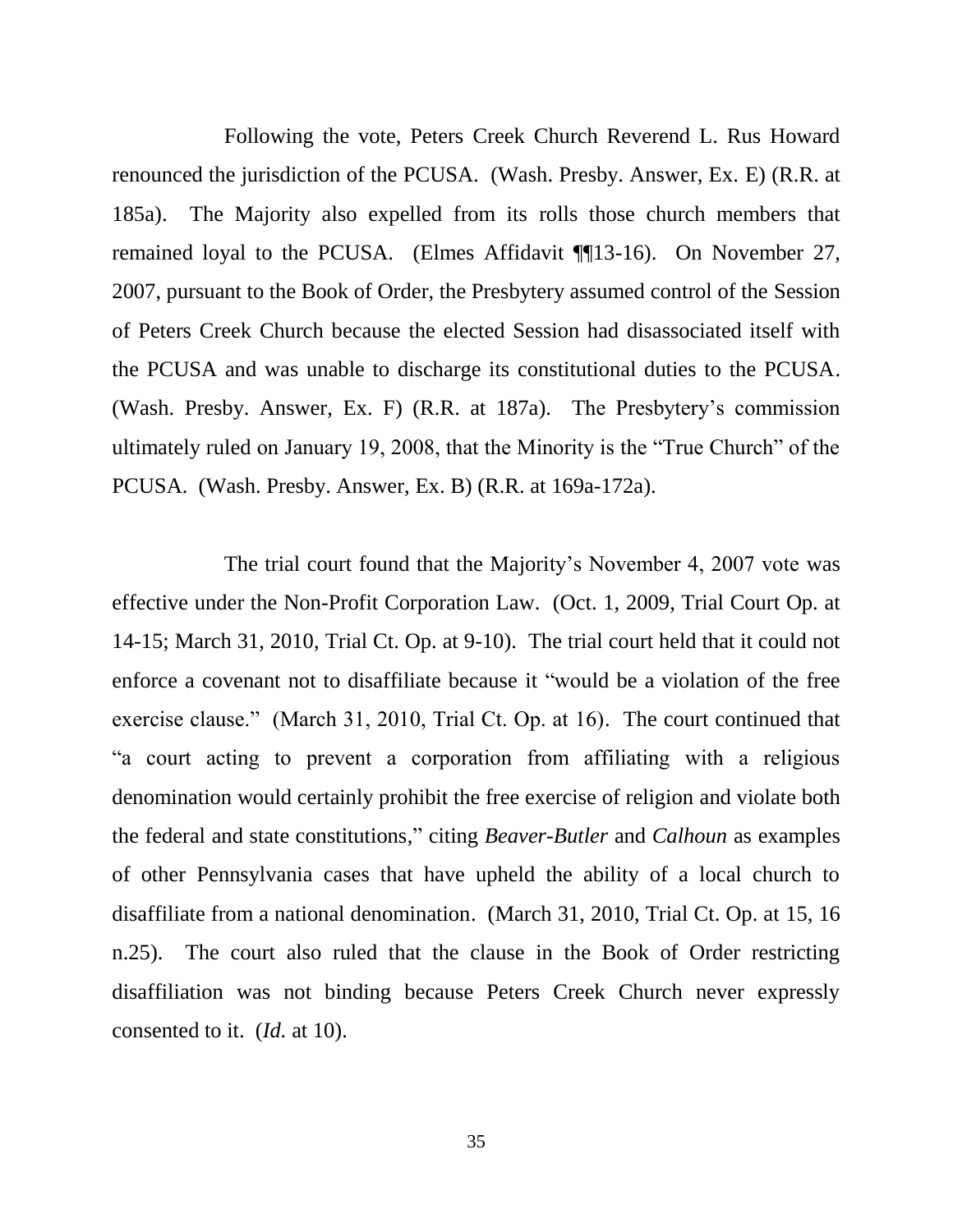The Minority argues that the Majority's vote on November 4, 2007, was not valid because Peters Creek Church had previously passed bylaws that prohibited any future bylaw amendment that would be inconsistent with the PCUSA Constitution, and because Peters Creek Church had already incorporated in its bylaws and acceded to the provisions of the Book of Order that control, *inter alia*, whether and how a local church can disaffiliate from the PCUSA. The Majority counters that the November 2007 vote was proper under the bylaws and the Non-Profit Corporation Law, and, as a result, the Book of Order and the bylaw provisions that formerly referenced the PCUSA are no longer binding on Peters Creek Church. The Majority also argues that Peters Creek Church was only voluntarily affiliated with the PCUSA and that, as such, it could terminate its voluntary affiliation anytime it wished. We find that the November 4, 2007, vote was invalid.

At the outset, we note that the dispute over control of the corporation can be resolved under neutral principles of law by applying the Non-Profit Corporation Law and examining the appropriate corporate documents. The issue is whether the corporate acts of Peters Creek Church are permitted by the law and we need not delve into a religious thicket to make that determination.

#### **A. The Corporate Charter**

A non-profit corporation is required to file a charter, also called articles of incorporation, that set forth, among other things, "A brief statement of the purpose or purposes for which the corporation is incorporated." 15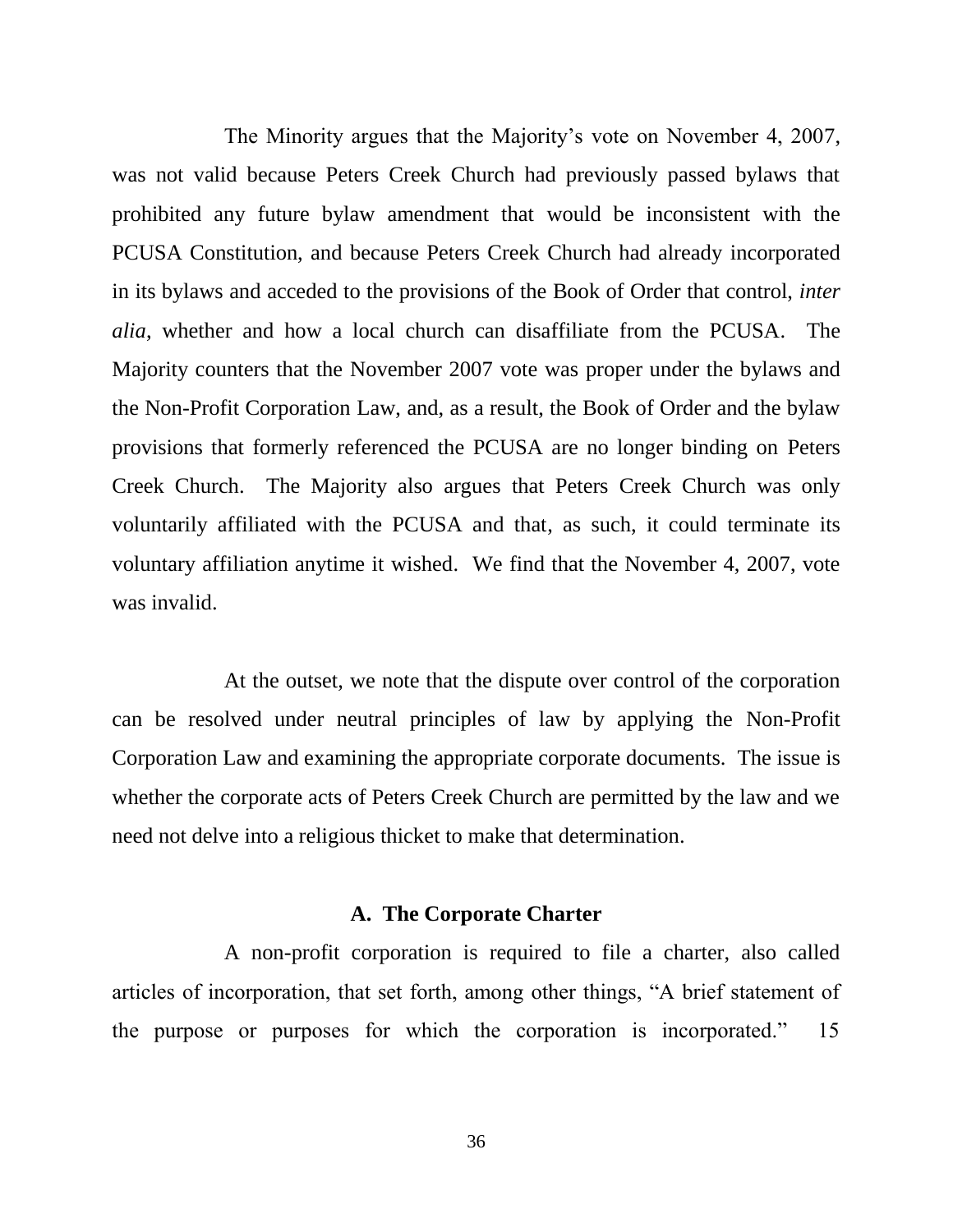Pa. C.S.  $$5306(a)(3).^{22}$  It is axiomatic that a corporation's bylaws cannot conflict with its charter. *Lynn v. Freemansburg Bldg. & Loan Assoc.*, 117 Pa. 1, 12 (1887); *Meena*, 19 A.3d at 1199-1200 (Leavitt, J., dissenting) (noting that corporate charter would trump any inconsistent bylaw provisions).

As quoted above, the 1931 Charter of Peters Creek Church provides that its sole and express purpose is the "worship of Almighty God according to the faith, doctrine, discipline and usages of the United Presbyterian Church of North America." The PCUSA is the successor entity of the UPCNA, and it is undisputed that Peters Creek Church has been a participating member of the UPCNA and all of its successors since 1931 until November 4, 2007.<sup>23</sup> It is clear that the Majority vote on November 4, 2007, to amend the church bylaws to remove all references to the denomination to which it was dedicated in the Charter and to join a different denomination violates the charter and the laws of Pennsylvania. *See Merman v. St. Mary's Greek Orthodox Church*, 317 Pa. 33, 176 A. 450 (1935) (holding that a provision in the charter of a religious corporation requiring members to have specified religious beliefs is not unconstitutional nor clearly antagonistic to statutes and must be obeyed by members and successors until amended by an appropriate judicial tribunal).

<sup>&</sup>lt;sup>22</sup> The Non-Profit Corporation Law defines articles of incorporation to include "what have heretofore been designated by law as certificates of incorporation or charters." 15 Pa. C.S. §5103.

 $23$  The Majority admits that Peters Creek Church was affiliated with the PCUSA, but that it was a "voluntary" member and could withdraw at any time. No evidence is cited and there is nothing in the record to support that contention or that the PCUSA or its predecessors permitted "voluntary" members.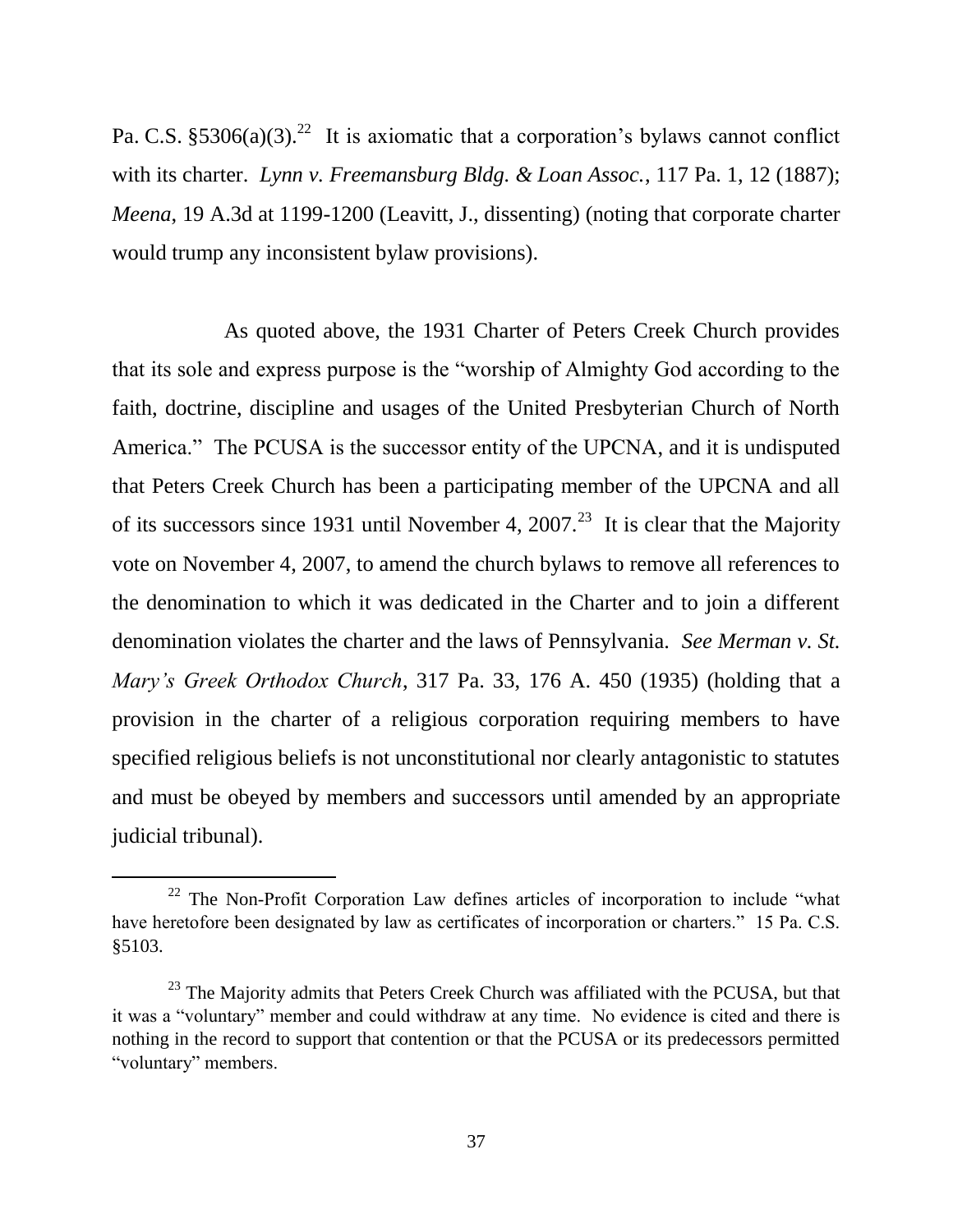The decision in *St. James the Less*, where the Supreme Court rejected a similar attempt by the local church to free itself from the denomination, compels reversal here. The vestry of St. James the Less (*i.e.*, the local church government) considered separating from the Episcopal Diocese in 1997, decades after the trust clause was added to the national canons. *St. James the Less*, 585 Pa. at 436, 888 A.2d at 800. The vestry formed a new non-profit corporation, the charter and bylaws of which did not pledge allegiance to the national denomination. *Id.* In 1999, the vestry adopted a plan to merge into the new corporation and a majority of the members voted to approve the plan. *Id.* The vote was 212-13 of the members present at the meeting. *Id.* Pursuant to the national canons, a standing committee of the Diocesan Bishop declared the new corporation and its members ineligible to act on behalf of the local church and appointed the Bishop as trustee of church property. *Id.* A majority of the local church members refused to abide by the Bishop's decision. *Id.* at 437, 888 A.2d at 801. The Diocese, in response, filed suit. *Id.* The Supreme Court, in addition to declaring that the property of St. James the Less was held by the local church in trust for the Episcopal Diocese, rejected the local church's majority vote to create a new corporation that was not bound by the preexisting church charter, bylaws or the denomination's canons. *Id.* at 451-52, 888 A.2d at 810. The Supreme Court reinstated the minority members of the church and ordered the corporation to act as trustees of its property for the benefit of the Episcopal Diocese. *Id.* The situation here is similar and the outcome should be the same.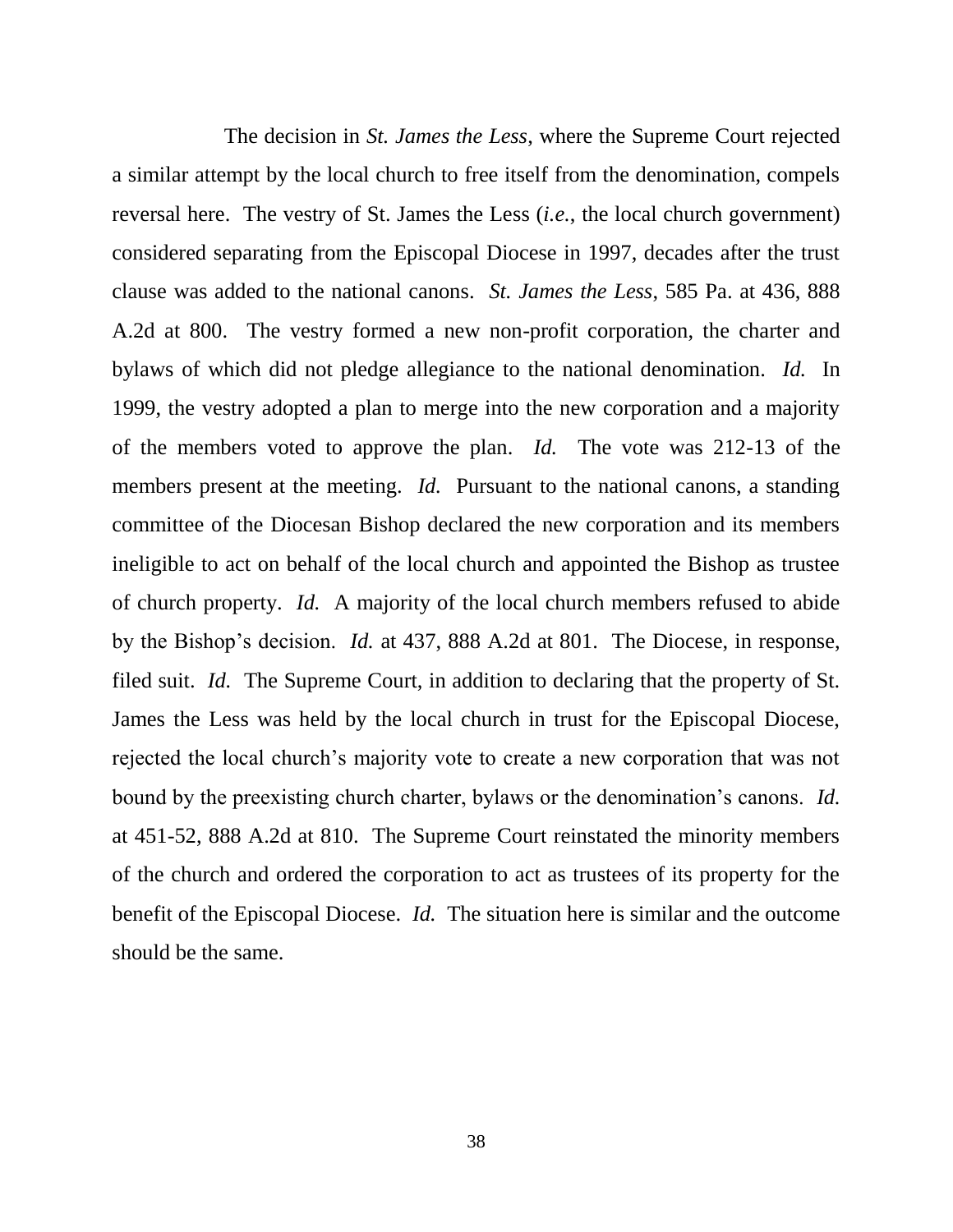#### **B. The Corporate Bylaws**

In addition to violating the Charter, the vote on November 4, 2007, was prohibited by the bylaws. Prior to the November 2007 vote, the Peters Creek Church bylaws subjected all bylaw amendments to the Constitution and Book of Order of the PCUSA. (June 3, 2001 Bylaws, Art. X, quoted above). Prior to the November 2007 vote, the bylaws recognized that the Constitution and Book of Order of the PCUSA were "obligatory" upon the church and its members, stated that "nothing in these bylaws shall prevail over the Constitution," and incorporated "the mandatory provisions and requirements on local churches set forth in the Book of Order." (*Id.*, Art. I, quoted above). The bylaws also recognized that Peters Creek Church is a "particular" church of the PCUSA. (*Id.*).

In addition to adopting the mandatory provisions of the Book of Order, four of the eleven articles of the bylaws expressly referenced the Book of Order. Regarding the right of a local church to leave the PCUSA, the Book of Order is unequivocal: "The relationship to the Presbyterian Church (U.S.A.) of a particular church can be severed only by constitutional action on the part of the presbytery." Book of Order at G-8.0601 (R.R. at 933a). *See also* Book of Order at G-11.0103i (R.R. at 958a) ("The presbytery … has the responsibility and power … (i) to divide, dismiss, or dissolve churches in consultation with their members.").

Prior to the November 2007 vote, the bylaws also subjected the authority of the church Session and the trustees to conduct the affairs of the church according to the provisions of the PCUSA Constitution. The bylaws provided that the church Session consists of "the pastor or co-pastors, the associate pastors, and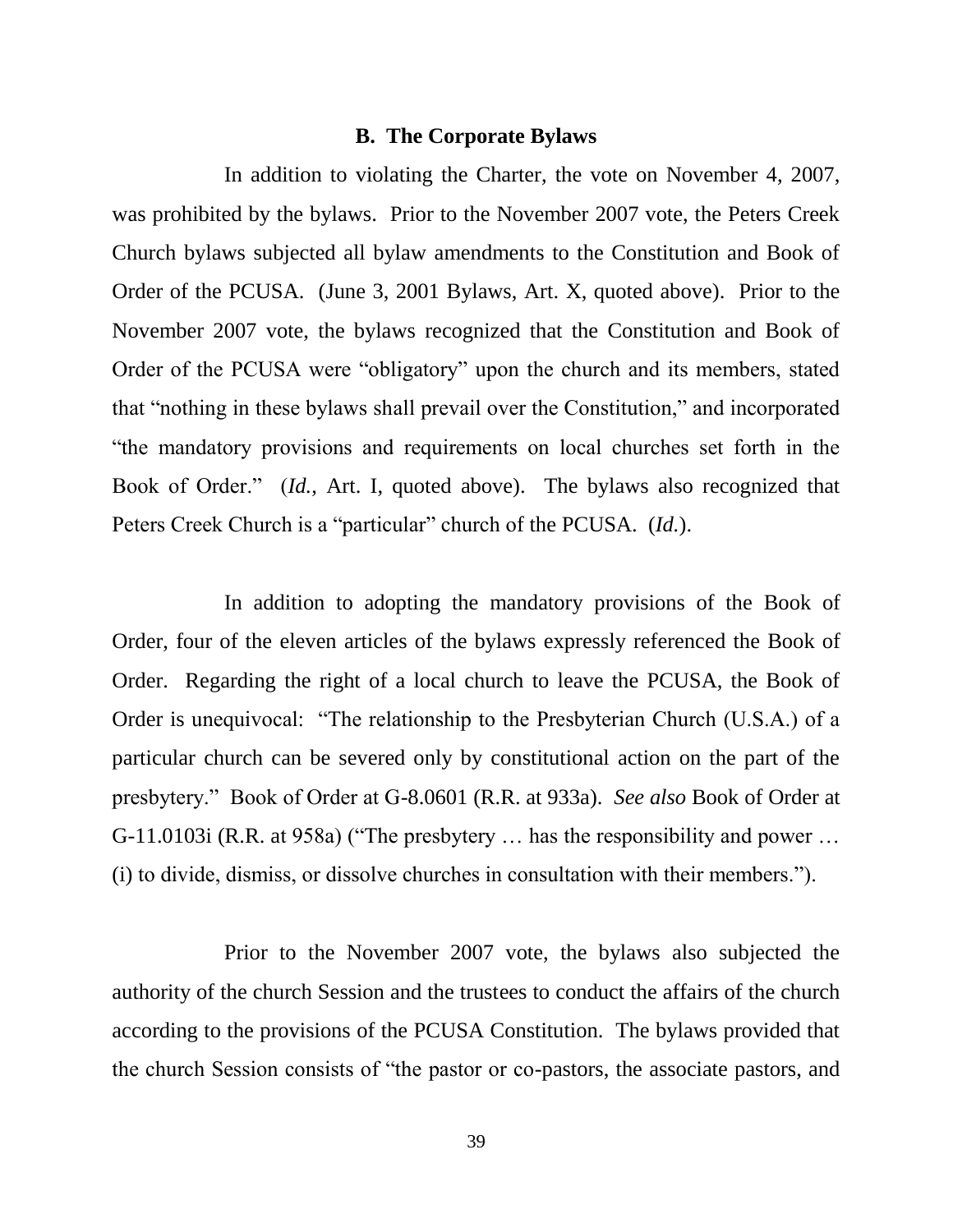the elders in active service" and that the Session's responsibilities "shall be [*inter alia*] those listed in Chapter X, Sections G-10.0102 ... of the Book of Order." (June 3, 2001 Bylaws, Art. IV.) That provision of the Book of Order provides that the Session has the responsibility for "observing and carrying out the instructions of the higher governing bodies consistent with the Constitution of the [PCUSA]." Book of Order at G-10.0102(p)(4) (R.R. at 950a-951a). Prior to the November 2007 vote, the bylaws provided that the duties of the board of trustees "shall include [*inter alia*] the exercise of the powers and authorities vested in them by civil law … all subject to the authority of the session and in accordance with the provisions of Section G-7.0402 of the Book of Order." (June 3, 2001 Bylaws, Art. VI.) That section of the Book of Order directs particular churches to form and maintain a corporation "[w]henever permitted by civil law," and that the corporation's and the individual trustees' powers shall be "subject to the authority of the session and under the provisions of the Constitution of the [PCUSA]." Book of Order at G-7.0402 (R.R. at 931a). The bylaws also provided that special meetings of the church, like the one held on November 4, 2007, can only be called by the trustees or by the Session or the Presbytery directing the trustees to do so. (June 3, 2001 bylaws, Art. III.)

Peters Creek Church is bound to follow its own bylaws, which incorporated the rules of the denomination to which it bound itself. 15 Pa. C.S. §5505.  $24$  According to those rules, a simple majority vote of the corporation is

 $24$  There is no evidence that the 2001 bylaw amendments were inconsistent with Peters Creek Church's articles of incorporation. We also note that the amendments are consistent with the corporate charter, which expressly pledges allegiance to the national denomination.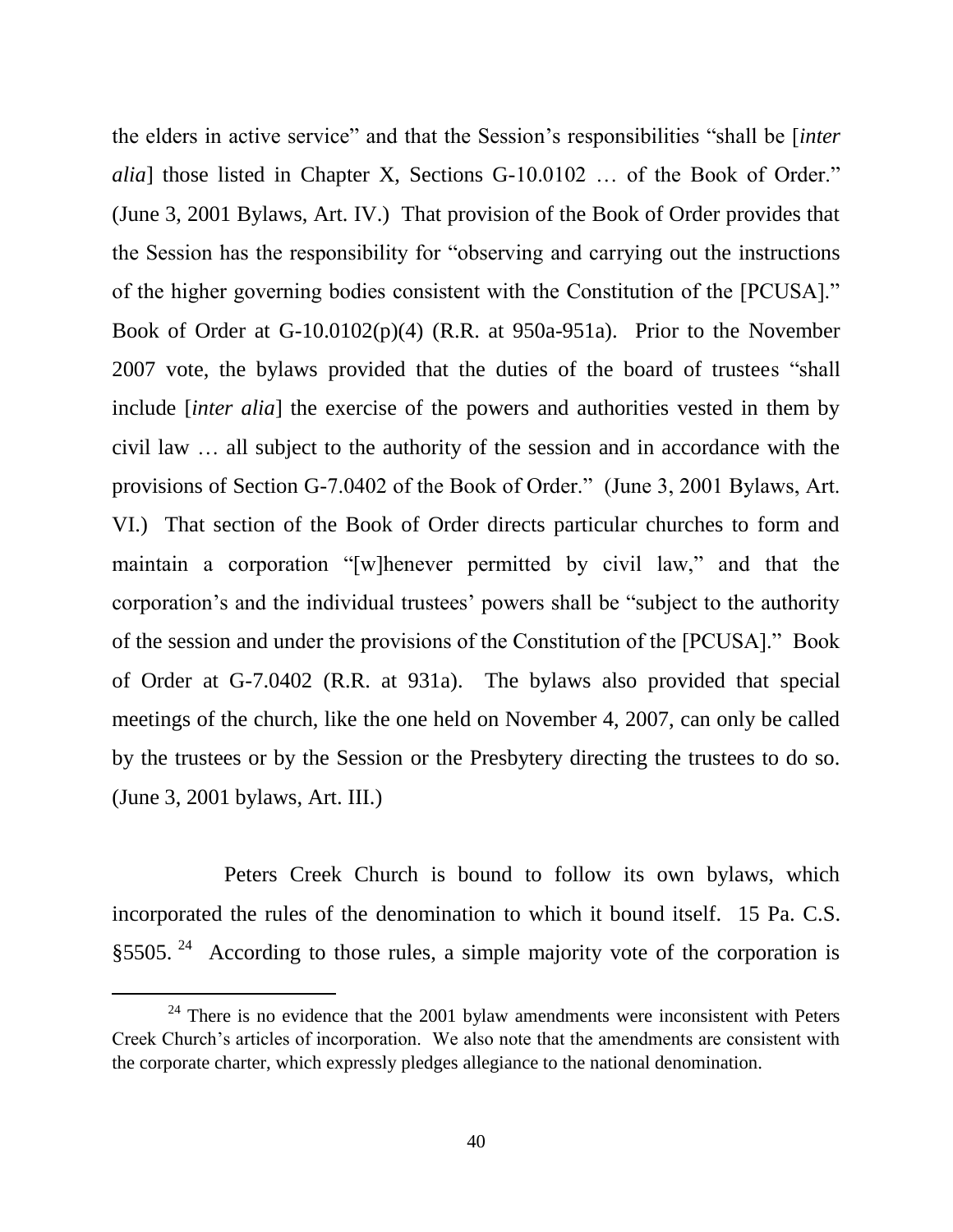insufficient to sever Peters Creek Church from the PCUSA. (June 3, 2001 Bylaws, Art. VI); Book of Order at G-7.0402, G-8.0601, G-11.0103i (R.R. at 930a-931a, 933a, 958a). Accordingly, Peters Creek Church's vote to disaffiliate from the PCUSA is invalid under the rules to which it agreed to be bound. Moreover, because the bylaw amendments adopted on November 4, 2007, excised all references to the PCUSA Constitution, they are clearly not consistent with the PCUSA Constitution and are, accordingly, unauthorized. Finally, because the Washington Presbytery directed Peters Creek Church, by letter of October 31, 2007, not to conduct the vote on November 4, 2007, and informed them that it would violate the PCUSA Constitution, the Session and trustees of Peters Creek Church were bound by the bylaws not to conduct the vote. Indeed, the bylaws effective prior to the November 2007 vote prohibited the trustees from even calling a vote to unilaterally disaffiliate, because such a vote would have violated the PCUSA Constitution (G-8.0601 and G-11.0103i) and the trustees' authority was circumscribed by the PCUSA Constitution (June 3, 2001 Bylaws, Art. VI (expressly incorporating Book of Order section G-7.0402)).

The issue becomes, then, whether a non-profit corporation may, under the Non-Profit Corporation Law, delegate its authority to join or leave a parent religious organization to that organization, such that a majority vote of the corporation's members would not be effective. Although this question has not been directly answered by a Pennsylvania court, an analysis of the Non-Profit Corporation Law and applicable cases reveals that such delegation is permissible.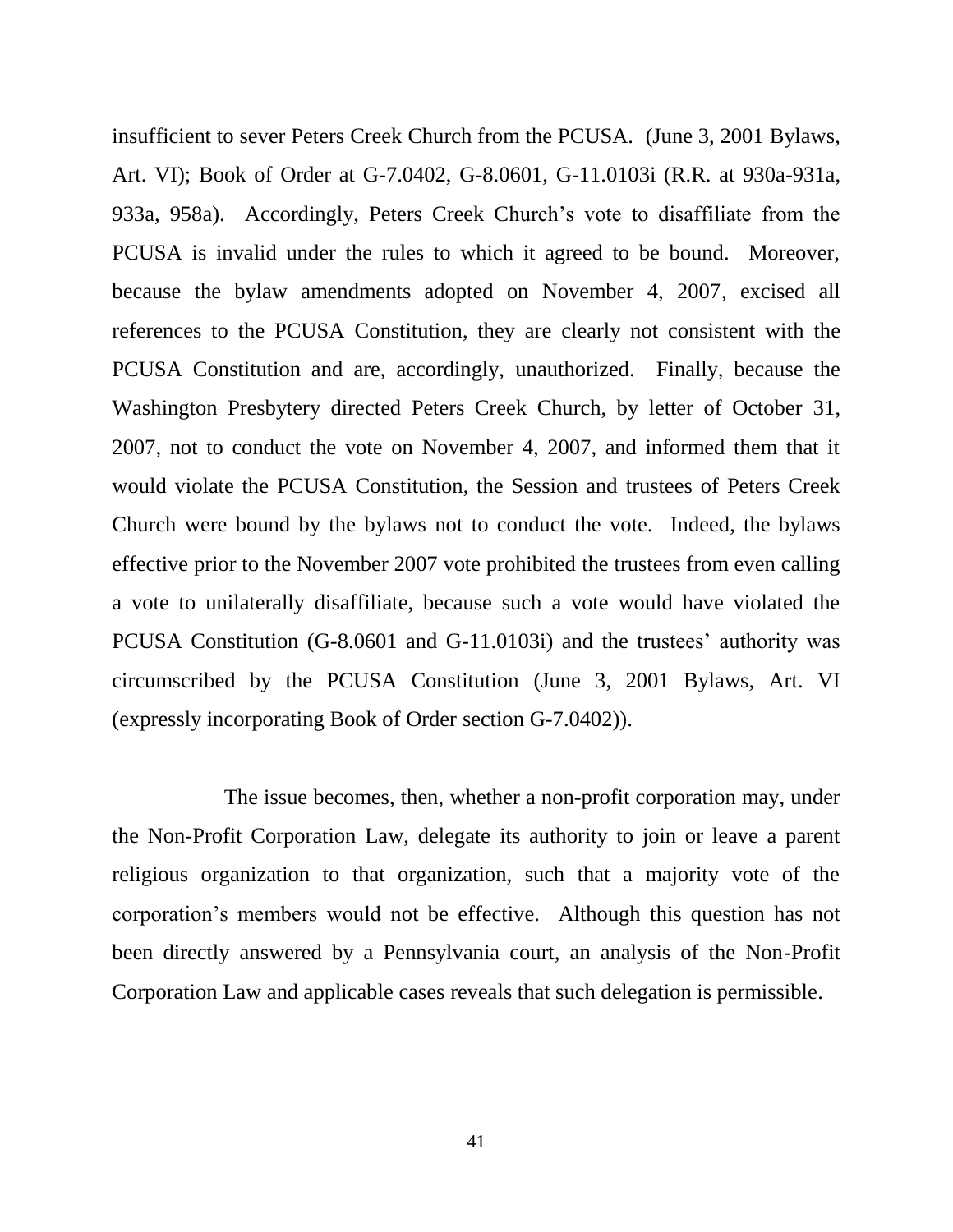Pennsylvania law has long recognized that religious societies may operate through a non-profit corporation. The "advancement of religion" is one of the many permissible "charitable purposes" for which a non-profit corporation may be organized. 15 Pa. C.S. §5103. The Non-Profit Corporation Law does not prohibit the delegation of powers by a corporation to another entity, including a hierarchical church or religious denomination, and our Supreme Court has held that corporations may take any act that is not prohibited, not simply those acts enumerated in the articles or bylaws. *Borden v. Baldwin*, 444 Pa. 577, 583, 281 A.2d 892, 896 (1971).

The statutory provisions regarding bylaws provide that they are binding on a corporation and may contain "any provisions for managing the business and regulating the affairs of the corporation not inconsistent with law or the articles…." 15 Pa. C.S. §§5504, 5505. Further, the Non-Profit Corporation Law recognizes that corporations may adopt "provisions relating to the government and regulation of the affairs of the corporation" that are based in "canon law":

> If and to the extent canon law applicable to a corporation incorporated for religious purposes shall set forth provisions relating to the government and regulation of the affairs of the corporation which are inconsistent with the provisions of this subpart on the same subject, the provisions of canon law shall control to the extent, and only to the extent, required by the Constitution of the United States or the Constitution of Pennsylvania or both.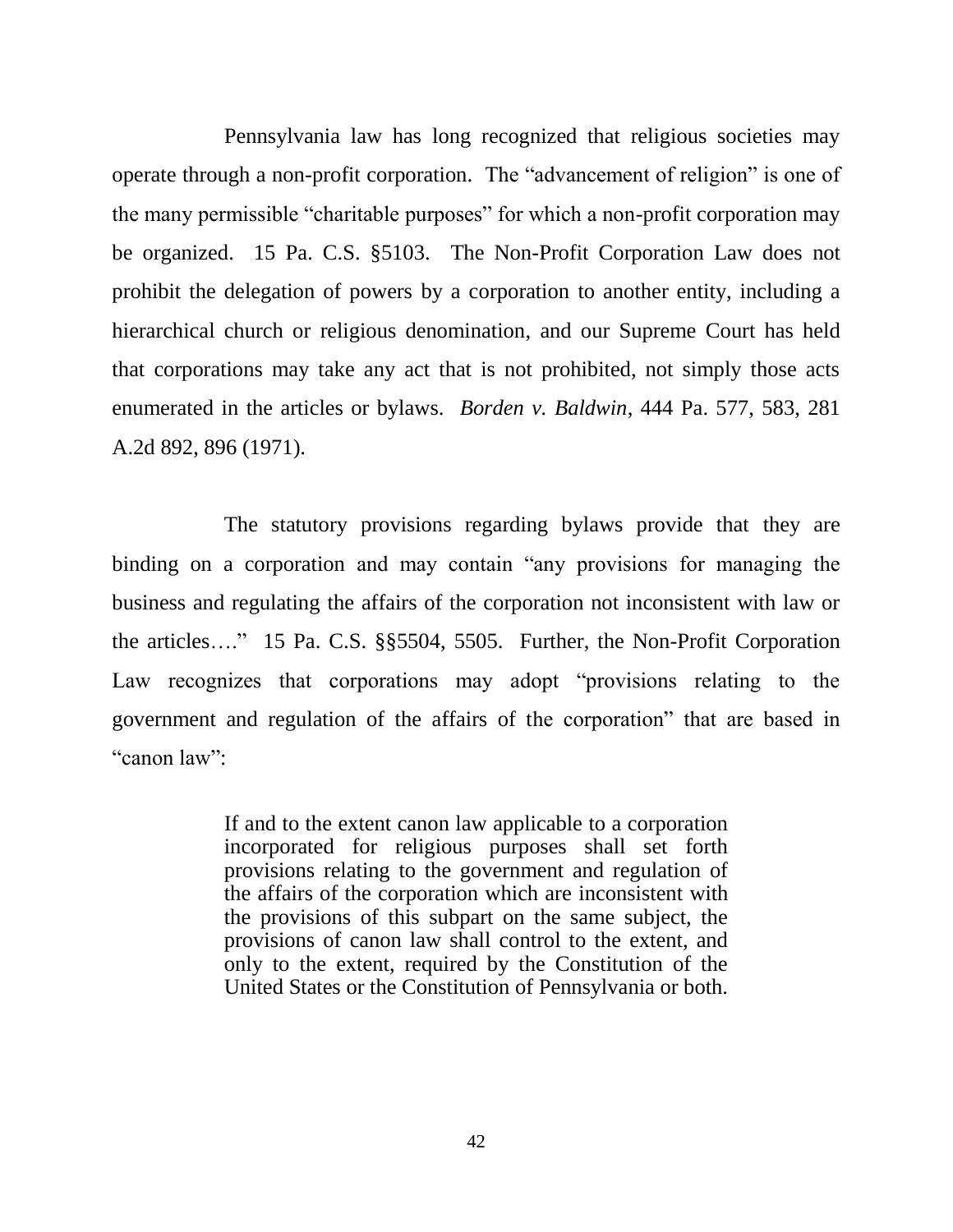15 Pa. C.S. §5107. *See also* 15 Pa. C.S. §5767 (establishing that bylaws may grant voting rights to, *inter alia*, an "other entity prohibited by law from becoming a member of a corporation"); 15 Pa. C.S. §5983 (establishing the right of a superior religious organization, expressly including a presbytery, to petition a court to hold proceedings regarding the involuntary windup or dissolution of a corporation "organized for the support of public worship" when "it is made to appear that by reason of shifting population, withdrawal of membership, or any other cause whatsoever, the corporation has ceased to support public worship within the intent and meaning of its articles"); 15 Pa. C.S. §5721 (permitting a corporation in its bylaws to delegate the powers of the board of directors to "such other body", defined at section 5103 as "a person or group, other than the board of directors"). Because the delegation of corporate governance issues is permissible and proper, the delegation here by Peters Creek Church is binding and the corporation is bound to follow its own bylaws, which incorporate the rules of the denomination to which it bound itself.

The trial court erroneously found that enforcing Section G-8.0601 of the Book of Order would violate neutral principles and the Establishment Clause by favoring the PCUSA over the right of Peters Creek Church to worship in the manner that it sees fit. To the contrary, enforcement of Peters Creek Church's commitment to the PCUSA is required by neutral principles if that commitment does not violate the laws of the Commonwealth. The non-profit corporation Peters Creek Church unequivocally incorporated into its own governing documents the mandatory provisions of the Book of Order, including the commitment not to disaffiliate without permission from the Washington Presbytery. Enforcement of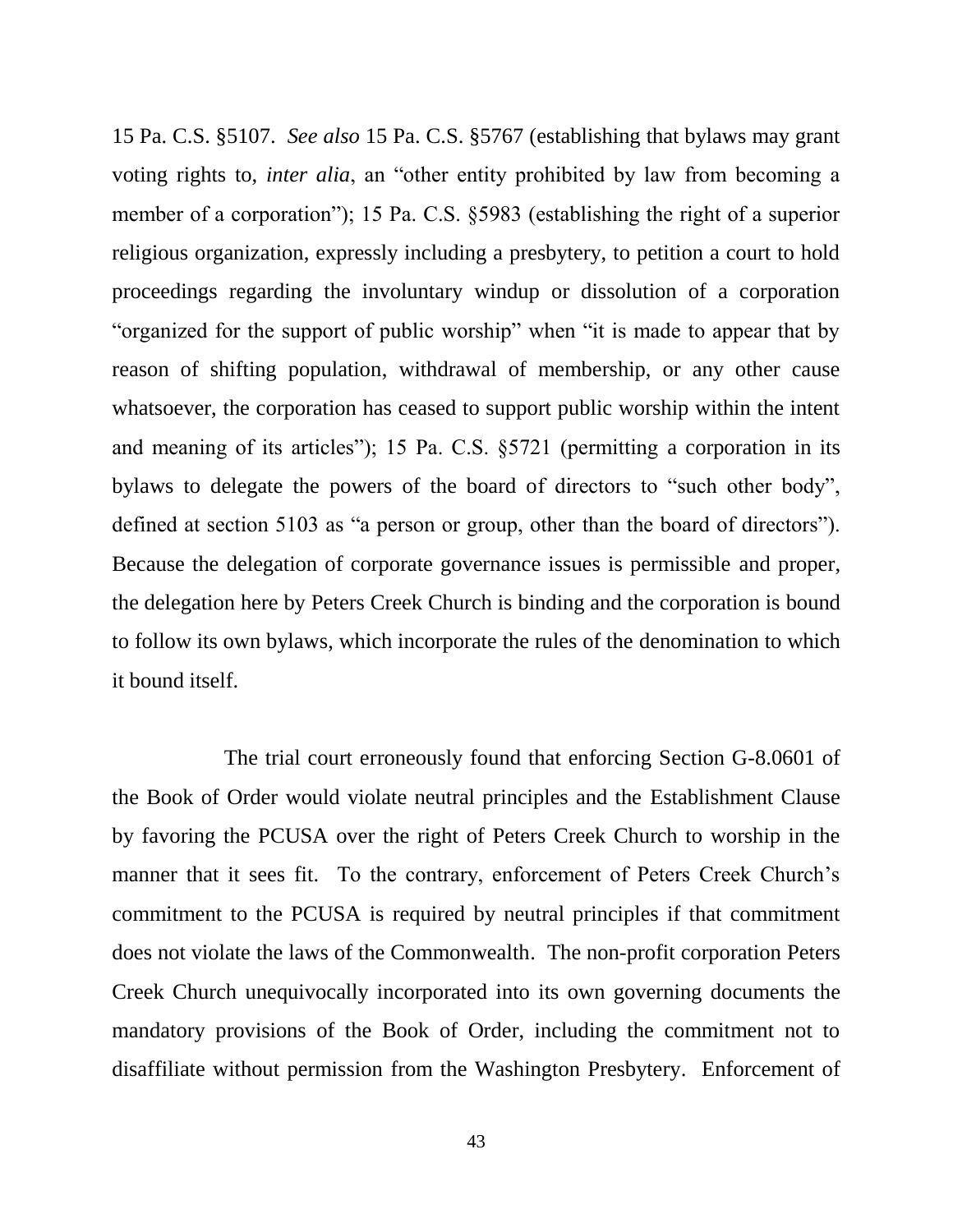those documents, in accordance with neutral principles, does not prevent any individual member of Peters Creek Church from exercising his or her religious preference to leave the Presbyterian Church (U.S.A.) and join the Evangelical Presbyterian Church, or any other church, or no church at all.

The trial court relied on the holdings in *Beaver-Butler* and *Calhoun* as examples of other Pennsylvania cases that have upheld the ability of a local church to disaffiliate from a national denomination (March 31, 2010, Trial Ct. Op. at 15). Those cases, however, do not support the trial court's conclusions because their facts make clear that, at the time the local churches disaffiliated from the UPCUSA, the predecessor of the PCUSA, the UPCUSA governing documents did not prevent local churches from unilaterally disaffiliating.<sup>25</sup> Here, in contrast, the PCUSA Constitution, which Peters Creek Church recognized as obligatory on its members, provided that the relationship between the PCUSA and an individual church can be severed only by the Presbytery.

For the above-stated reasons, the trial court's orders are reversed in part and vacated and remanded in part.

ı

 $\overline{a}$ 

## DAN PELLEGRINI, President Judge

<sup>&</sup>lt;sup>25</sup> Likewise, the Majority's argument that Peters Creek Church was merely voluntarily affiliated with the PCUSA and could terminate the relationship, *sua sponte*, at any time, is unavailing. The undisputed documentary evidence is unequivocal: Peters Creek Church is a "particular" church of the PCUSA. The Majority cite no record evidence, other than the 2007 amended bylaws, that Peters Creek Church was merely a voluntary affiliate of the PCUSA, or that the PCUSA would have permitted Peters Creek Church to remain a voluntary affiliate after it became a "particular" church.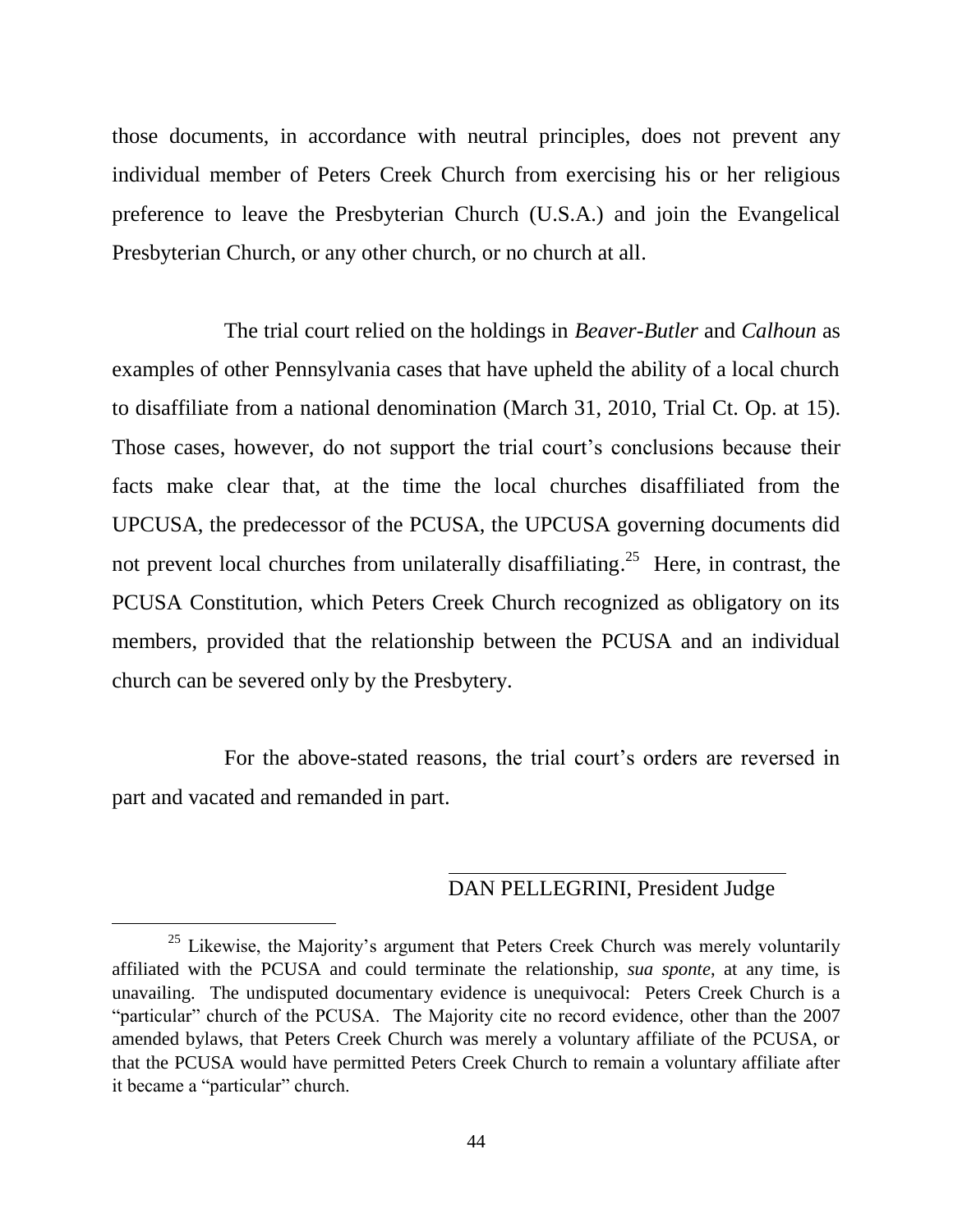## IN THE COMMONWEALTH COURT OF PENNSYLVANIA

Peters Creek United Presbyterian Church :

| V.                                                                                                    |                    |
|-------------------------------------------------------------------------------------------------------|--------------------|
|                                                                                                       |                    |
| Washington Presbytery of Pennsylvania and                                                             |                    |
| Reverend L. Rus Howard and Robert J. Elmes,<br>Richard L. St. Clair, Mary G. St. Clair, Harry R.      |                    |
| Broberg, Ona D. Broberg, Janet DeGrange, Ronald                                                       |                    |
| A. DeGrange, John M. McMurray, Claire V.                                                              |                    |
| Agarwal, Marian H. Jochem, Ramarkrishna<br>Agarwal, Clark L. Gable, Sue Smith, Carol Gable,           |                    |
| Audrey Vanderaar, William D. Harmon, Judy                                                             |                    |
| Mayer, George E. Mayer, Ph.D., Jan Fickter,                                                           |                    |
| Betty N. Monaghan, Edward L. Miller, Ruth Lewis, :                                                    |                    |
| James L. Simpson, Kevin L. Scrivo, Ardeth D.<br>Simpson, William B. Philips, Christine Scrivo,        |                    |
| Vickie Philips, W. Bennett Lewis, Jill A. Brower,                                                     |                    |
| Louise H. Carmichael, Mary Anne Harmon, J.W.                                                          |                    |
| Carmichael, Jackson Brower, James P. Leslie, Jr.,<br>Rose Marie Leslie, Rebecca Harmon Schreiber,     |                    |
| William Shades, Keith C. Shader, Cathy Shader,                                                        |                    |
| Albert C. Broberg, Karen C. Broberg,                                                                  |                    |
| together constituting the "True Church" of                                                            |                    |
| Peters Creek United Presbyterian Church, and<br>on behalf of all other members of the congregation,   |                    |
|                                                                                                       |                    |
| V.                                                                                                    | No. 1044 C.D. 2011 |
| Peters Creek United Presbyterian Church                                                               |                    |
| Appeal of: Washington Presbytery of Pennsylvania                                                      |                    |
|                                                                                                       |                    |
| Peters Creek United Presbyterian Church                                                               |                    |
|                                                                                                       |                    |
| V.                                                                                                    |                    |
| Washington Presbytery of Pennsylvania and                                                             |                    |
| Reverend L. Rus Howard and Robert J. Elmes,                                                           |                    |
| Richard L. St. Clair, Mary G. St. Clair, Harry R.<br>Broberg, Ona D. Broberg, Janet DeGrange, Ronald: |                    |
|                                                                                                       |                    |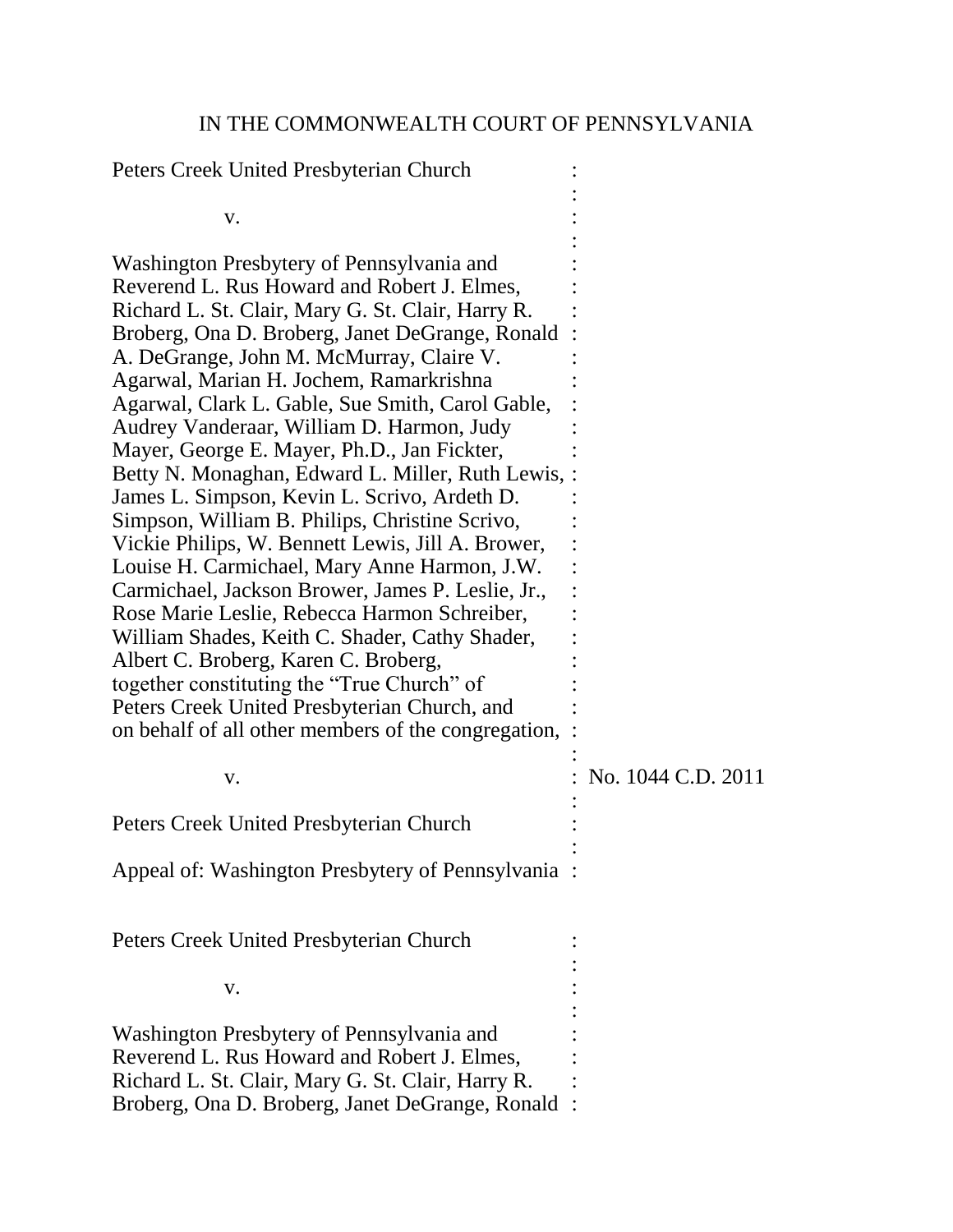| A. DeGrange, John M. McMurray, Claire V.              |                    |
|-------------------------------------------------------|--------------------|
| Agarwal, Marian H. Jochem, Ramarkrishna               |                    |
| Agarwal, Clark L. Gable, Sue Smith, Carol Gable,      |                    |
| Audrey Vanderaar, William D. Harmon, Judy             |                    |
| Mayer, George E. Mayer, Ph.D., Jan Fickter,           |                    |
| Betty N. Monaghan, Edward L. Miller, Ruth Lewis, :    |                    |
| James L. Simpson, Kevin L. Scrivo, Ardeth D.          |                    |
| Simpson, William B. Philips, Christine Scrivo,        |                    |
| Vickie Philips, W. Bennett Lewis, Jill A. Brower,     |                    |
| Louise H. Carmichael, Mary Anne Harmon, J.W.          |                    |
| Carmichael, Jackson Brower, James P. Leslie, Jr.,     |                    |
| Rose Marie Leslie, Rebecca Harmon Schreiber,          |                    |
| William Shades, Keith C. Shader, Cathy Shader,        |                    |
| Albert C. Broberg, Karen C. Broberg,                  |                    |
| together constituting the "True Church" of            |                    |
| Peters Creek United Presbyterian Church, and          |                    |
| on behalf of all other members of the congregation, : |                    |
| Appellants                                            |                    |
|                                                       |                    |
| V.                                                    | No. 1045 C.D. 2011 |
| Peters Creek United Presbyterian Church               |                    |

## **O R D E R**

AND NOW, this  $30<sup>th</sup>$  day of April, 2014, the orders of the Court of Common Pleas in the above matters, dated March 31, 2010, and October 1, 2009, are REVERSED in part and VACATED and REMANDED in part, as follows:

1. The Washington Presbytery and the Presbyterian Church (U.S.A.) ("PCUSA") are the beneficial owners of all real and personal property titled in the name of Peters Creek United Presbyterian Church ("Peters Creek Church") or the trustees thereof.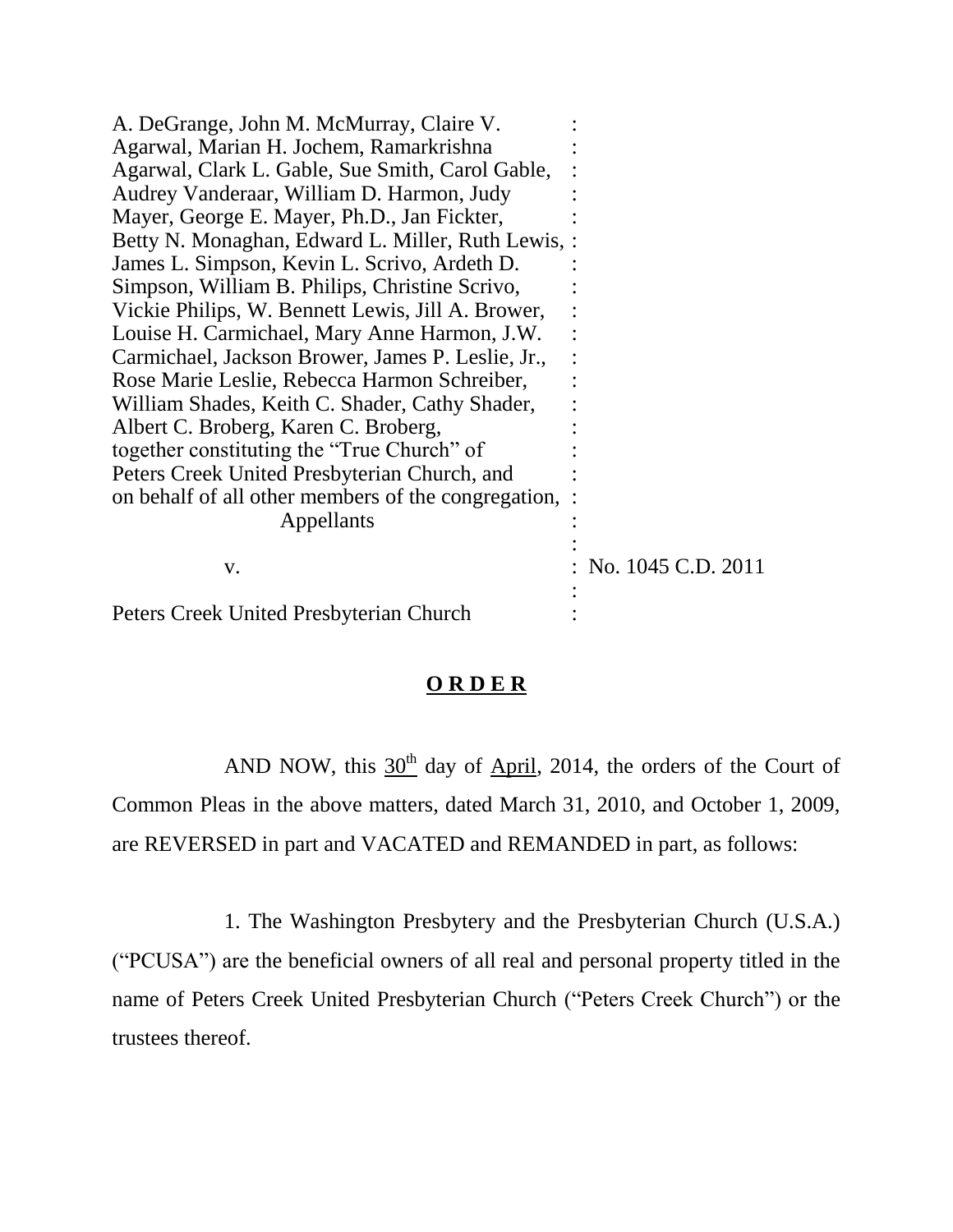2. Peters Creek Church shall retain legal title to its property as trustee for the Washington Presbytery and the PCUSA.

3. The Majority shall refrain from interfering with Peters Creek Church's use of the property consistent with its duties and obligations as trustee for the Washington Presbytery and the PCUSA.

4. The trial court's order of October 1, 2009, (1) granting quiet enjoyment of real property to Peters Creek Church without interference of the Washington Presbytery, (2) granting sole possession of personal property to Peters Creek Church, and (3) declaring that the Washington Presbytery and the PCUSA have no interest in Peters Creek Church property, is REVERSED.

5. The trial court's order of October 1, 2009, dismissing the Washington Presbytery's counterclaims, and the trial court's order of March 31, 2010, (1) finding control of the corporation known as Peters Creek United Presbyterian Church is vested in the Majority, and (2) dismissing the Amended Complaint of Richard L. St. Clair, *et al.*, are VACATED.

6. The matter is remanded to the trial court to enter an order disposing of the previously dismissed and now reinstated counterclaims of the Washington Presbytery and Amended Complaint of the minority faction of Peters Creek Church, represented by Richard St. Clair, *et al*., consistent with this opinion and order.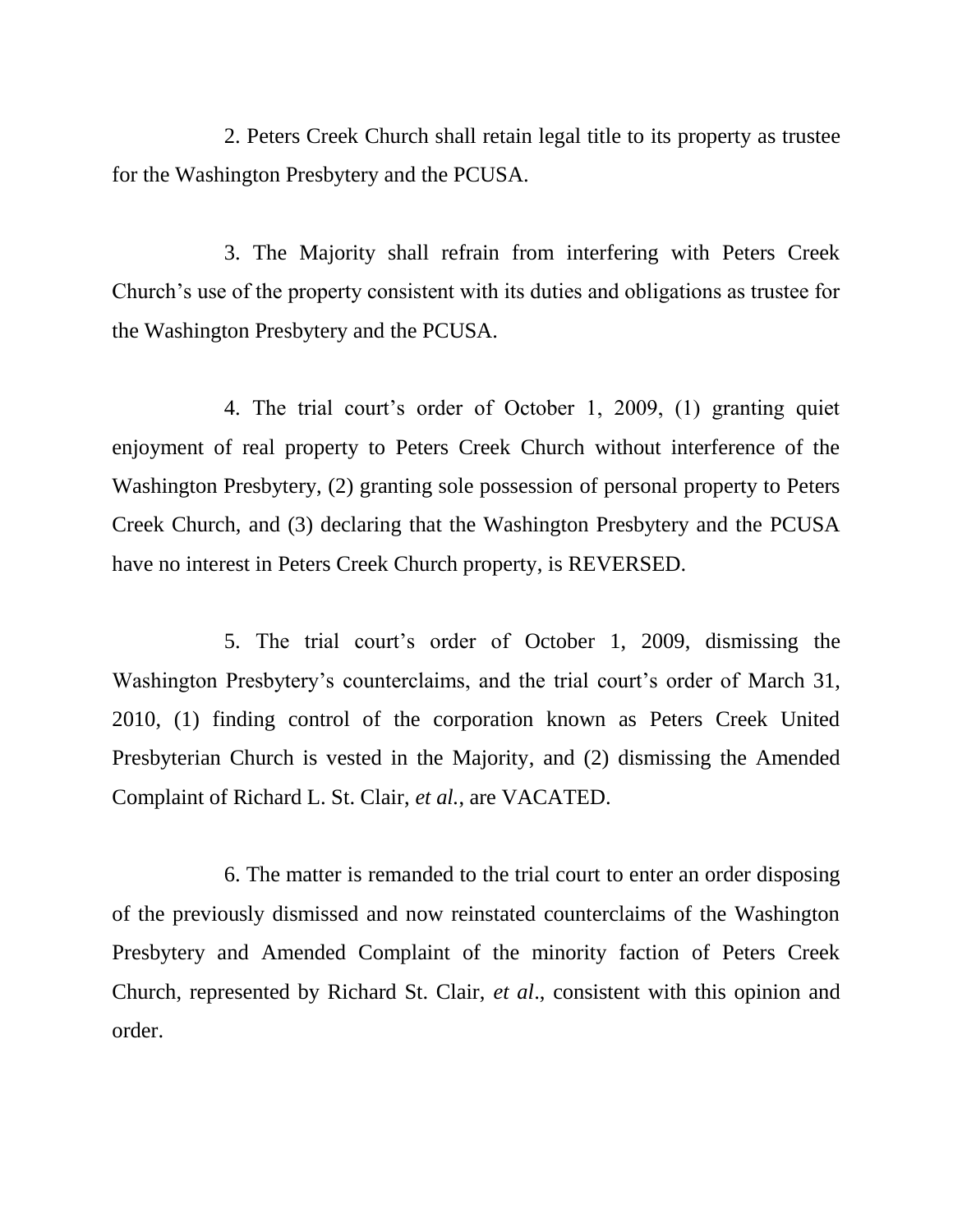Jurisdiction is relinquished.

DAN PELLEGRINI, President Judge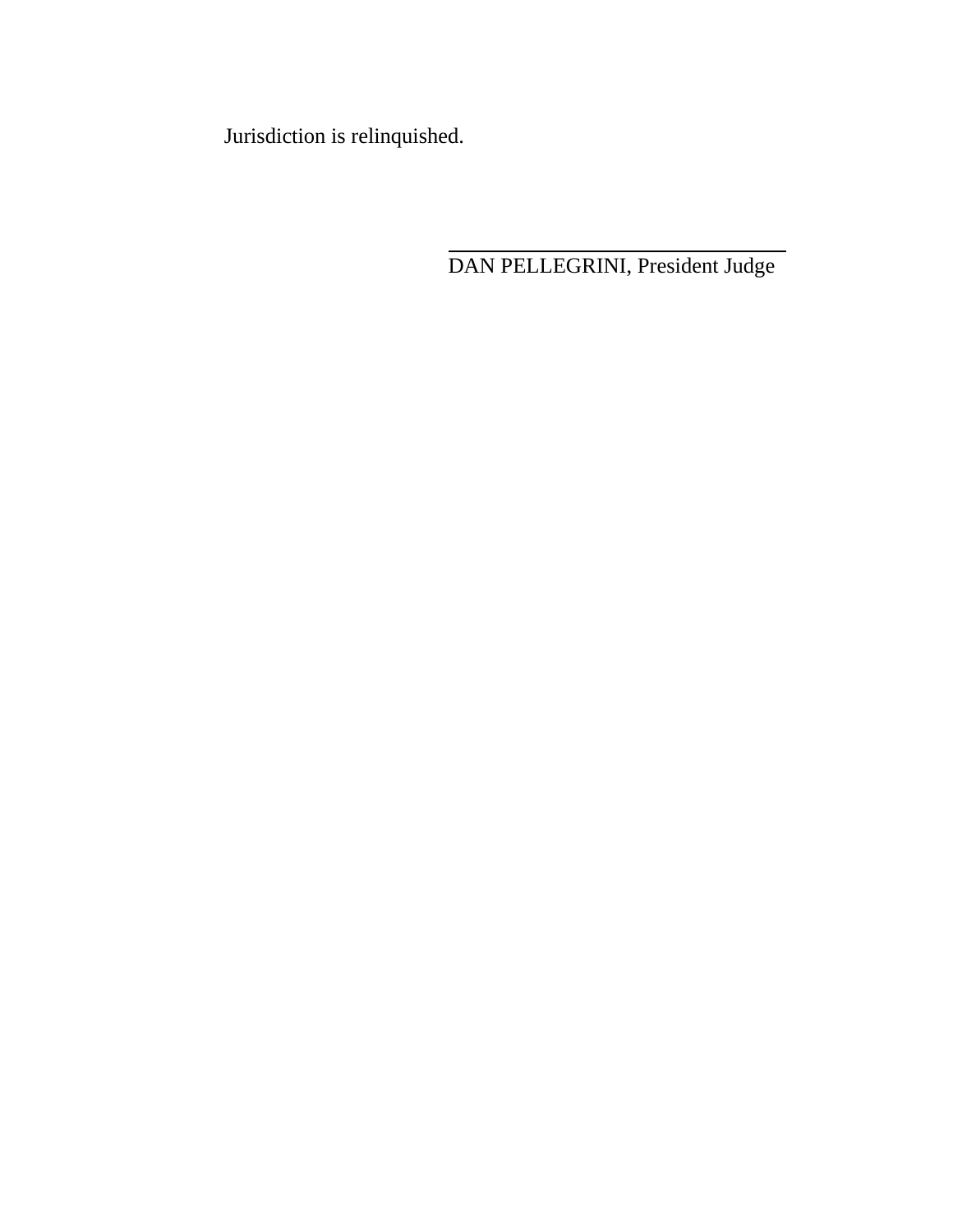## **IN THE COMMONWEALTH COURT OF PENNSYLVANIA**

Peters Creek United Presbyterian Church : :  $\mathbf{v}$ .  $\vdots$ : Washington Presbytery of Pennsylvania and : Reverend L. Rus Howard and Robert J. Elmes, : Richard L. St. Clair, Mary G. St. Clair, Harry R. : Broberg, Ona D. Broberg, Janet DeGrange, Ronald : A. DeGrange, John M. McMurray, Claire V. : Agarwal, Marian H. Jochem, Ramarkrishna : Agarwal, Clark L. Gable, Sue Smith, Carol Gable, : Audrey Vanderaar, William D. Harmon, Judy : Mayer, George E. Mayer, Ph.D., Jan Fickter, : Betty N. Monaghan, Edward L. Miller, Ruth Lewis, : James L. Simpson, Kevin L. Scrivo, Ardeth D. : Simpson, William B. Philips, Christine Scrivo, : Vickie Philips, W. Bennett Lewis, Jill A. Brower, : Louise H. Carmichael, Mary Anne Harmon, J.W. : Carmichael, Jackson Brower, James P. Leslie, Jr., : Rose Marie Leslie, Rebecca Harmon Schreiber, : William Shades, Keith C. Shader, Cathy Shader, Albert C. Broberg, Karen C. Broberg, : together constituting the "True Church" of : Peters Creek United Presbyterian Church, and : on behalf of all other members of the congregation : : v. : No. 1044 C.D. 2011 : Peters Creek United Presbyterian Church : : Appeal of: Washington Presbytery of Pennsylvania : Peters Creek United Presbyterian Church : :  $\mathbf{v}$ .  $\vdots$ : Washington Presbytery of Pennsylvania and : Reverend L. Rus Howard and Robert J. Elmes, : Richard L. St. Clair, Mary G. St. Clair, Harry R. :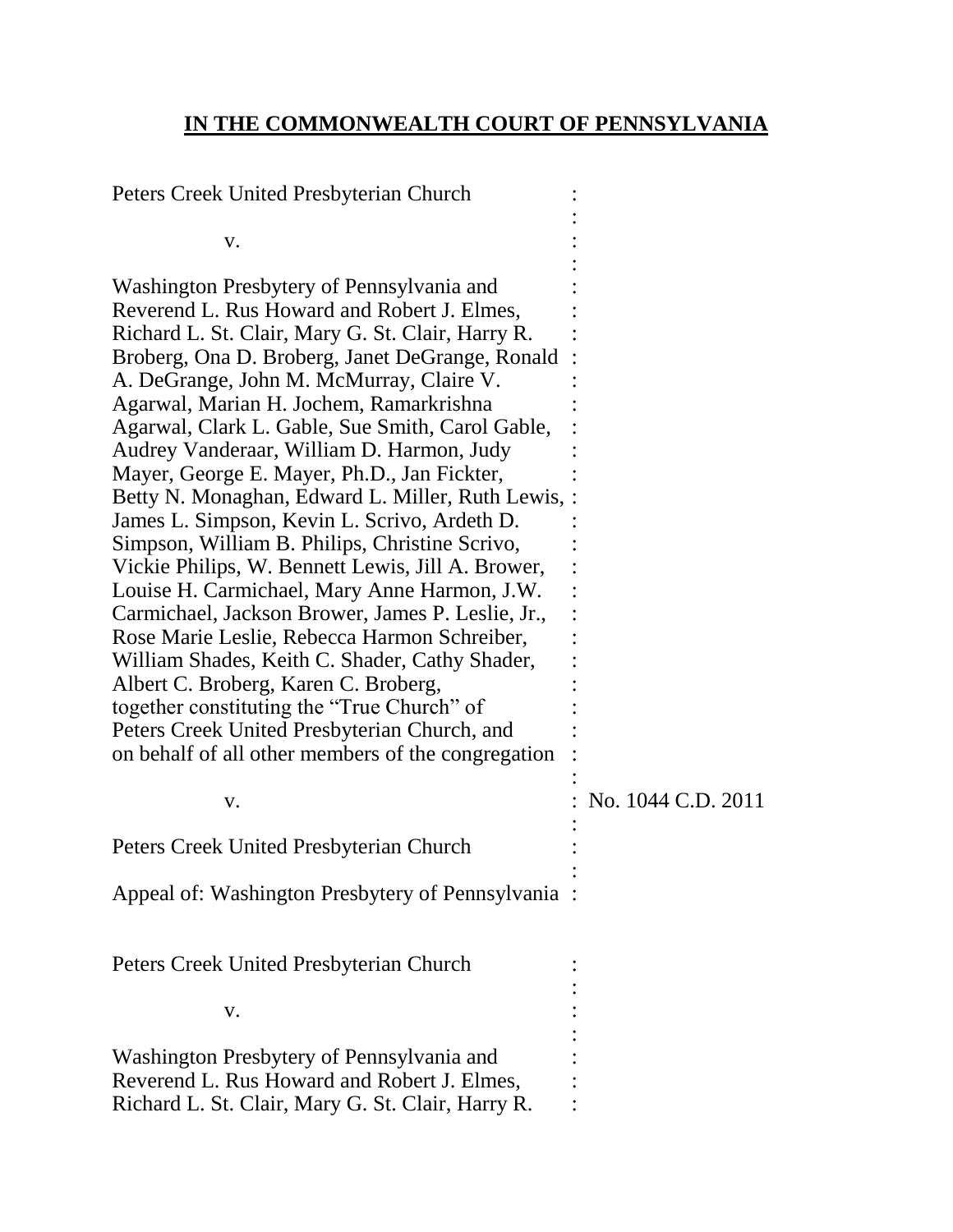| Broberg, Ona D. Broberg, Janet DeGrange, Ronald:      |                        |
|-------------------------------------------------------|------------------------|
| A. DeGrange, John M. McMurray, Claire V.              |                        |
| Agarwal, Marian H. Jochem, Ramarkrishna               |                        |
| Agarwal, Clark L. Gable, Sue Smith, Carol Gable,      |                        |
| Audrey Vanderaar, William D. Harmon, Judy             |                        |
| Mayer, George E. Mayer, Ph.D., Jan Fickter,           |                        |
| Betty N. Monaghan, Edward L. Miller, Ruth Lewis, :    |                        |
| James L. Simpson, Kevin L. Scrivo, Ardeth D.          |                        |
| Simpson, William B. Philips, Christine Scrivo,        |                        |
| Vickie Philips, W. Bennett Lewis, Jill A. Brower,     |                        |
| Louise H. Carmichael, Mary Anne Harmon, J.W.          |                        |
| Carmichael, Jackson Brower, James P. Leslie, Jr.,     |                        |
| Rose Marie Leslie, Rebecca Harmon Schreiber,          |                        |
| William Shades, Keith C. Shader, Cathy Shader,        |                        |
| Albert C. Broberg, Karen C. Broberg,                  |                        |
| together constituting the "True Church" of            |                        |
| Peters Creek United Presbyterian Church, and          |                        |
| on behalf of all other members of the congregation, : |                        |
| Appellants                                            |                        |
| V.                                                    | No. 1045 C.D. 2011     |
|                                                       | Argued: April 17, 2013 |
| Peters Creek United Presbyterian Church               |                        |

BEFORE: HONORABLE DAN PELLEGRINI, President Judge HONORABLE BERNARD L. McGINLEY, Judge HONORABLE BONNIE BRIGANCE LEADBETTER, Judge HONORABLE RENÉE COHN JUBELIRER, Judge HONORABLE MARY HANNAH LEAVITT, Judge HONORABLE P. KEVIN BROBSON, Judge HONORABLE PATRICIA A. McCULLOUGH, Judge

#### CONCURRING/DISSENTING OPINION BY JUDGE McCULLOUGH FILED: April 30, 2014

I concur with the Majority insofar as it concludes that this Court must

defer to the Washington Presbytery's ecclesiastical determination of which of the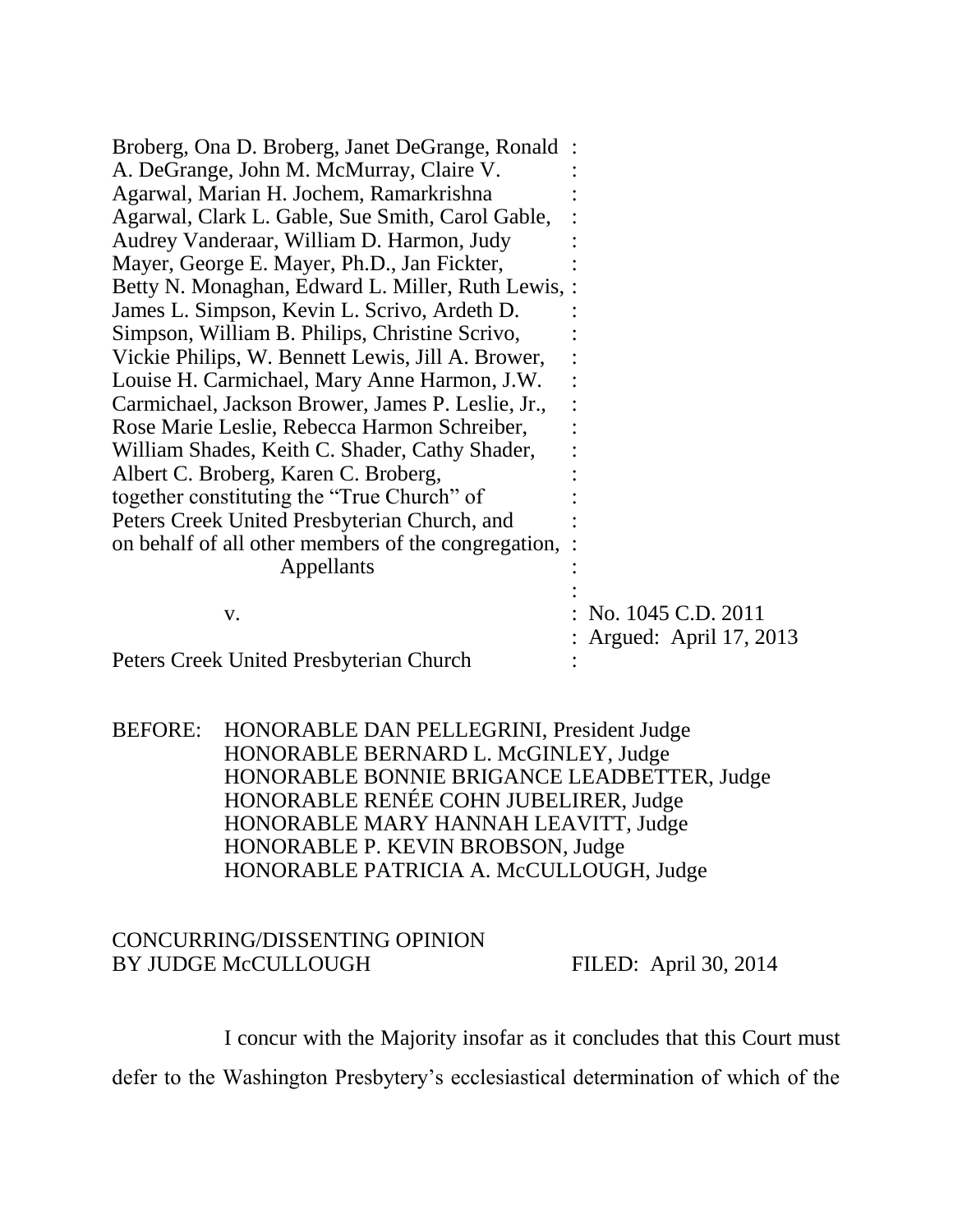two factions of Peters Creek United Presbyterian Church (Peters Creek Church) is the "True Church" within the Presbyterian Church (U.S.A.) (hereafter PCUSA), that this determination does not control the fate of the property at issue, and that our United States Supreme Court's decision in *Jones v. Wolf*, 443 U.S. 595 (1979), does not allow a national denomination to create a trust by unilaterally including language in a constitution without the express intent of the local church. However, because I believe that the Majority's interpretation of a bylaw amendment runs afoul of long-established trust principles and does not follow the standards set forth by our Pennsylvania Supreme Court in *In Re Church of St. James the Less*, 585 Pa. 428, 888 A.2d 795 (2005) and *Presbytery of Beaver-Butler of United Presbyterian Church v. Middlesex Presbyterian Church*, 507 Pa. 255, 268, 489 A.2d 1317, 1324 *cert. denied*, 474 U.S. 887 (1985), I strongly disagree that the record in this case establishes an intent on behalf of Peters Creek Church to hold the property in trust for the benefit of the PCUSA and that the November 4, 2007 vote of the majority of the members of Peters Creek Church to disaffiliate from the PCUSA was invalid.

# A Trust Was Never Created Under The Standards Established By Our Supreme Court In *Presbytery Of Beaver-Butler* And *St. James The Less*

As the Majority notes, in order to find that a trust has been created, the record must contain "clear and unambiguous language or conduct evidencing an intent to create a trust." *Presbytery of Beaver-Butler*. Moreover, "[i]t is not necessary that the terms 'trust' and 'trustee' should be used. The donor need not say in so many words, 'I declare myself trustee,' but he **must do something which**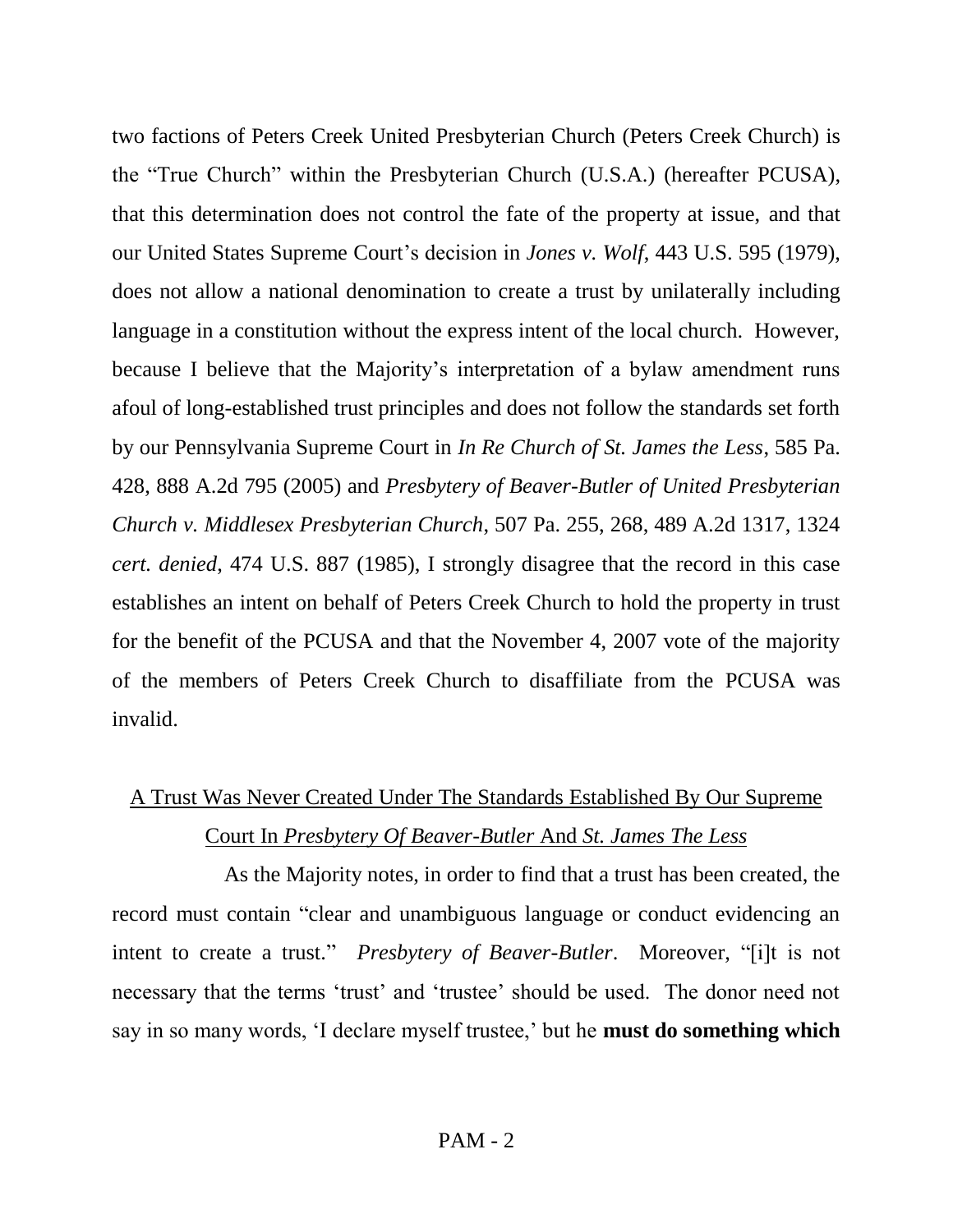**is equivalent to it, and use expressions which have that meaning**." *In re Smith's Estate*, 144 Pa. 428, 435-36, 22 A. 916, 917 (1891) (emphasis added).

While the Majority correctly indicates that Peters Creek Church voted on June 3, 2001, to amend its bylaws to recognize that the provisions of the Constitution of the PCUSA are obligatory on Peters Creek Church and its members, these bylaws do not specifically incorporate the Book of Order's unilateral trust clause provision or otherwise reference an intent to hold the property in trust for the PCUSA. In other words, no trust language is ever referenced in the bylaw amendments. Indeed, in *Presbytery of Beaver-Butler*, our Pennsylvania Supreme Court cautioned that "lack of formality does not obviate the necessity for the appearance of all the elements of a completed trust. Every trust symptom must be present, regardless of informality surrounding the inception of the relationship, or none exists." *Id.* at 269, 489 A.2d at 1324 (quoting *Bair v. Snyder County State Bank*, 314 Pa. 85, 89, 171 A. 274, 275 (1934)).

Here, the record does not contain clear and unambiguous language or conduct evidencing an intent to create a trust. The inclusion in the bylaws of adoption of the PCUSA Constitution does not manifest all elements necessary for a completed trust. The specific terms of the trust are left to venture. As noted above, the Supreme Court in *Presbytery of Beaver-Butler* has stated that all the particulars of a trust must be present for one to exist, formally or informally. Included among the foregoing is some writing evidencing the trust. The term "Trust instrument" is defined in section 5103 of the Nonprofit Corporation Law of 1988 (Nonprofit Corporation Law), 15 Pa.C.S. §5103, as "[a]ny lawful deed of gift, grant, will or other document by which the donor, grantor, or testator shall give, grant or devise any real or personal property or the income therefrom in trust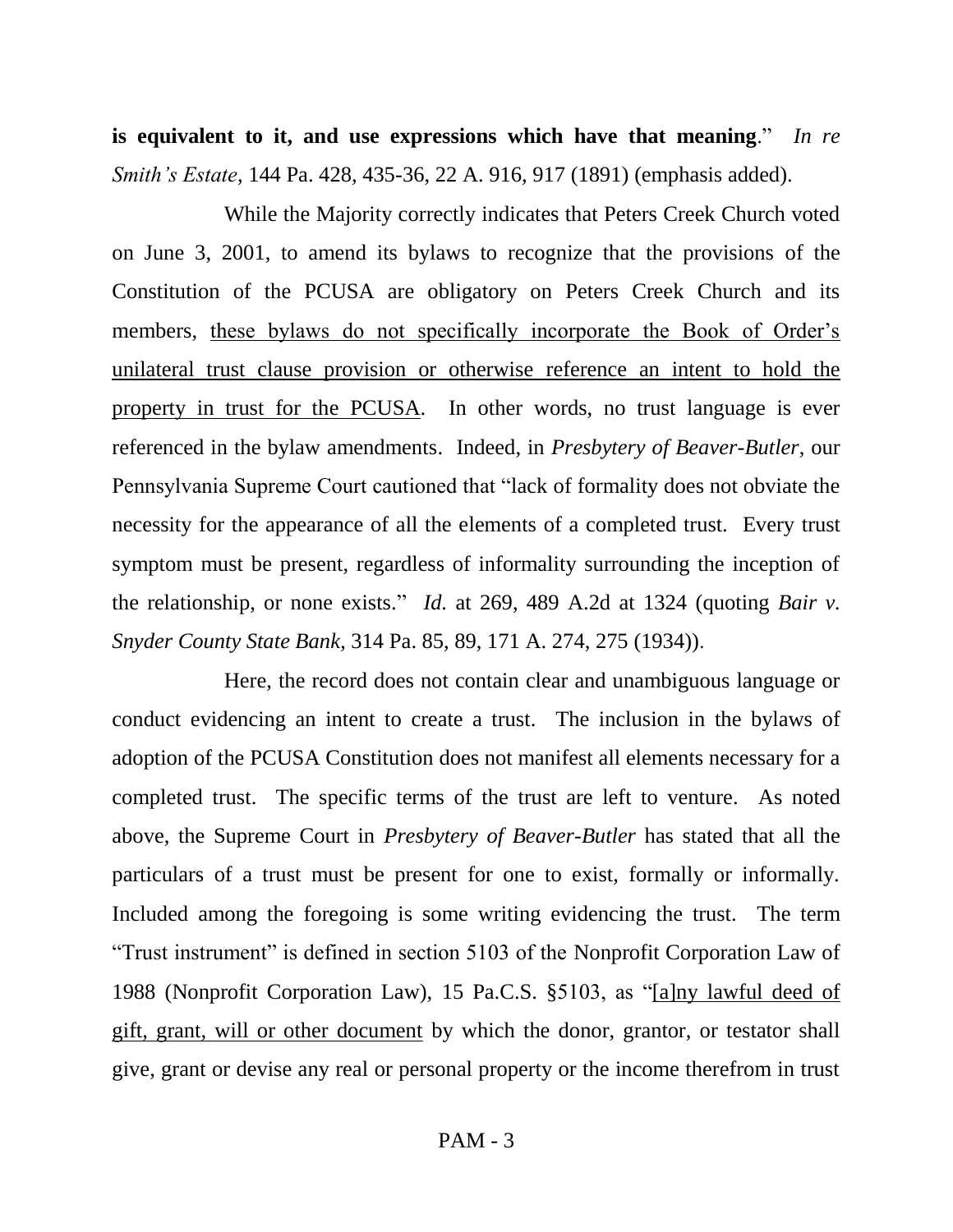for any charitable purpose." (Emphasis added.) Here, the record is devoid of the required elements of such a trust instrument. There is no trust document, contract, deed, will, or other document separately signed and agreed to by Peters Creek Church. Additionally, the record is devoid of any identification of the specific *res* of the supposed trust. Further, even if it is a trust, nothing in the record indicates that the trust is irrevocable and that Peters Creek Church would be precluded from revoking the trust when it withdraws from the PCUSA.

 If, as the Majority asserts, a trust exists on the basis of a general bylaw incorporation of the Book of Order and one phrase using the term "in trust," we are left to determine what are the terms of the trust. The term "in trust" has various meanings depending upon the context. That ambiguity, together with the need to find that the bylaws constitute the requisite "writing," are simply too tenuous to conclude there is a trust in this situation. The Supreme Court in *Presbytery of Beaver-Butler* specifically cautioned against reliance on the Book of Order, stating as follows:

> The Commonwealth Court's reliance on selected passages from the Book of Order was misplaced in that the court ignored the overall intent of that book as a means of overseeing the spiritual development of member churches. In addition, these selected provisions, which at most evidence the putative trustee's desired interpretation, are far from constituting the clear unequivocal evidence necessary to support a conclusion that a trust existed.

*Id.* at 269-70, 489 A.2d at 1325.

Furthermore, this case is clearly distinguishable from *St. James the Less*, 585 Pa. 428, 888 A.2d 795 (2005), where the Supreme Court found that St. James the Less held its property in trust for the benefit of the Protestant Episcopal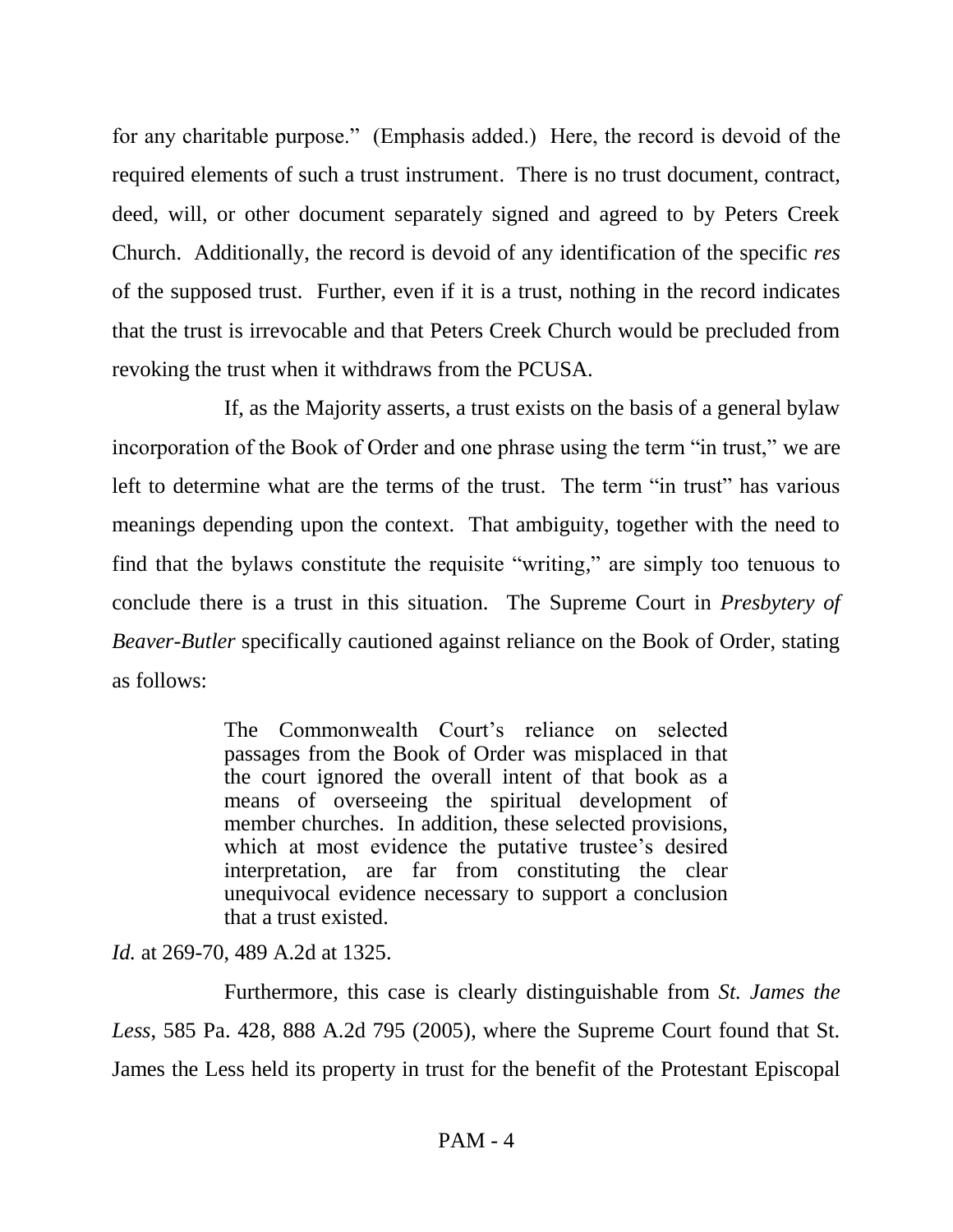Church of the Diocese of Pennsylvania (Diocese) and the National Episcopal Church because St. James amended its charter to include specific trust language and acceded to Diocesan canons wherein it agreed to hold its property for the work of the Diocese and not to alienate or encumber its property without the Diocese's consent.

St. James the Less was founded in 1846. The original charter declared that St. James' purpose was to "[worship] Almighty God according to the faith and discipline of the [National Episcopal Church]" and that "it accedes to, recognizes, and adopts the constitution, canons, doctrine, discipline, and worship of the [Diocese and the National Episcopal Church]." *Id.* at 431, 888 A.2d at 797. More importantly, this charter further stated that St. James would not alienate any of its property without the Diocese's consent.<sup>1</sup> Shortly thereafter, the charter was approved by the National Episcopal Church and St. James was admitted into the Diocese.

A few months later, St. James acquired its first parcel of land, upon which it erected a church. Between 1850 and 1923, St. James mortgaged its property twice to obtain four more plots of land in the area surrounding the church, which it used for a churchyard/burial ground, a rectory, a schoolhouse, a sexton's

<sup>&</sup>lt;sup>1</sup> Specifically, the charter stated as follows:

The said Corporation shall not, by deed, fine, or recovery, or by any other means, without the assent of the [Diocese], previously had and obtained, grant, sell, alien, or otherwise dispose of any lands, messuages, tenements, or hereditaments in them vested, nor charge nor encumber the same to any person or persons whomsoever.

*St. James the Less*, 585 Pa. at 431, 888 A.2d at 797.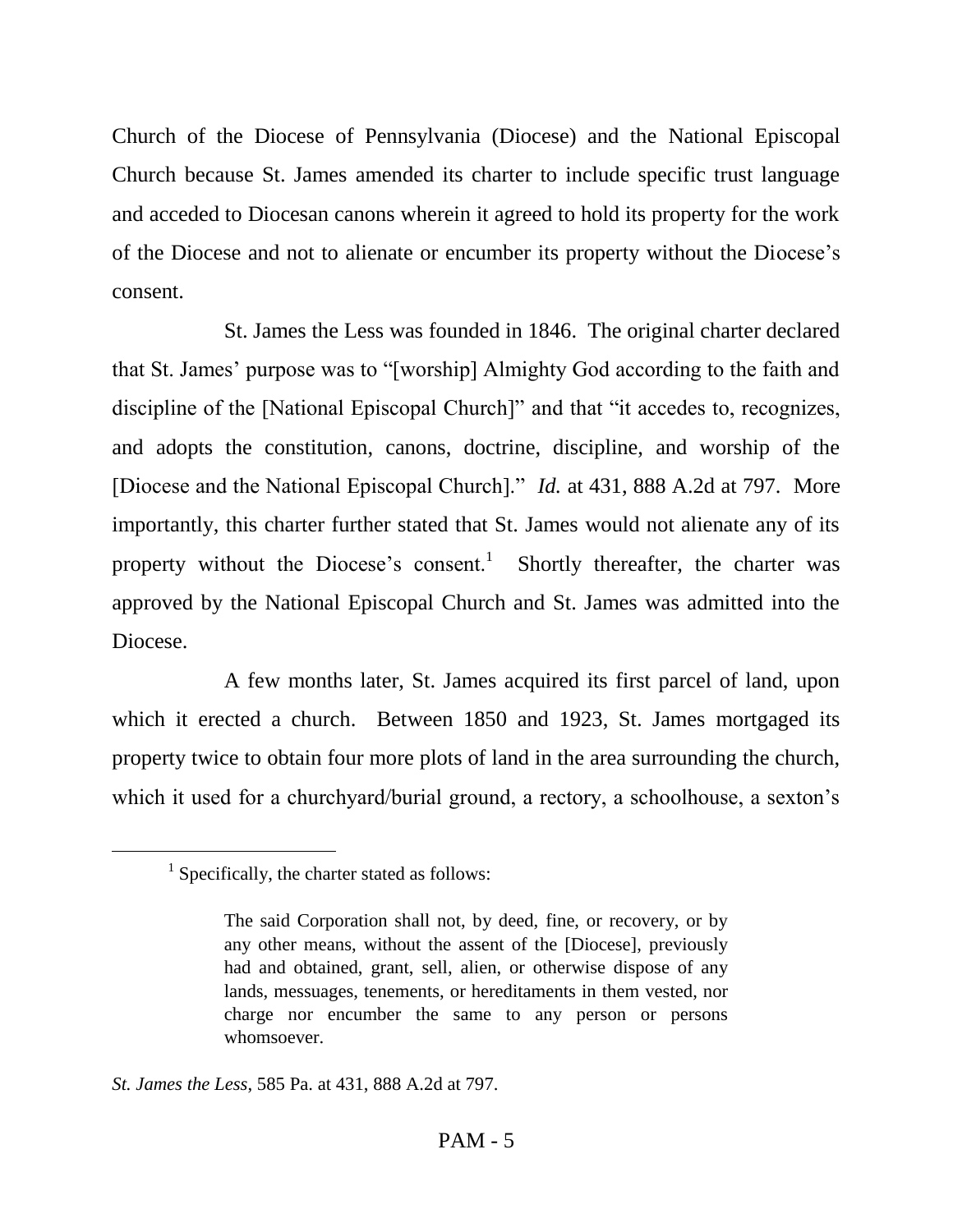house, a parish house, and a bell tower. St. James received the approval of the Standing Committee, a governing body with the National Episcopal Church, prior to obtaining these mortgages.

With the Diocese's approval, St. James made minor amendments to its charter in 1919 and 1967. The 1919 amendment removed the alienation language of the original charter and added a provision stating that if St. James were to dissolve, its property would be placed in trust "for some existing or future Congregation of Members of the [Diocese]." *Id.* at 433, 888 A.2d at 798. Moreover, by acceding to the Diocesan and National Episcopal Church's canons in the 1967 amended charter, St. James agreed to the alienation provisions of those canons, which not only required St. James to obtain the Diocese's consent before alienating its property, but also to hold its property "for the work of the [Diocese]." *Id.*

In 1997, St. James began considering separating from the Diocese and the National Episcopal Church. St. James' vestry thereafter filed articles of incorporation and bylaws with the Department of State creating a new nonprofit corporation named the CSJL Foundation into which St. James could merge. In 1999, a majority of the members of St. James voted in favor of this merger. The Diocese thereafter filed a declaratory judgment action with the local common pleas court seeking a declaration that (1) St. James had effectively dissolved, (2) the merger was null and void, and (3) the Diocesan Bishop was the trustee of St. James' property. The common pleas court granted the latter two requests, finding that the merger was invalid for several reasons, including the failure to obtain the approval of the Diocese, and that the Diocesan canons clearly identified the Bishop as the trustee of all church property in the Diocese.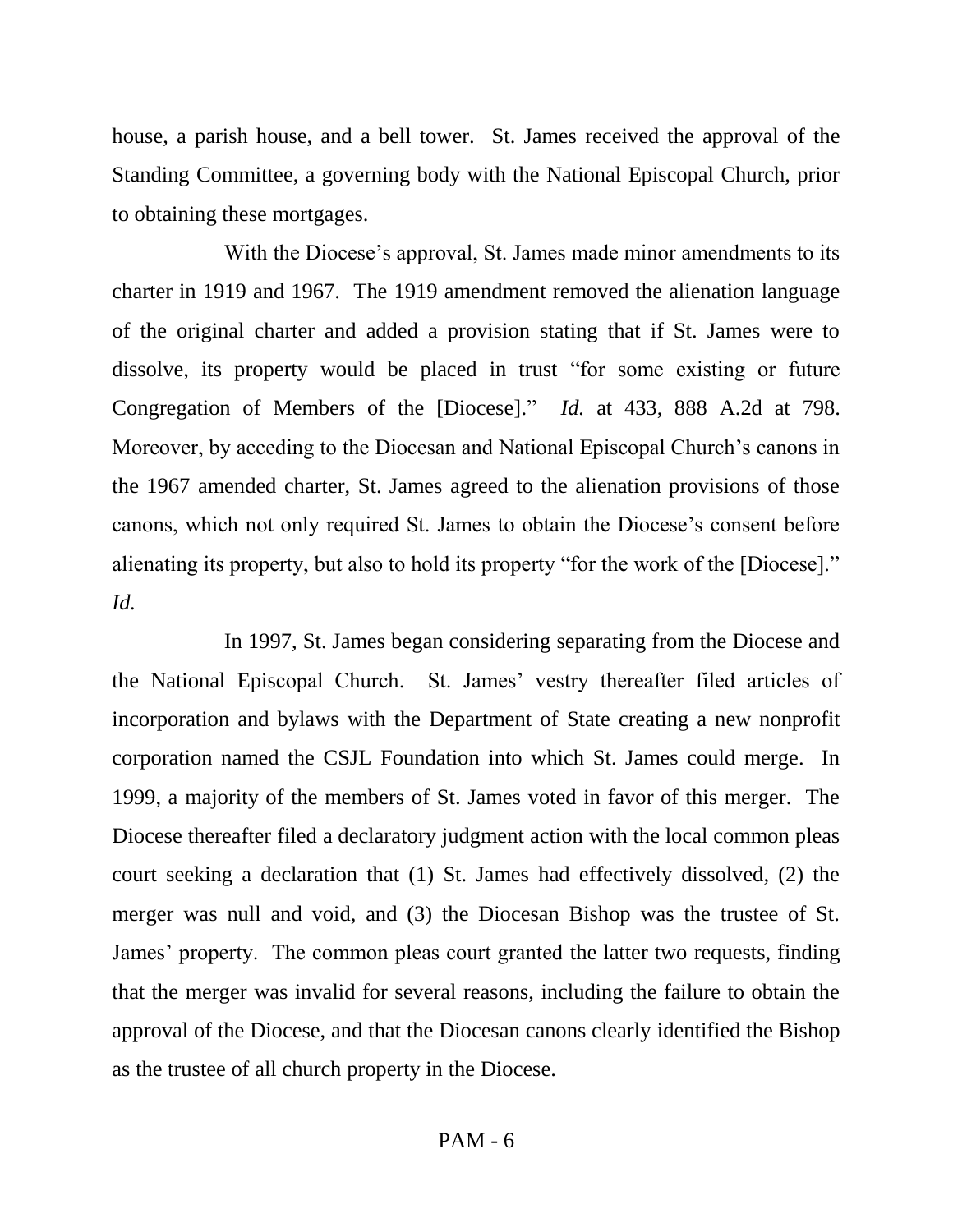On appeal, this Court affirmed. We concluded that St. James was bound by a canon enacted by the National Episcopal Church in 1979, referred to as the "Dennis Canon," which expressly stated that the property of churches affiliated with the National Episcopal Church is held in trust for the benefit of said Church and the Diocese. Specifically, the Dennis Canon stated that:

> All real and personal property held by or for the benefit of any Parish, Mission or Congregation is held in trust for this [National Episcopal Church] and the Diocese thereof in which such Parish, Mission or Congregation is located. The existence of this trust, however, shall in no way limit the power and authority of the Parish, Mission, or Congregation otherwise existing over such property as long as the particular Parish, Mission or Congregation remains a part of, and subject to, this Church and its constitution and Canons.

*Id.* at 440, 888 A.2d at 803. We noted that St. James remained a member of the Diocese and the National Episcopal Church for twenty years following the adoption of this canon. Further, we noted that St. James never established an intent to retain possession and control of church property.

Our Supreme Court likewise affirmed. Specifically, the Supreme Court cited the charter of St. James wherein it agreed to hold its property in trust for the Diocese. The Supreme Court also noted that St. James had acceded to the Diocesan canons wherein it agreed to hold its property for the work of the Diocese and not to alienate or encumber its property without the Diocese's consent. The Supreme Court described these provisions as "clear evidence that St. James intended to create a trust over its property in favor of the Diocese." *Id.* at 451, 888 A.2d at 809. These factors are not present in the case *sub judice*.

 Peters Creek Church was founded as a Presbyterian church in the 1790s and incorporated as a non-profit corporation in 1931. The charter of Peters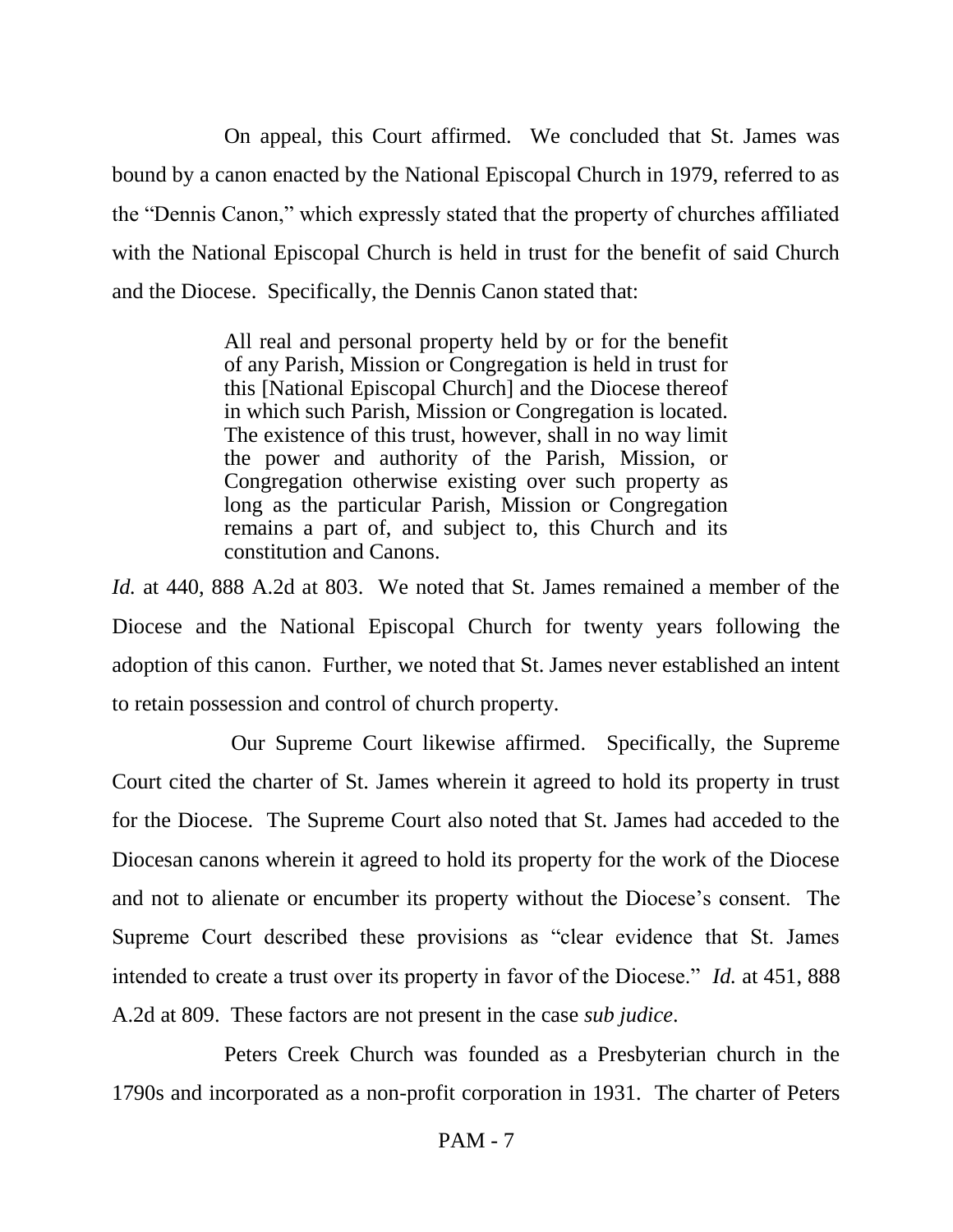Creek Church states the purpose of the corporation is "the worship of Almighty God according to the faith, doctrine, discipline and usages of the United Presbyterian Church of North America." (1931 Charter at 1, Reproduced Record (R.R.) at 15a.) At the time of incorporation, Peters Creek Church was affiliated with the "United Presbyterian Church in North America" (UPCNA), the predecessor of the PCUSA. In 1958, the UPCNA merged into the "United Presbyterian Church in the United States of America." In 1983, that entity merged to become what is currently named the PCUSA.

Significantly, unlike in *St. James the Less*, here there is no declaration in Peters Creek's charter that if it ever dissolves, "its property will be placed in trust for the Diocese," and no agreement to take and hold its property "for the work of the [Diocese]." *Id.* at 450-51, 888 A.2d at 809. Indeed, this critical language does not appear in the charter or bylaws of Peters Creek Church. Also significant is that the acquisition by St. James of its first parcel of land upon which it erected a church structure was after its completed charter had already been approved by the diocese. Inapposite here, Peters Creek purchased its first property in 1809, well before amendment of its bylaws or submission of its charter to PCUSA or its predecessors.

In other words, not only was the charter language emphasized by the Supreme Court in *St. James the Less* lacking in Peters Creek Church's charter, there was no language in the charter or even in the bylaws regarding a trust. Indeed, a change was never made to Peters Creek Church's charter and the amendments to the bylaws were bereft of any such trust language. These distinctions further serve to underscore the lack of requisite intent, language, or actions to create a trust for the benefit of the PCUSA as established by the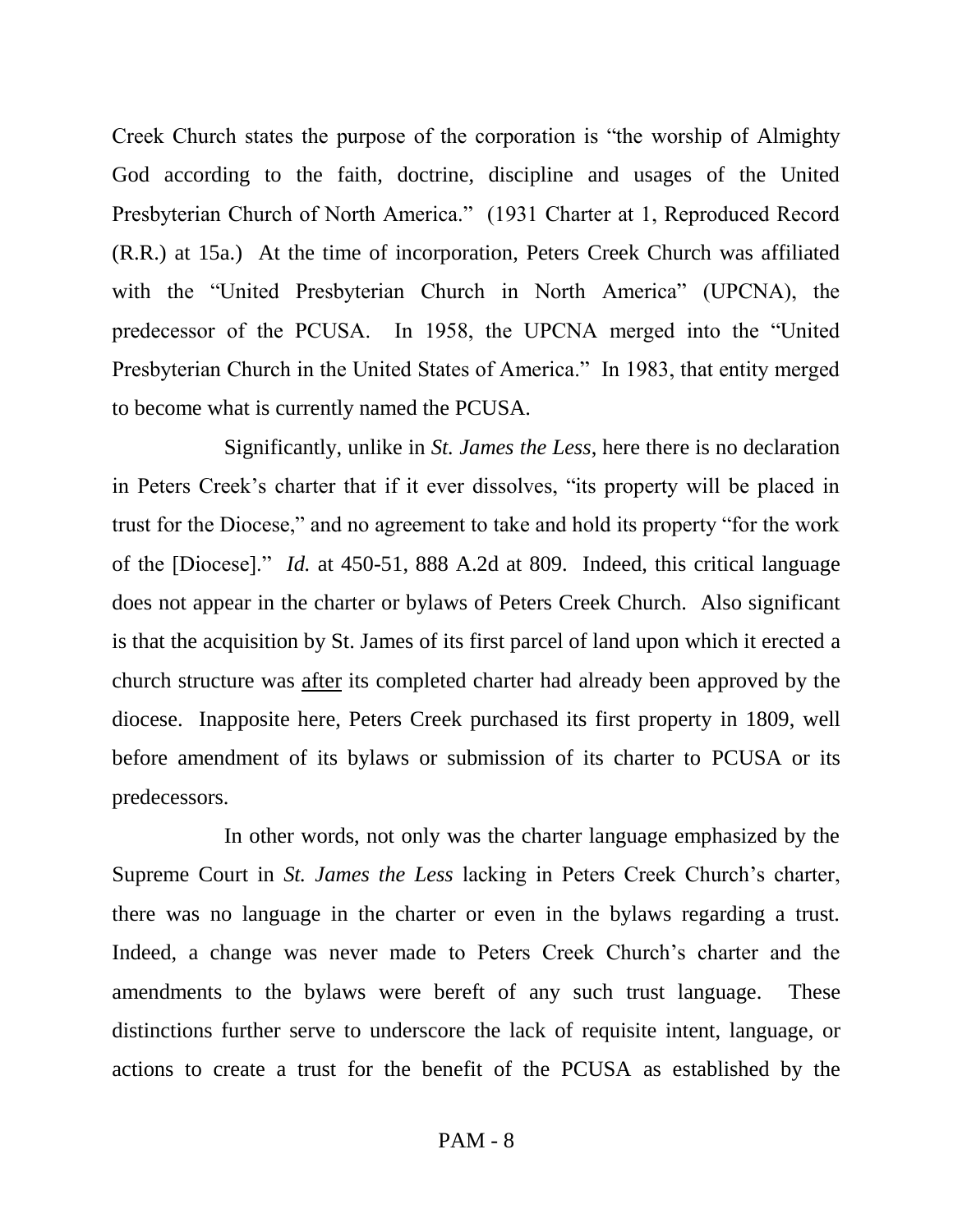Supreme Court in *St. James the Less*, especially in the absence of an express declaration issued and signed by Peters Creek Church.

This matter is also distinguishable from *Conference of African Union First Colored Methodist Protestant Church v. Shell*, 659 A.2d 77 (Pa. Cmwlth.), *appeal denied*, 542 Pa. 676, 668 A.2d 1138 (1995), another case relied on by the Majority to conclude that a trust was created herein. In *Shell*, Reverend Willie Shell and others founded St. Paul's African Union First Colored Methodist Protestant Church of Lancaster (St. Paul's) in November 1977. At the time, St. Paul's filed articles of incorporation specifically stating its purpose as that of "Christian Worship and Fellowship subject to the law and usage of the Holy Bible and the Book of Discipline of the African Union First Colored Methodist Protestant Church of the United States of America. . . ." *Id.* at 78. This Book of Discipline stated that should a local church disband, all property of the local church "shall remain in the possession of the [national church]." *Id.* St. Paul's did not acquire its church building until 1980. In other words, St. Paul's was affiliated from its inception with the national church and acceded to its Book of Discipline, including the trust language contained therein and did not purchase its building until after this affiliation.

Peters Creek Church was founded in the 1790s and did not incorporate until 1931. Peters Creek Church's incorporating documents, i.e., its charter, stated its purpose as "the worship of Almighty God according to the faith, doctrine, discipline and usages of the [UPCNA, a predecessor to the PCUSA]." (R.R. at 15a.) However, the charter does not reference the Book of Order, let alone any purported trust language. As noted by the Majority, the unilateral trust language did not appear in the Book of Order until 1981. Peters Creek Church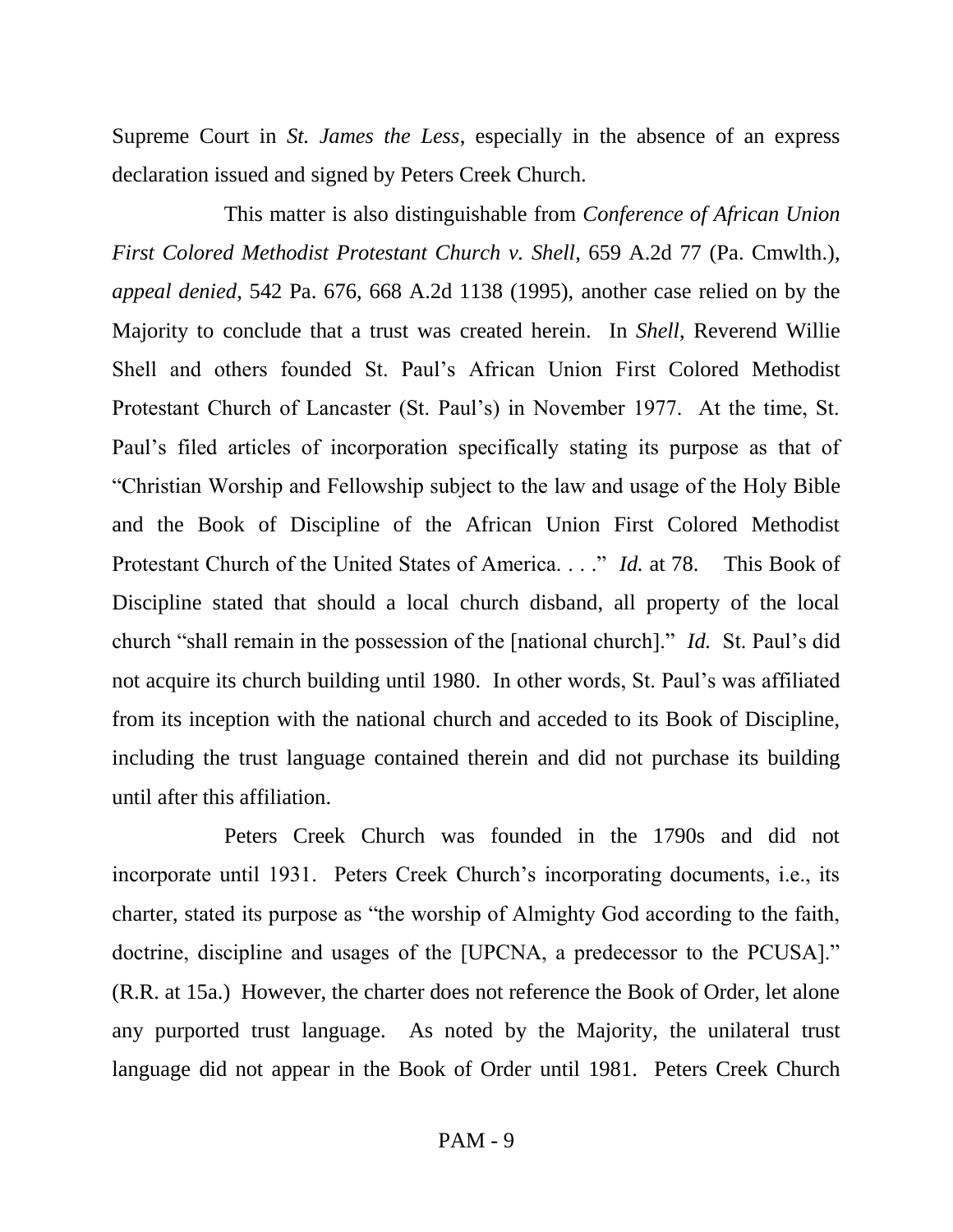acquired its property in 1809, well before any affiliation with the PCUSA or the PCUSA's predecessors, and always retained all property in its own corporate name. Moreover, Peters Creek Church amended its bylaws, not its charter, a significant distinction not at issue in *Shell*.

# The Peters Creek Church Property Was Never Bequeathed, Devised, Or Conveyed To The PCUSA

The property at issue here was never bequeathed, devised, or conveyed by Peters Creek Church to the PCUSA. Section 7 of the Act of April 26, 1855, P.L. 328, *as amended*, 10 P.S. §81 (relating to charities and welfare), provides, *inter alia*, that real property which has been bequeathed, devised, or conveyed to an ecclesiastical corporation, bishop, or other person for the use of any church, congregation, or religious society is subject to their control in accordance with the rules, regulations, or canons of such church. The terms bequeath, devise, and convey are defined terms with specific connotations. "Bequeath" means "to assign or transfer real or personal property by formal declaration either *inter vivos* or after death." *Black's Law Dictionary* 179 (9<sup>th</sup> ed. 2009). "Devise" is defined as "the act of giving property by will." *Black's Law Dictionary* 517 (9<sup>th</sup> ed. 2009). "Convey" means "to transfer or deliver (something, such as a right or property) to another, esp. by deed or other writing." *Black's Law Dictionary* 383 (9<sup>th</sup> ed. 2009).

There is nothing in the record as found by the trial court that would reflect that church property was ever bequeathed, devised, or otherwise conveyed to the PCUSA. Had it been, this matter would have been readily resolved pursuant to this section. The lack of any bequest, devise, or conveyance to the PCUSA also mitigates against the imposition of a trust under these circumstances, where no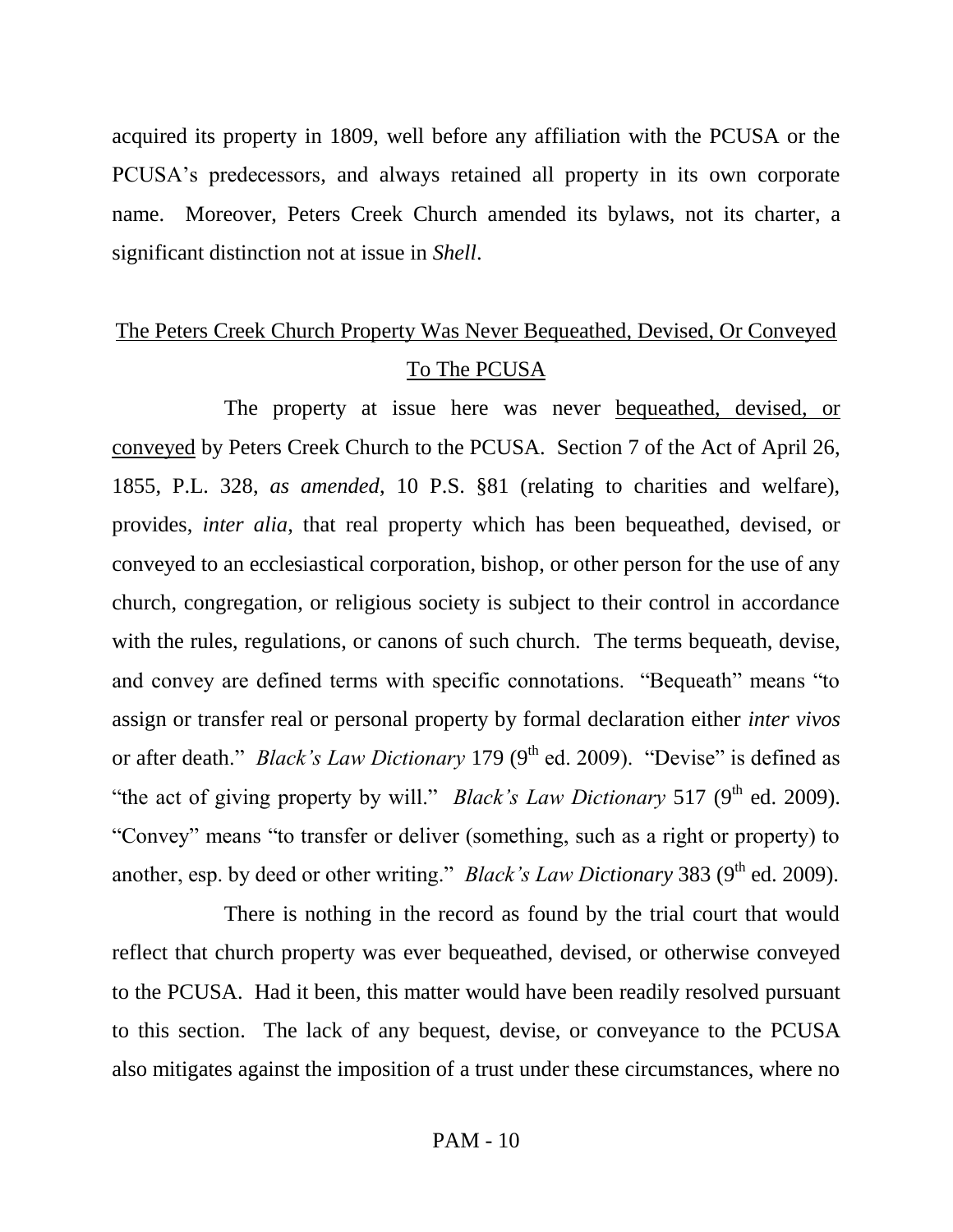trust instrument exists and the actions of the church and the language in its bylaws do not meet the test of *St. James the Less* and *Presbytery of Beaver-Butler*. 2

# The November 4, 2007 Vote To Amend The Bylaws And The Nonprofit Corporation Law

Even assuming arguendo that the required elements of a completed trust were present, the November 4, 2007 vote to disaffiliate was valid and would therefore have terminated the trust. PCUSA's argument that the attempt of Peters Creek Church to disaffiliate and amend its bylaws was null and void fails to properly consider section 5504(a) of the Nonprofit Corporation Law, 15 Pa.C.S.

<sup>&</sup>lt;sup>2</sup> We note that this case is clearly distinguishable from that line of cases which have confirmed the primacy of the authority of church officers of higher church authorities over the disposition of church property notwithstanding the objections of a local congregation which utilized the same and, indeed, funded the same where a trust or conveyance was already established. *See, e.g., St. Peter's Roman Catholic Parish v. Urban Redevelopment Authority of Pittsburgh*, 394 Pa. 194, 146 A.2d 724 (1958), *cert. denied*, 359 U.S. 435 (1959) (holding that the bishop owned the property in trust for the parish and he alone could dispose of it in accordance with the canons of the Roman Catholic Church); *Post v. Dougherty*, 326 Pa. 97, 191 A. 151 (1937) (holding that the appointment of a Cardinal as trustee to oversee the disposition of property of a suppressed parish was proper and that members of the former congregation had no standing to maintain an action to enforce property rights); *St. Matthew's Slovak Roman Catholic Congregation v. Wuerl*, 106 Fed. Appx. 761 (3d Cir. 2004) (holding that the real property associated with each of two suppressed parishes was held in trust by the bishops for the benefit of the congregations and the members of these suppressed parishes hold no interest in the former parish property); *Roman Catholic Congregation of St. Elizabeth Church v. Wuerl*, 22 Pa. D.&C.  $4<sup>th</sup>$  391 (C.P. Wash. 1994) (holding that even though church property was held in trust for the parishioners, the conveyed property was subject to the control and the disposition of church officials and the parishioners had no proprietary rights in the church property). Unlike the case before us, those cases involved disputes between local congregations and church hierarchy officers, *e.g.*, diocesan bishops, in which ownership of the church property was already in the name of those church officers.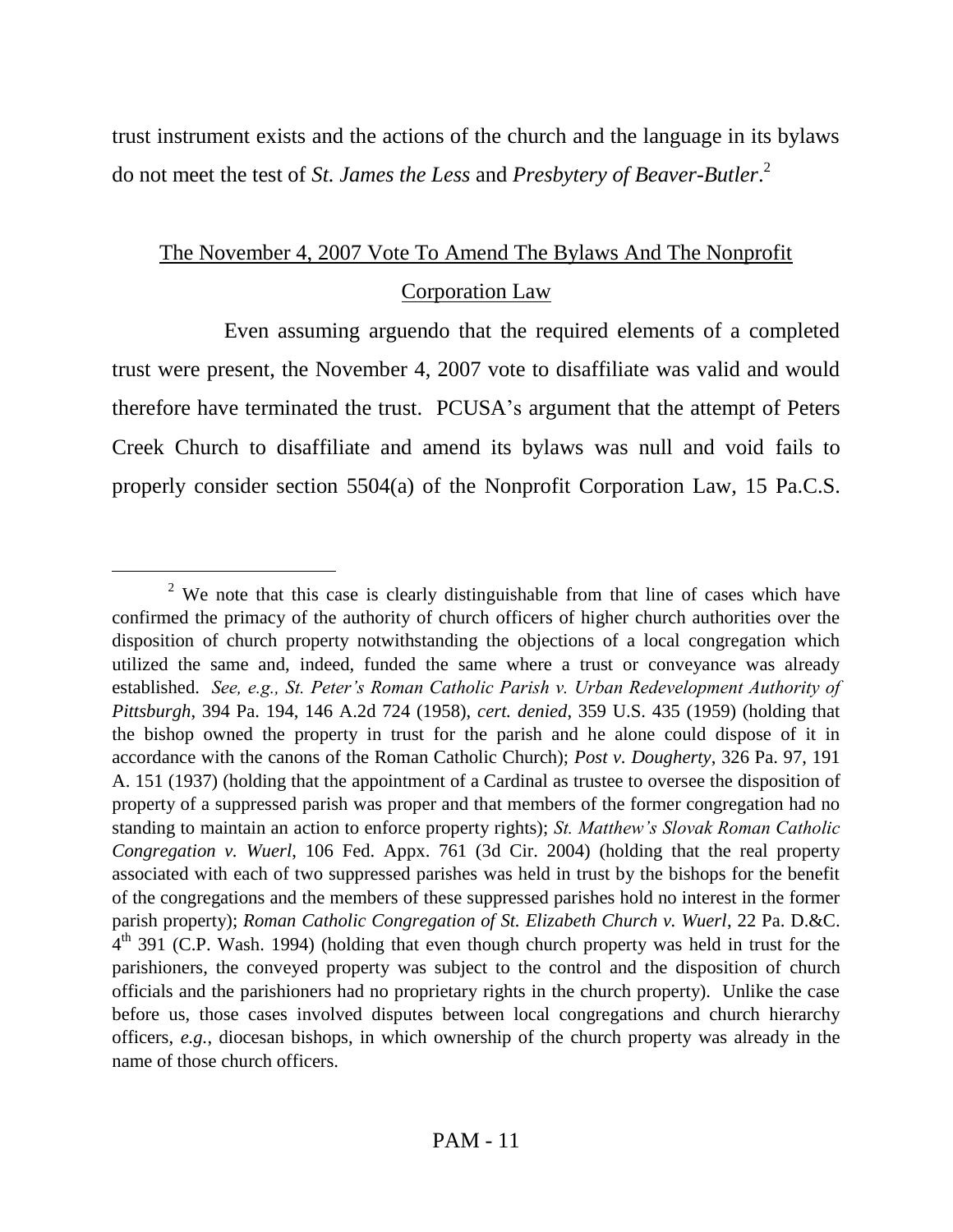§5504(a), which addresses the adoption, amendment, and contents of a nonprofit corporation's bylaws. Specifically, section 5504(a) provides as follows:

> (a) General rule. --The members entitled to vote shall have the power to adopt, amend and repeal the bylaws of a nonprofit corporation. Except as provided in subsection (b), the authority to adopt, amend and repeal bylaws may be expressly vested by the bylaws in the board of directors or other body, subject to the power of the members to change such action. The bylaws may contain any provisions for managing the business and regulating the affairs of the corporation not inconsistent with law or the articles. In the case of a meeting of members, written notice shall be given to each member entitled to vote that the purpose, or one of the purposes, of a meeting is to consider the adoption, amendment or repeal of the bylaws. There shall be included in or enclosed with the notice a copy of the proposed amendment or a summary of the changes to be effected thereby. Any change in the bylaws shall take effect when adopted unless otherwise provided in the resolution effecting the change.

15 Pa.C.S. §5504(a).

First, the Majority offers no law which prohibits a corporation from amending its bylaws. There is nothing in Peters Creek Church's charter and we have found no state or federal law prohibiting such amendments. Secondly, the bylaws of Peters Creek Church provided that the bylaws "may be amended subject to the provisions of the charter of this corporation and the laws of the Commonwealth of Pennsylvania, at any meeting of the congregation or corporation called for that purpose, by a vote of not less than a majority of those present entitled to vote." (June 3, 2001 Bylaws, Art. X.) Peters Creek Church passed the amendment at a meeting of the corporation on November 4, 2007, by a majority vote.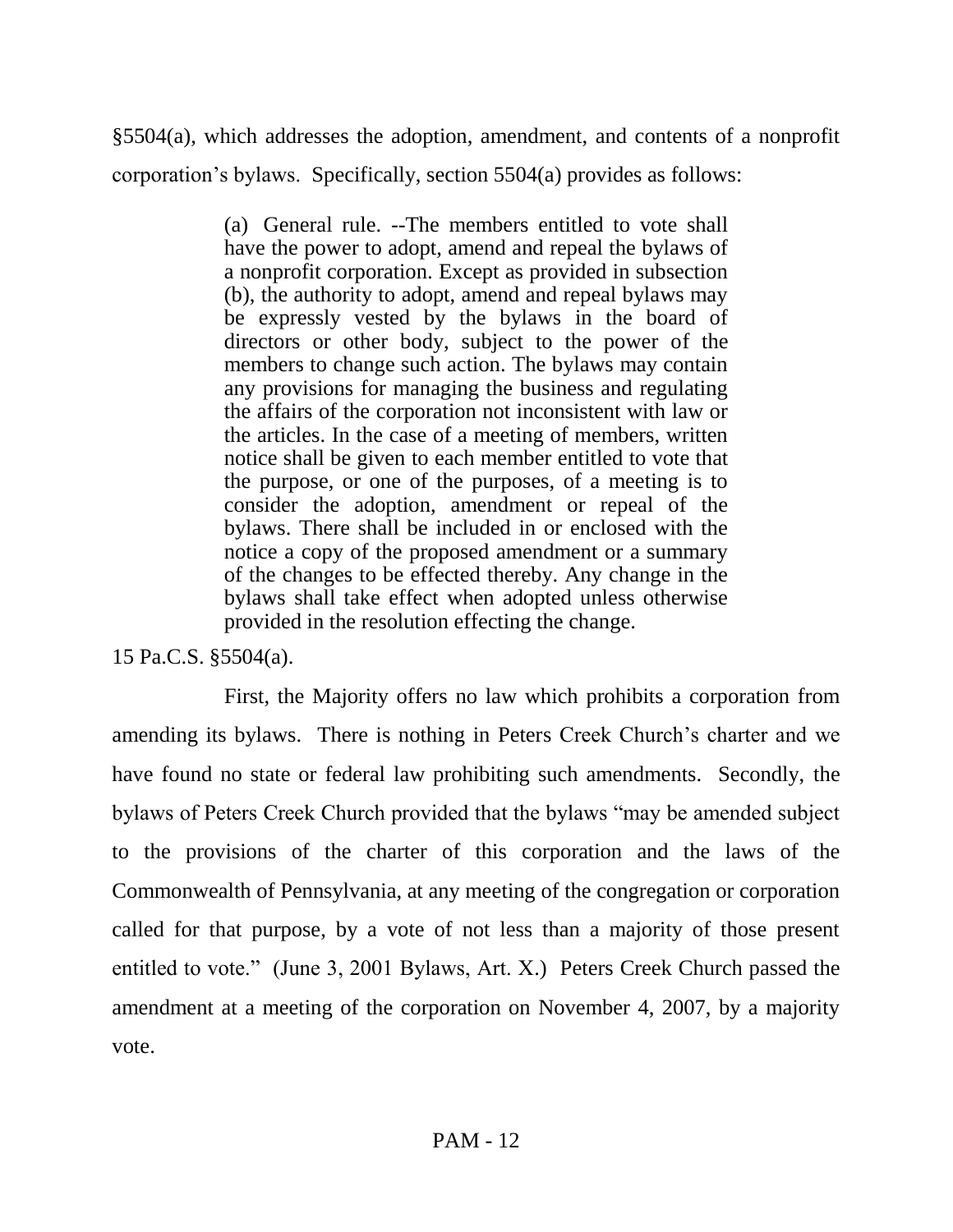Moreover, the 2001 bylaw amendment recited that it was subject to the proviso that it did not prevail over the corporate charter. (June 3, 2001 Bylaws, Art. I.) The corporation's charter supersedes the bylaws and is always the primary document of the corporation. The Majority offers no authority for its proposition that a corporation's bylaws can prevent subsequent amendments. If this claim were true, then one group of corporate members could effectively bind all successive members. This would unduly limit the corporation's ability to govern itself, which would be contrary to the very purpose of the bylaws.

Additionally, the unilateral provision in the Book of Order vesting the sole power with the PCUSA, a separate, unaffiliated, nonprofit corporation, to "divide, dismiss, or dissolve" member churches such as Peters Creek Church,<sup>3</sup> a separate, independently created nonprofit corporation, appears impermissible under section 5107 of the Nonprofit Corporation Law. While the Book of Order references the authority of the Washington Presbytery to "divide, dismiss, or dissolve" member churches, (R.R. at 958a), it does not prohibit a member church from voting to disaffiliate. Indeed, the October 31, 2007 letter from the Washington Presbytery to Peters Creek Church referenced by the Majority, (slip op. at 34), states that the term "disaffiliation" is not contained within the Book of Order and recognizes that a vote to disaffiliate equates to a removal of membership with the PCUSA.

Section 5107 addresses government and regulation and provides as follows:

If and to the extent canon law applicable to a corporation incorporated for religious purposes shall set forth

<sup>3</sup> *See* Section G-11.0103(i) of the Book of Order. (R.R. at 958a.)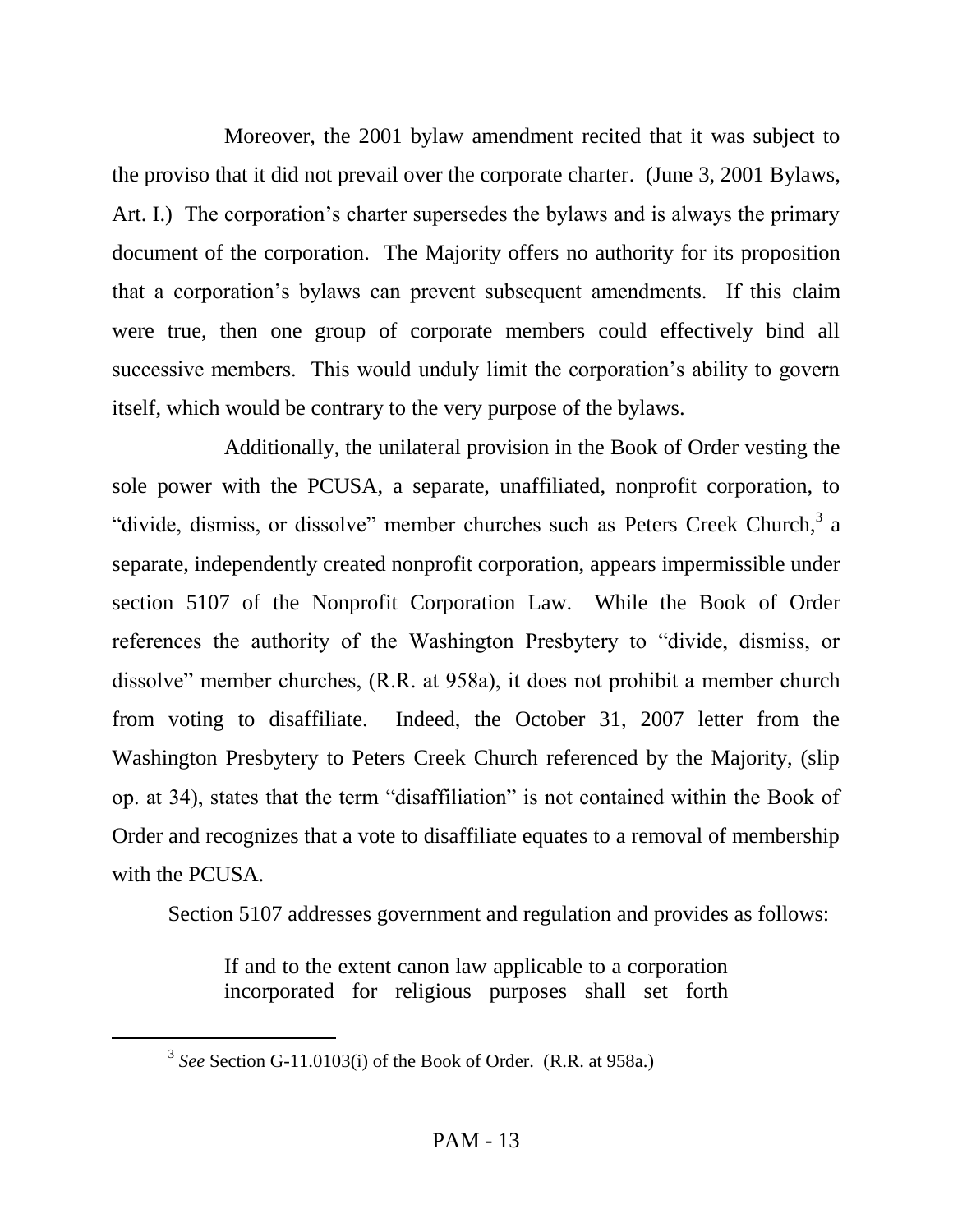provisions relating to the government and regulation of the affairs of the corporation which are inconsistent with the provisions of this subpart on the same subject, the provisions of canon law shall control to the extent, and only to the extent, required by the Constitution of the United States or the Constitution of Pennsylvania, or both.

15 Pa.C.S. §5107 (emphasis added).

 $\overline{a}$ 

In this case, the Book of Order provision vesting the PCUSA with the sole power described above is inconsistent with the Nonprofit Corporation Law because it interferes with the ability of Peters Creek Church, an independently established nonprofit corporation, to establish and amend its bylaws, including bylaws addressing dissolution and/or disaffiliation as well as other governance matters. Peters Creek Church purchased and owns property. It is not a corporate subsidiary or affiliate of the PCUSA and the PCUSA is not its parent corporation. While Peters Creek Church can establish bylaws consistent with the Book of Order, it cannot in these circumstances be prohibited from validly amending the same.

Moreover, the Nonprofit Corporation Law states that inconsistent canon law provisions only control to the extent required by the Constitution of the United States and/or the Constitution of Pennsylvania. Here, the Book of Order provision creating a unilateral trust for the benefit of the PCUSA is inconsistent with Peters Creek Church's bylaw amendment and clearly not required by the Constitution of the United States or Pennsylvania.<sup>4</sup>

<sup>4</sup> While Peters Creek Church amended its bylaws to establish affiliation with the PCUSA, the First Amendment of the United States Constitution and Article 1, section 3 of the Pennsylvania Constitution preclude the PCUSA from unilaterally imposing its continued affiliation on the majority of Peters Creek Church, a nonprofit corporation. The First Amendment to the United States Constitution provides that: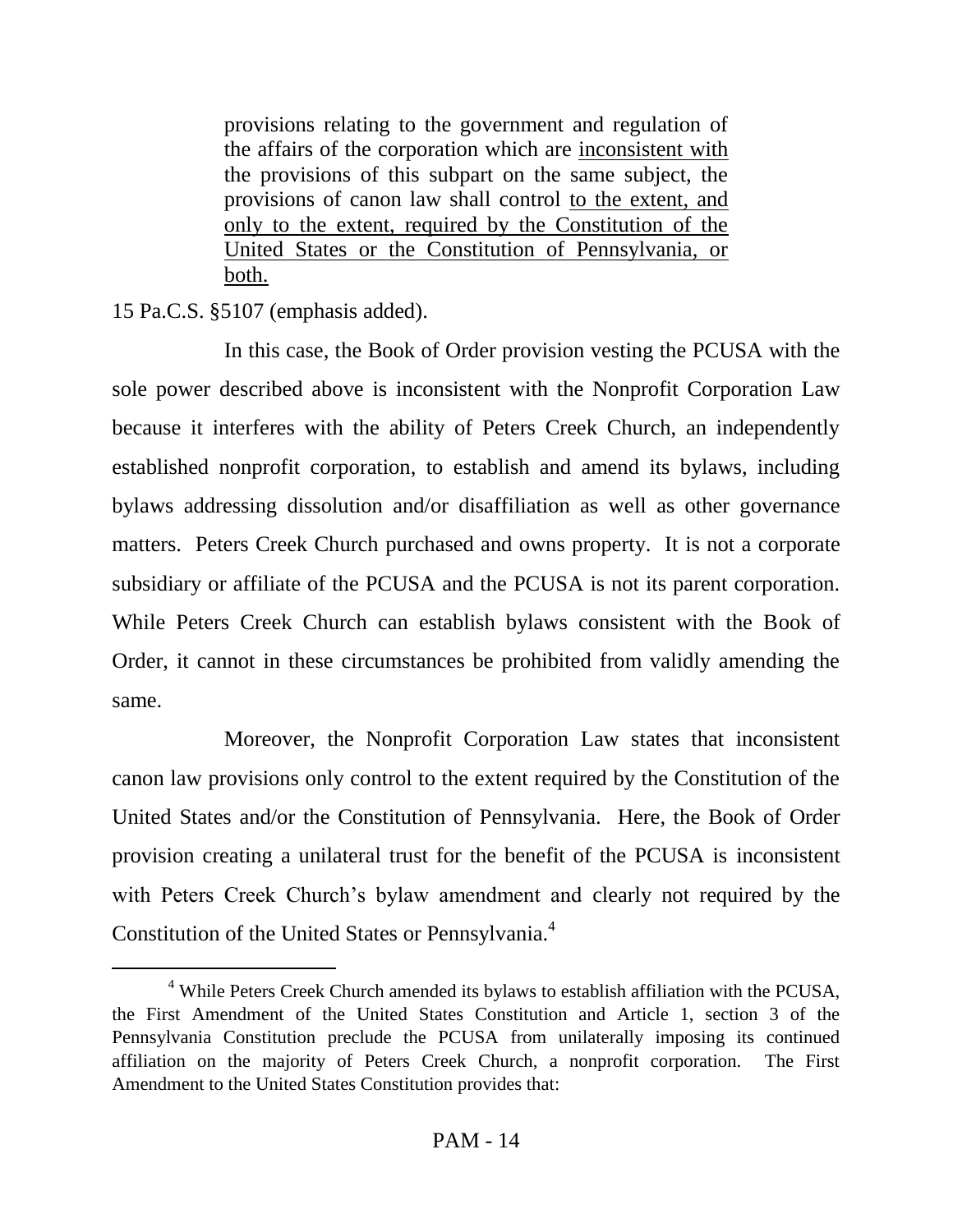Finally, any reliance by the Majority on sections 5767 and 5983 of the Nonprofit Corporation Law, 15 Pa.C.S. §§5767, 5983, is misplaced. The Majority relies on these sections in support of its assertion that Peters Creek Church's bylaw amendment adopting the rules of, and delegating corporate governance to, the PCUSA prior to November 2007 were binding. Section 5767 addressed voting powers and provided, during the time period at issue, as follows:

> Such power to vote in respect to the corporate affairs and management of a nonprofit corporation and other membership rights as may be provided in a bylaw adopted by the members may be conferred upon:

> > (1) registered holders of securities evidencing indebtedness issued or to be issued by the corporation;

Congress shall make no law respecting an establishment of religion, or prohibiting the free exercise thereof; or abridging the freedom of speech, or of the press; or the right of the people peaceably to assemble, and to petition the Government for a redress of grievances.

U.S. CONST. amend. I. Article 1, section 3 of the Pennsylvania Constitution provides that:

 $\overline{a}$ 

All men have a natural and indefeasible right to worship Almighty God according to the dictates of their own consciences; no man can of right be compelled to attend, erect or support any place of worship, or to maintain any ministry against his consent; no human authority can, in any case whatever, control or interfere with the rights of conscience, and no preference shall ever be given by law to any religious establishments or modes of worship.

PA. CONST. art. I, §3. To say that members of the Peters Creek Church, an independently established church, cannot otherwise quit and join the evangelical church appears fundamentally at odds with these constitutional provisions.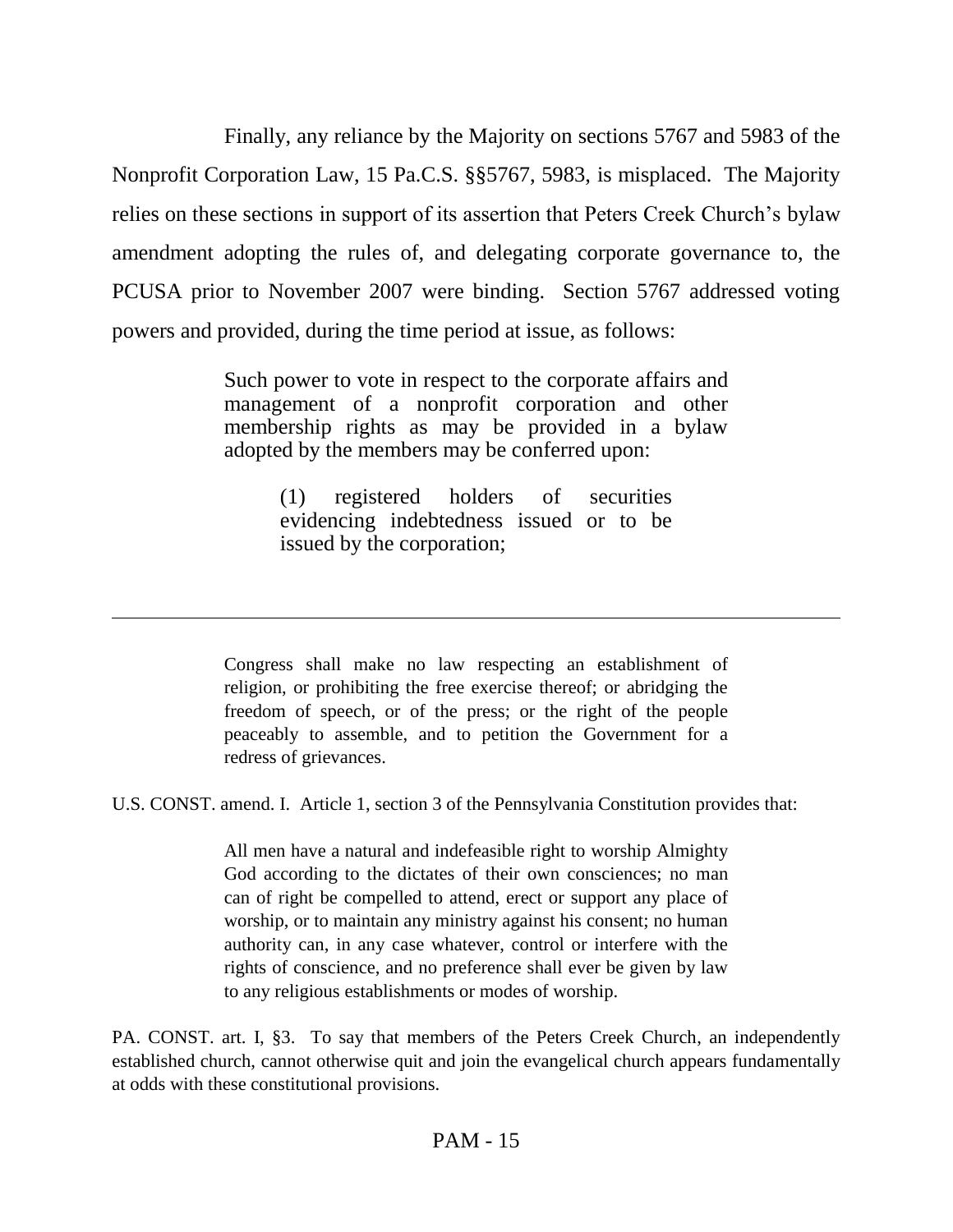(2) The Commonwealth or any political subdivision thereof or other entity prohibited by law from becoming a member of a corporation.

15 Pa.C.S. §5767.<sup>5</sup> Section 5983 provides that:

 $\overline{a}$ 

The court may, in the case of any nonprofit corporation organized for the support of public worship, upon application of the diocesan convention, presbytery, synod, conference, council, or other supervising or controlling organization of which the corporation is a member or with which it is in allegiance and to which it is subordinate, entertain proceedings for the involuntary winding up and dissolution of the corporation when it is made to appear that by reason of shifting population, withdrawal of membership or any other cause whatsoever, the corporation has ceased to support public worship within the intent and meaning of its articles and the dissolution of the corporation may be effected without prejudice to the public welfare and the interests of the members of the corporation.

When Peters Creek Church amended its bylaws on June 3, 2001, it did not confer upon the PCUSA any membership rights, let alone the power to vote in matters related to corporate affairs or management. Peters Creek Church simply agreed to recognize the Constitution of the PCUSA, subject at all times to its own charter. Additionally, the Washington Presbytery points to no law prohibiting the PCUSA or any of its directors from becoming a member of Peters Creek Church. Section 5983 applies to an involuntary dissolution initiated by the national church. In the present case, the majority members of Peters Creek Church initiated the action with its November 4, 2007 vote to disaffiliate. Under the Majority's reasoning,

<sup>&</sup>lt;sup>5</sup> Section 5767 was amended effective September 9, 2013, to address the appointment of a custodian in cases of a voting deadlock or other cause.